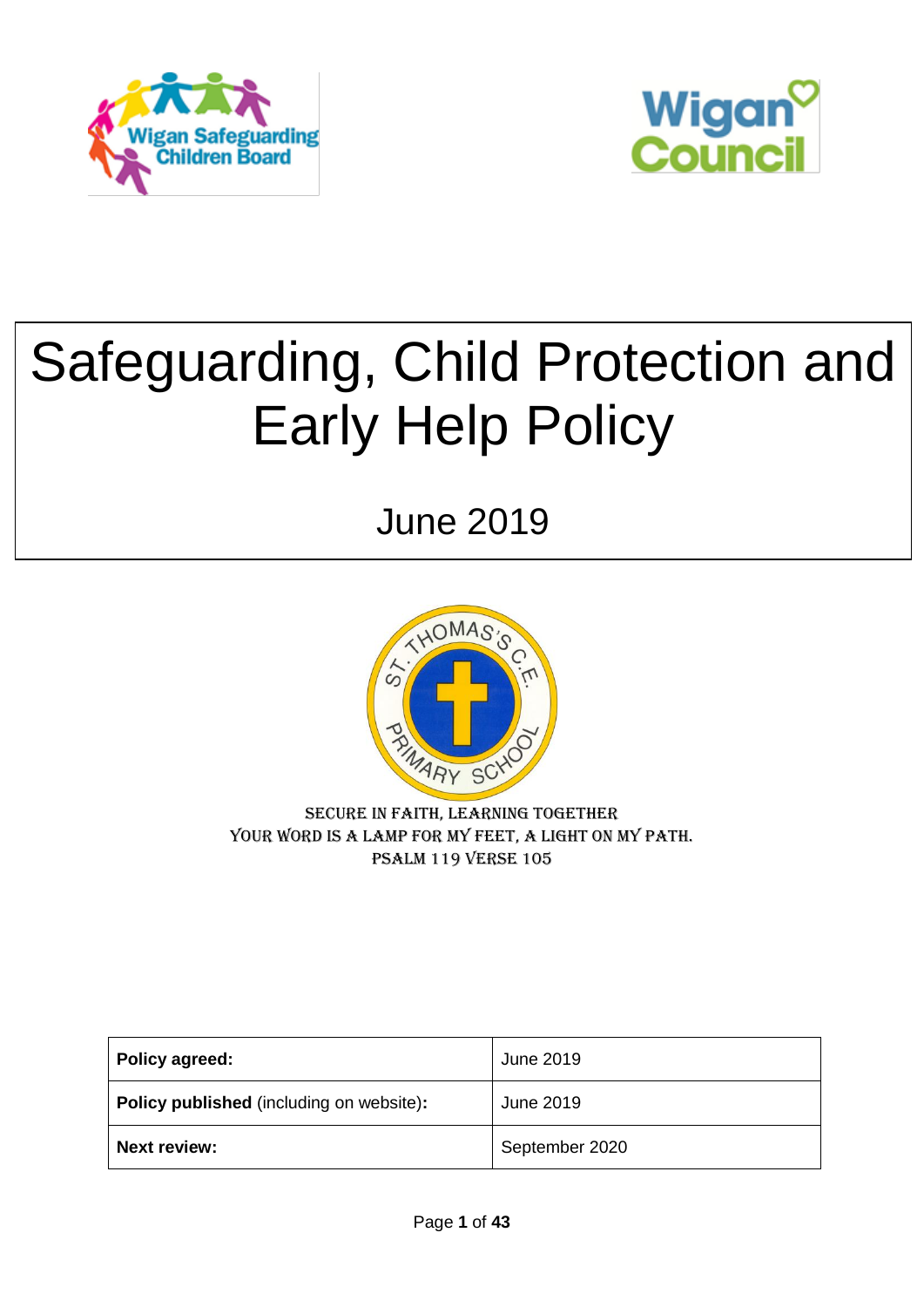## **Key Contacts**

Table of identified persons with specific lead responsibilities in relation to Safeguarding and other key agencies.

| <b>Key Safeguarding Personnel</b>                                                                                                |                             |                                               |                               |  |                                                                                                                      |  |
|----------------------------------------------------------------------------------------------------------------------------------|-----------------------------|-----------------------------------------------|-------------------------------|--|----------------------------------------------------------------------------------------------------------------------|--|
| Role                                                                                                                             | Name                        |                                               | Telephone                     |  | Email                                                                                                                |  |
| Head teacher                                                                                                                     | Mrs Judith<br>Jones         |                                               | 01942<br>201107               |  | headteacher@admin.ashtonsainttho<br>mas.wigan.sch.uk                                                                 |  |
| Designated<br>Safeguarding Lead<br>(DSL)                                                                                         | Mrs Judith<br>Jones         |                                               | 01942<br>201107               |  | headteacher@admin.ashtonsainttho<br>mas.wigan.sch.uk                                                                 |  |
| Deputy Designated<br>Safeguarding Lead<br>(DDSL)                                                                                 | Mrs Kath<br>Crawley         |                                               | 01942<br>201107               |  | k.crawley@ashtonsaintthomas.wigan<br>.sch.uk                                                                         |  |
| Nominated<br>Governor/Trustee                                                                                                    | Mrs Sarah<br><b>Hopkins</b> |                                               | N/A                           |  |                                                                                                                      |  |
| Chair of<br>Governors/Trustees                                                                                                   | Mr Malcolm<br>Taylor        |                                               | N/A                           |  |                                                                                                                      |  |
| Designated<br><b>Teacher for Looked</b><br><b>After Children</b>                                                                 | Mrs Judith<br>Jones         |                                               | 01942<br>201107               |  | headteacher@admin.ashtonsainttho<br>mas.wigan.sch.uk                                                                 |  |
| The key safeguarding responsibilities within each of the roles above are set out in<br>Keeping Children Safe in Education (2018) |                             |                                               |                               |  |                                                                                                                      |  |
|                                                                                                                                  |                             |                                               | <b>Agency Contact Details</b> |  |                                                                                                                      |  |
| <b>Local Authority</b>                                                                                                           |                             |                                               |                               |  |                                                                                                                      |  |
| <b>Designated Officer</b>                                                                                                        | <b>Kitcher</b>              | Diane<br>01942<br>lado@wigan.gov.uk<br>486042 |                               |  |                                                                                                                      |  |
| Children's Social<br>Care referrals                                                                                              | Duty Team                   | 01942<br>828300                               |                               |  | https://www.wigan.gov.uk/Resident/Health-<br>Social-Care/Children-and-young-<br>people/ProfessionalReferralForm.aspx |  |
| Early Help Hub                                                                                                                   | <b>StartWell</b>            | 01942<br>486262                               |                               |  | EHH@wigan.gov.uk                                                                                                     |  |
| Wigan<br>Safeguarding<br>Children's Board                                                                                        |                             | 01942<br>486025                               |                               |  | wscb@wigan.gov.uk                                                                                                    |  |
| <b>CAMHS Link</b><br>worker                                                                                                      | <b>Cath Burns</b>           |                                               |                               |  |                                                                                                                      |  |
| School Nursing /<br><b>Health Visiting</b><br>service                                                                            |                             |                                               |                               |  |                                                                                                                      |  |
| If you believe a child or young person is at immediate risk of significant harm or injury,<br>contact the Police on 999          |                             |                                               |                               |  |                                                                                                                      |  |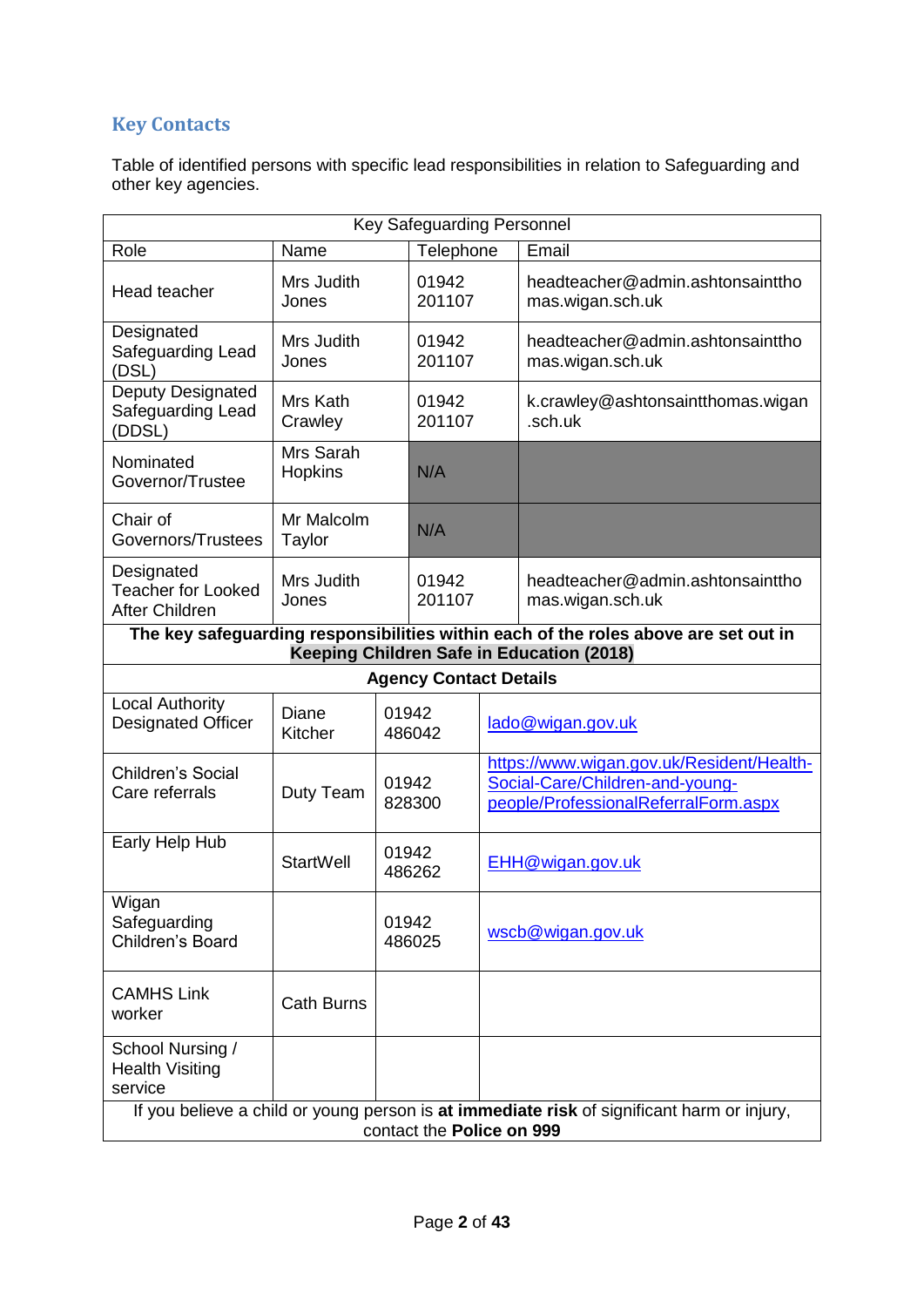## Introduction

This policy has been developed in accordance with the principles established by

- The Children Act 1989 (as amended).
- The Children and Social Work Act 2017.
- The Safeguarding Vulnerable Groups Act 2006.

In addition to the revised documents;

- **Working Together to Safeguard Children 2018**
- **Keeping Children Safe in Education 2018 (statutory from 03/09/2018)**

Other key documents are noted, which have prompted changes to safeguarding requirements over time. This policy references these throughout where relevant:

- GDPR and the Data Protection Act 2018.
- Information Sharing: Advice for Practitioners 2018.
- Sexual Violence and Sexual Harassment between Children in Schools and Colleges (guidance document) 2018.
- Childcare (Early Years Provision Free of Charge) (Extended Entitlement) (Amendment) Regulations 2018.
- Childcare Act 2006 (as amended in 2018).

This policy should also be read in conjunction with Wigan's Threshold of Need <sup>1</sup>Document / Procedure and Wigan's Resolution Policy<sup>2</sup>.

Safeguarding is defined as:

- ensuring that children grow up with the provision of safe and effective care
- taking action to enable all children to have the best life chances
- preventing impairment of children's health or development and
- protecting children from maltreatment.

The term 'safeguarding children' covers a range of measures including child protection procedures. It encompasses a preventative approach to keeping children safe that incorporates pupil health and safety; school behaviour and preventing bullying; supporting pupils with medical conditions; personal, health, social economic education; providing first aid and site security. Consequently this policy is consistent with all other policies adopted by the governors and should be read alongside the following policies relevant to the safety and welfare of our pupils:

- - Behaviour policy Staff Behaviour Policy (for safer working practice)
- 
- Relationships and Sex education
- Equality Statement Whistleblowing policy SEND policy
	-
- Teaching and Learning policy
- 
- Health and Safety **•** Safer Recruitment Policy

 1 <https://www.wigan.gov.uk/Docs/PDF/WSCB/Thresholds-of-Need-booklet.pdf>

<sup>&</sup>lt;sup>2</sup> Escalation policy recently update to Resolution Policy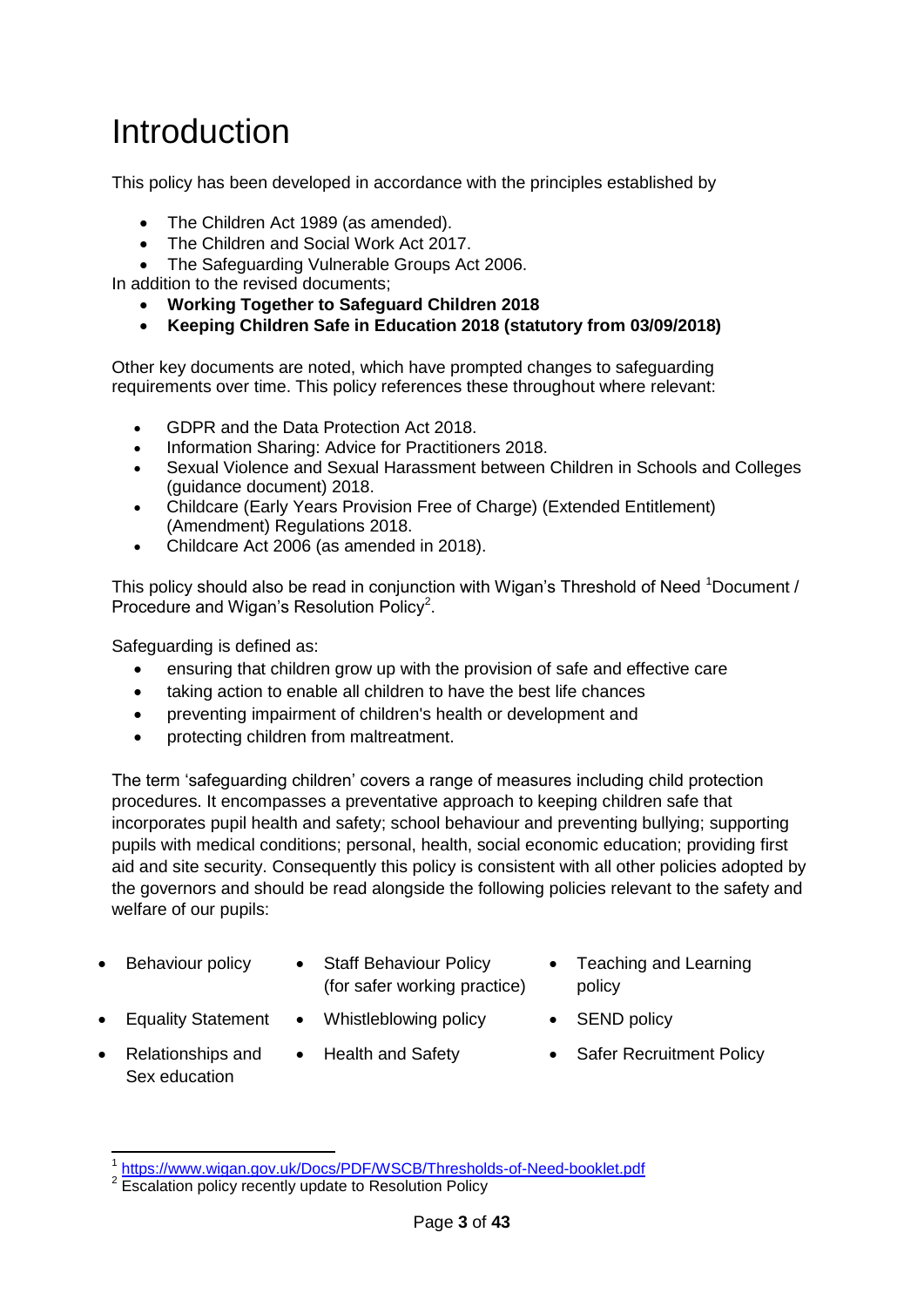The aim of this policy is to ensure:

- All of our pupil's / students are safe and protected from harm
- Safeguarding procedures are in place to help pupils and students to feel safe and learn to stay safe
- Adults in the education setting community are aware of the expected behaviours and the legal responsibilities in relation to safeguarding and child protection.
- All agencies are providing appropriate support to children and young people through adoption of the early help framework

This will be achieved by:

- Supporting the child's / young person's development in ways that will foster security, confidence and independence.
- Providing a high quality, safe and stimulating environment in which children and young people feel safe, secure, valued and respected, feel confident, and are able to enjoy, learn and grow in confidence. Have positive relationships with the adults caring for them and know how to approach adults if they are in difficulties, believing they will be effectively listened to.
- Raising the awareness of all teaching and non-teaching staff of the need to safeguard children and young people, of their responsibilities in identifying and reporting possible cases of abuse (reference appendices 1 and 2) and preventing and intervening earlier to address support and social needs of young people through the early help framework
- Providing a systematic means of monitoring children / young people known or thought to be at risk of harm, and ensure we, St Thomas CE Primary School, contribute to assessments of need and support packages for those pupils/students.
- Emphasising the need for good levels of communication between all members of staff.
- Developing a structured procedure within the education setting which will be followed by all members of the education setting community in cases of suspected abuse. Also that staff have had access to specific training and awareness raising concerning:
	- **Staff Behaviour Policy (for safer working practice)**
	- **-** D/DSL training
	- **KCSiE Part 1**
	- **-** Looked After Children (LAC)
	- Online safety training for
	- **staff**
	- **Preventing Radicalisation**
	- **Staff training**
	- **•** Whistleblowing
- Developing and promoting effective working relationships with other agencies, especially the Police, Health and Social Care.
- Ensuring that all staff working within our education setting who have substantial access to children and young people have been checked as to their suitability, including verification of their identity, qualifications, and a satisfactory DBS check  $3$ (according to guidance) and a central record is kept for audit
- Curriculum teaching about safeguarding**:** Our pupils access a broad and balanced curriculum that promotes their spiritual, moral, cultural, mental and physical

<sup>-</sup> $3$  Guidance regarding DBS checks was updated by the Protection of Freedoms Act 2012 <https://www.gov.uk/dbs-check-applicant-criminal-record>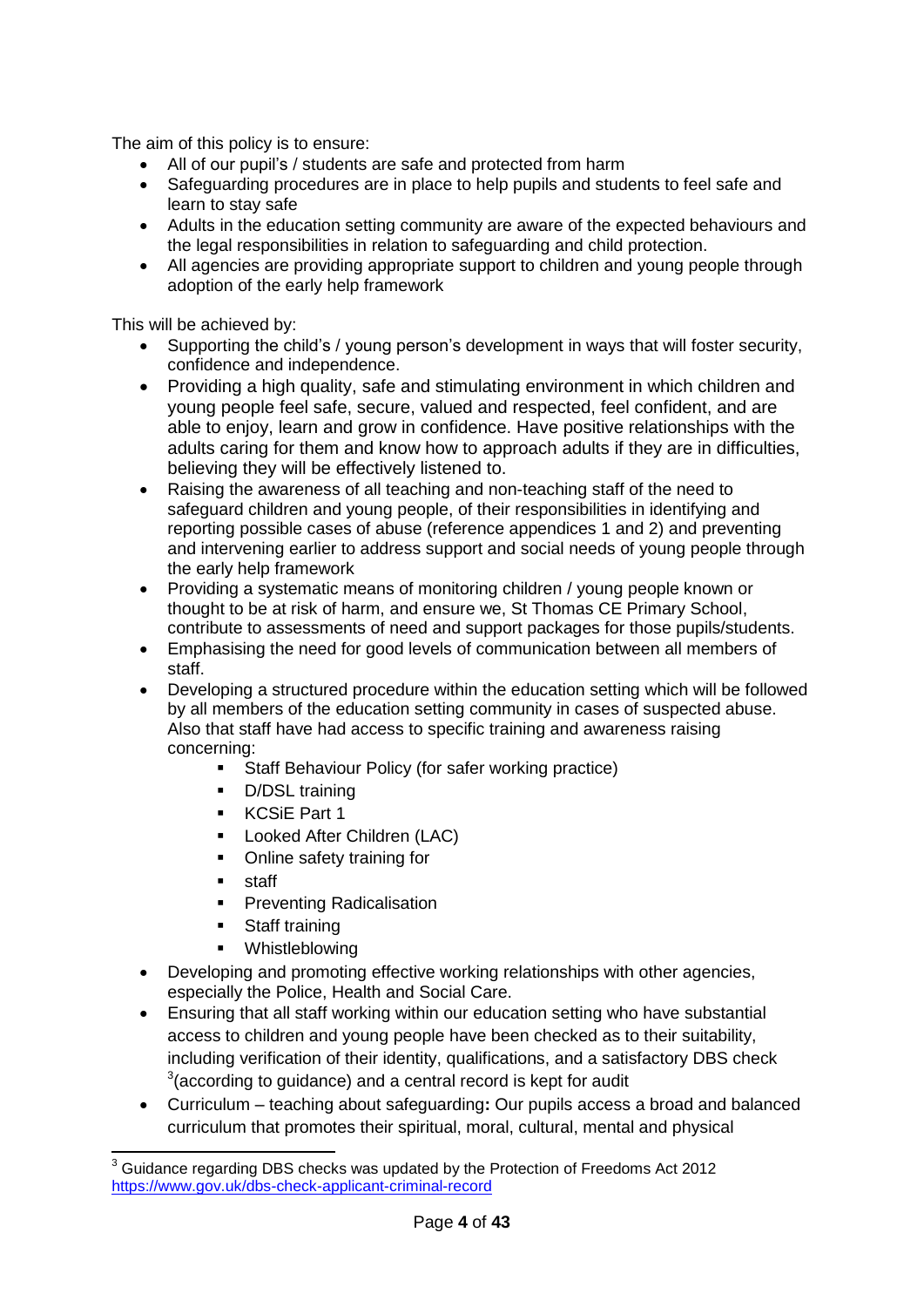development, and prepares them for the opportunities, responsibilities and experiences of life. We provide opportunities for pupils to develop skills, concepts, attitudes and knowledge that promote their safety and well-being. The PSHE and citizenship curriculum specifically includes the following objectives:

- Developing pupil self-esteem and communication skills
- Developing strategies for self-protection including online safety
- Developing a sense of the boundaries between appropriate and inappropriate behaviour in adults and within peer relationships (positive relationships and consent)

## Scope

As outlined above, the term 'safeguarding children' covers a range of measures including child protection procedures. It encompasses a preventative approach through the early help framework to keeping children safe that incorporates pupil health and safety; school behaviour and preventing bullying; supporting pupils with medical conditions; personal, health, social economic education; providing first aid and site security.

All staff are aware of the categories of abuse, which are:

- $\triangleright$  Physical abuse
- $\triangleright$  Emotional Abuse
- $\triangleright$  Neglect
- $\triangleright$  Sexual abuse

The definitions of which can be found in the glossary, and signs and symptoms of the four categories of abuse can be found in *Appendix one and two*.

This policy assumes that any of the categories of abuse could be disclosed within the Borough of Wigan, and gives further information relating to individual types of abuse within this document in line with advice and guidance within Keeping Children Safe in Education 2018.

## Expectations

All staff are:

- Familiar with this safeguarding policy and have an opportunity to contribute to its review.
- Alert to signs and indicators of possible abuse.
- Able to record and report concerns as set out in this policy.
- Able to deal with a disclosure of abuse from a pupil.
- Involved in the implementation of individual education programmes, integrated support plans, child in need plans and interagency child protection plans as required.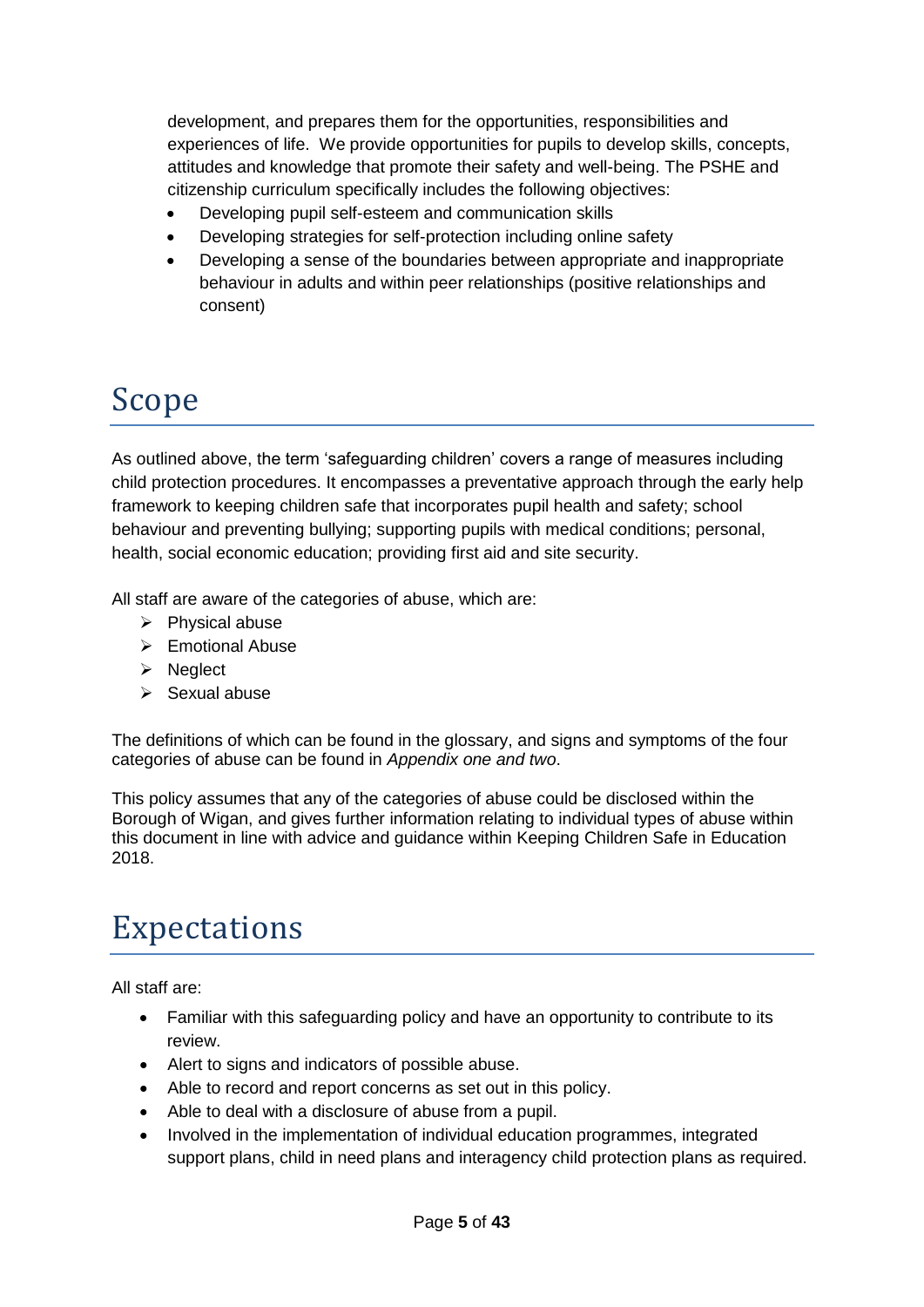In addition, all staff have read and understood Part 1 of the latest version of Keeping Children Safe in Education (KCSiE 2018). All staff working directly with children have also read Annex A.

We recognise that all adults, including temporary staff<sup>4</sup>, volunteers and governors, have a full and active part to play in protecting our pupils / students from harm, and that the child's / young person's welfare is our paramount concern.

All staff believe that our education setting should provide a caring, positive, safe and stimulating environment that promotes the social, physical and moral development of the individual child or young person.

We recognise that a child / young person who is neglected, abused or witnesses violence may feel helpless and humiliated, may blame themselves, and find it difficult to develop and maintain a sense of worth.

We recognise that the education setting may provide the only stability in the lives of children and young people who have been abused or are at risk of harm.

We accept that research shows that the behaviour of a child in these circumstances may range from that which is perceived to be normal to aggressive or withdrawn**.** 

We recognise that the early help framework provides opportunities to intervene early and prevent safeguarding issues developing, as well providing a framework for appropriate support to be wrapped around the child / young person and their family.

### **Responding to concerns / disclosures of abuse**

Staff adhere to the following Dos and Don'ts when concerned about abuse or when responding to a disclosure of abuse.

### **Do:**

- **Create a safe environment by offering** the child a private and safe place if possible.
- **Stay calm** and reassure the child and stress that he/she is not to blame.
- **Tell** the child that you know how difficult it must have been to confide in you.
- **Listen carefully** and **tell** the child what you are going to do next.
- Use the **'tell me', 'explain', 'describe'** and/or mirroring strategy.
- **Tell only the Designated or Deputy Safeguarding Lead.**
- **Record** in detail using the Welfare Concern Record without delay, using the child's own words where possible.

### **Don't:**

 $\overline{a}$ 

- Take photographs of any injuries.
- Postpone or delay the opportunity for the pupil to talk.
- Take notes while the pupil is speaking or ask the pupil to write an account.
- Try to investigate the allegation yourself.
- Promise confidentiality, eg. Say you will keep 'the secret'.
- Approach or inform the alleged abuser.

 $4$  Wherever the word "staff" is used, it covers ALL staff on site, including ancillary supply and self-employed staff, contractors, volunteers working with children etc, and governors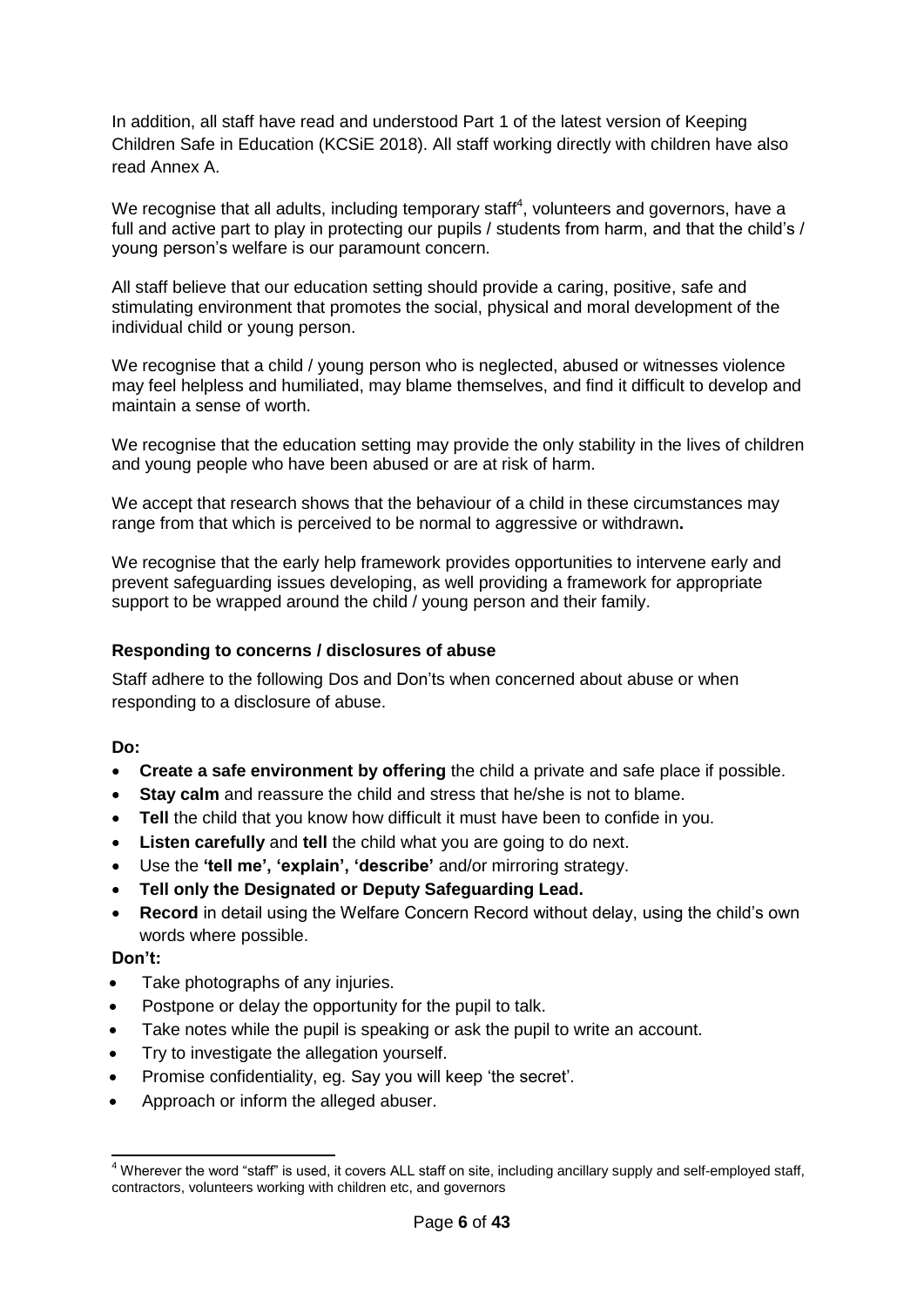All staff record any concern about or disclosure by a pupil of abuse or neglect and report this to the D/DSL using the standard form. It is the responsibility of each adult in school to ensure that the D/DSL receives the record of concern without delay. In the absence of the D/DSL, staff will seek advice direct from Children's Social Care.

In some circumstances, the D/DSL or member of staff seeks advice by ringing Children's Social Care.

During term time, the DSL and / or a DDSL is always available during school hours for staff to discuss any safeguarding concerns.

The voice of the child is central to our safeguarding practice and pupils are encouraged to express and have their views given due weight in all matters affecting them.

We are committed to work in partnership with parents and carers. In most situations, we will discuss initial concerns with them. However, the D/DSL will not share information where there are concerns that if so doing would:

- place a child at increased risk of significant harm
- place an adult at increased risk of serious harm
- prejudice the prevention, detection or prosecution of a serious crime
- lead to unjustified delay in making enquiries about allegations of significant harm to a child, or serious harm to an adult.

When we become aware that a pupil is being privately fostered, we remind the carer/parent of their legal duty to notify Wigan Children's Social Care. We follow this up by contacting Children's Social Care directly.

## Safe Setting, Safe Staff

Our health and safety policy, set out in a separate document, reflects the consideration we give to the protection of our children and young people both physically within the education setting environment and, for example, in relation to internet use, and when away from the education setting, undertaking off site trips and visits.

School security guidance has been compiled to support the senior management of educational settings in the discharge of their responsibilities by ensuring the development and implementation of suitable procedures. In particular, maintaining the security of the premises in response to potential threats to the staff and pupils / students of the setting. *Appendix Four*

St Thomas CE Primary School will ensure that:

1. The Governing body / trustees takes seriously its responsibility under section 175 of the Education Act 2002 to safeguard and promote the welfare of children; and to work together with other agencies to ensure adequate arrangements within our school to identify, assess, and support those children who are suffering / at risk of suffering abuse and neglect.

As key strategic decision makers and vision setters for the school, the governors will make sure that our policies and procedures are in line with national and local safeguarding requirements. Governors will work with the senior leaders to make sure the key actions set out in Safe Setting Safe Staff are in place.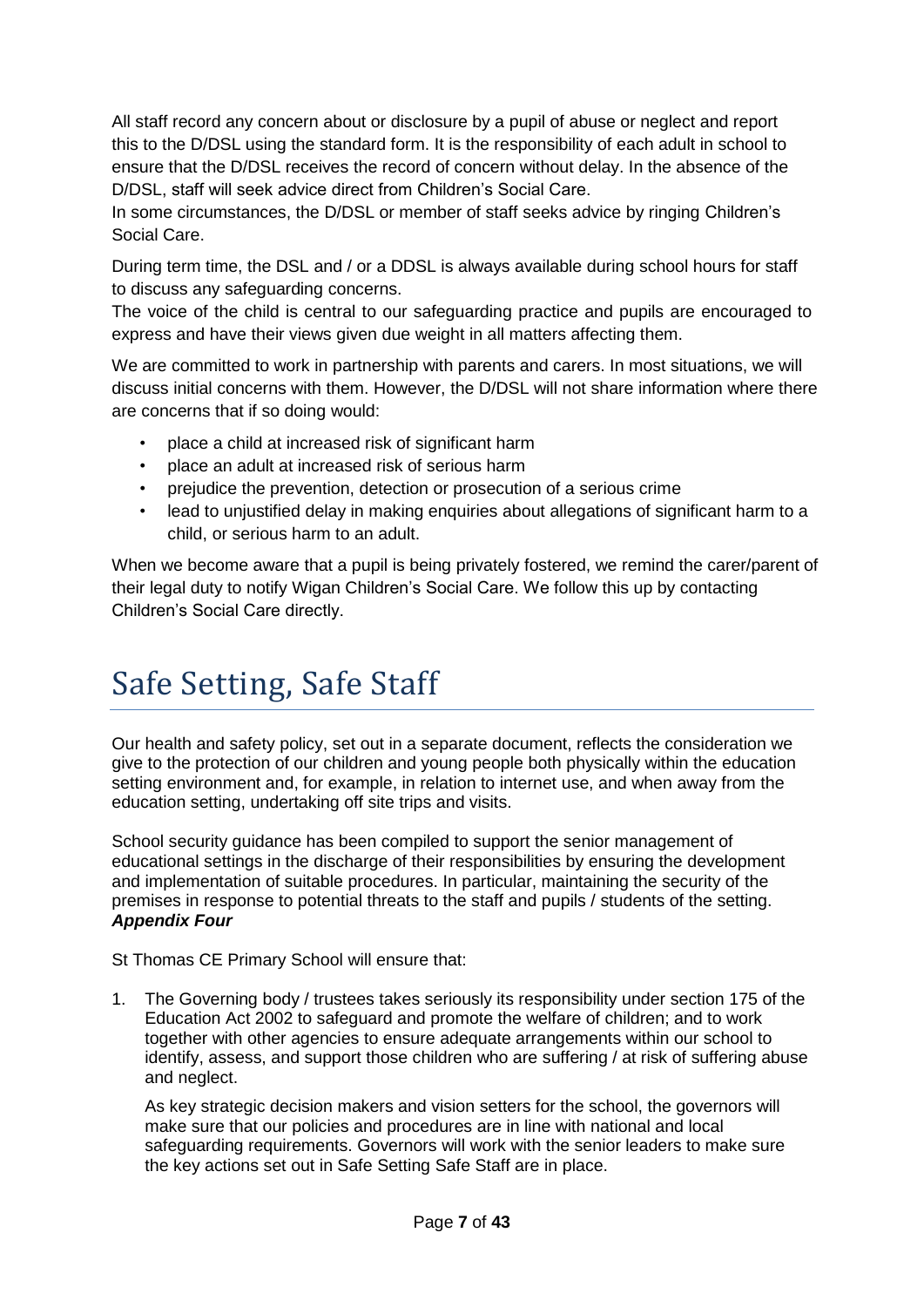- There is a safeguarding, child protection and early help policy together with a staff behaviour (code of conduct) policy
- The education setting operates safer recruitment procedures by ensuring that there is at least one person on every recruitment panel that has completed Safer Recruitment training.<sup>5</sup>
- The education setting has procedures for dealing with allegations of abuse against staff and volunteers and to make a referral to the DBS if a person in regulated activity has been dismissed or removed due to safeguarding concerns, or would have, had they not resigned.
- Disqualification by Association is no longer allowed within school settings, although Disqualification under the Childcare Act 2006, still applies to staff themselves.<sup>6</sup>
- A senior leader has Designated Safeguarding Lead (DSL) responsibility
- On appointment, the DSL undertakes interagency training and also undertakes DSL "new to role" training and an "update" course every 2 years
- All other staff have access to safeguarding training as appropriate
- Any weaknesses in Child Protection processes and procedures are remedied immediately
- A member of the governing body / trustees, usually the Chair, is nominated to liaise with the LA on safeguarding issues and in the event of an allegation of abuse made against the Headteacher / Head of School
- Safeguarding and Child Protection policies and procedures are reviewed annually and that the Safeguarding, Child Protection and Early Help (Thresholds of Needs) policy is available on the education settings website or by other means
- The Governing body / Trustees consider how children may be taught about safeguarding. This may be part of a broad and balanced curriculum covering relevant issues through personal social health and economic education (PSHE) and / or for maintained schools through relationship and sex education (RSE).
- Other specific topics will include:
	- ▶ Online Safety
- That enhanced DBS checks are in place for Chairs of Governors / Trustees of independent, academies, non-maintained special schools.
- The nominated governor (NG) for safeguarding liaises with the headteacher / principal and the D/DSL to complete an annual Section 175 safeguarding audit to return to the local authority.

\_\_\_\_\_\_\_\_\_\_\_\_\_\_\_\_\_\_\_\_\_\_\_\_\_\_\_\_\_\_\_\_\_\_\_<br><sup>5</sup> Safer recruitment training can be accessed through Wigan Safeguarding Children's Board

 $<sup>6</sup>$  Disqualification by Association now only applies in domestic settings, not schools. Disqualification</sup> under the Child Care Act still applies to staff themselves who work in a child care capacity, whether paid, volunteer or are on work placements. Relevant staff are those working in child care, or in a management role because they are: working with reception age children at any time; or working with children older than reception until age eight, outside school hours. Keeping Children Safe in Education (DfE, 2018) paragraph 116 also refers to disqualification: "For staff who work in childcare provision or who are directly concerned with the management of such provision, the school needs to ensure that appropriate checks are carried out to ensure that individuals are not disqualified under the Childcare (Disqualification) Regulations 2009".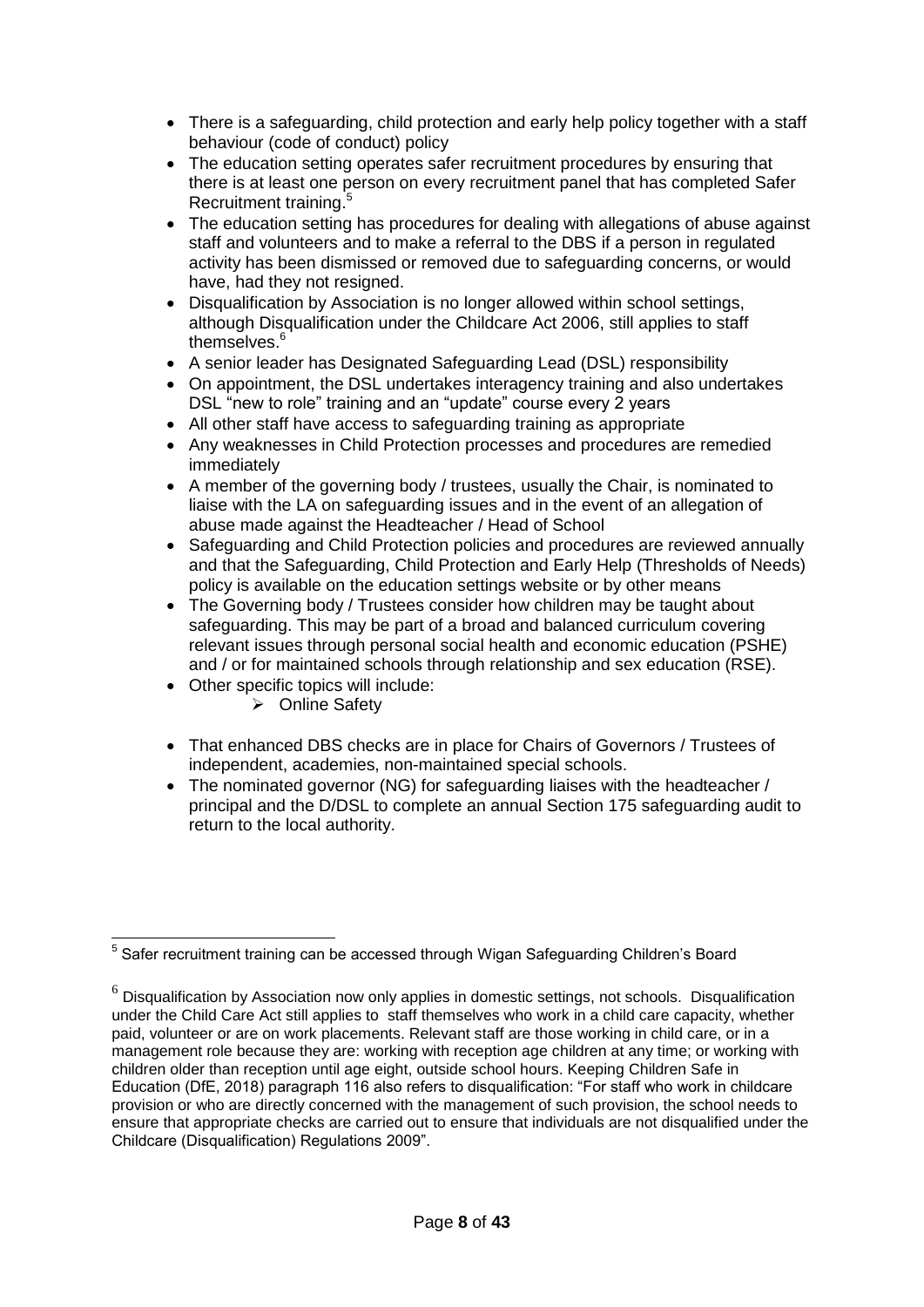- 2. Keeping Children Safe in Education is statutory guidance that education settings in England must have regard to it when carrying out their duties to safeguard and promote the welfare of children applying to.
	- Governing bodies of maintained schools ( including maintained nursery schools) and colleges;
	- Proprietors of independent schools (including academies, free schools and alternative provision academies) and non-maintained special schools. In the case of academies, free schools and alternative provision academies, the proprietor will be the academy trust; and
	- Management committees of pupil referral units (PRUs)
- 3. The lead DSL is a member of the Senior Leadership team who has; along with the deputy designated safeguarding lead(s), undertaken the relevant training, and, upon appointment will undertake DSL new to role training followed by biannual updates.
- 4. The DSL's who are involved in recruitment and at least one member of the governing body / trustees will also complete safer recruitment training to be renewed every 3 years
- 5. The name of the designated members of staff for child protection (DSL's and DDSL's) will be clearly visible in the school, with a statement explaining the education settings role in referring and monitoring cases of suspected abuse.
- 6. All members of staff are trained in, and receive, regular updates in e-safety and reporting concerns
- 7. All new members of staff will be given a copy of our safeguarding statement and safeguarding, child protection and early help (thresholds of need) policy, with the DSL's names clearly displayed, as part of their induction.
- 8. All other staff, volunteers and governors / trustees, have child protection awareness training, updated by the DSL as appropriate, to maintain their understanding of the signs and indicators of abuse.
- 9. Child protection and safeguarding concerns or allegations against adults working in the school are referred to the  $LADO<sup>7</sup>$  for advice and that any member of staff found not suitable to work with children or young people will be notified to the Disclosure and Barring Service (DBS) for consideration for barring, following resignation, dismissal, or when we cease to use their service as a result of a substantiated allegation, in the case of a volunteer.
- 10. All parents/carers are made aware of the responsibilities of staff members with regard to safeguarding and child protection procedures through publication of the education settings Safeguarding, Child protection and Early Help policy, and reference to it in the school or setting's Parent's Handbook
- 11. The Policy is available publically either on the education settings website or by other means. Parents / Carer's are made aware of this policy and their entitlement to have a copy of it via the website / newsletter.
- 12. All visitors complete a sign in / out form, wear a school ID badge and are provided with safeguarding information including the contact details of safeguarding personnel.

 7 LADO Local Authority Designated Officer for allegations against staff. LADO threshold document can be found here<https://www.wigan.gov.uk/Docs/PDF/WSCB/LADO-threshold.pdf>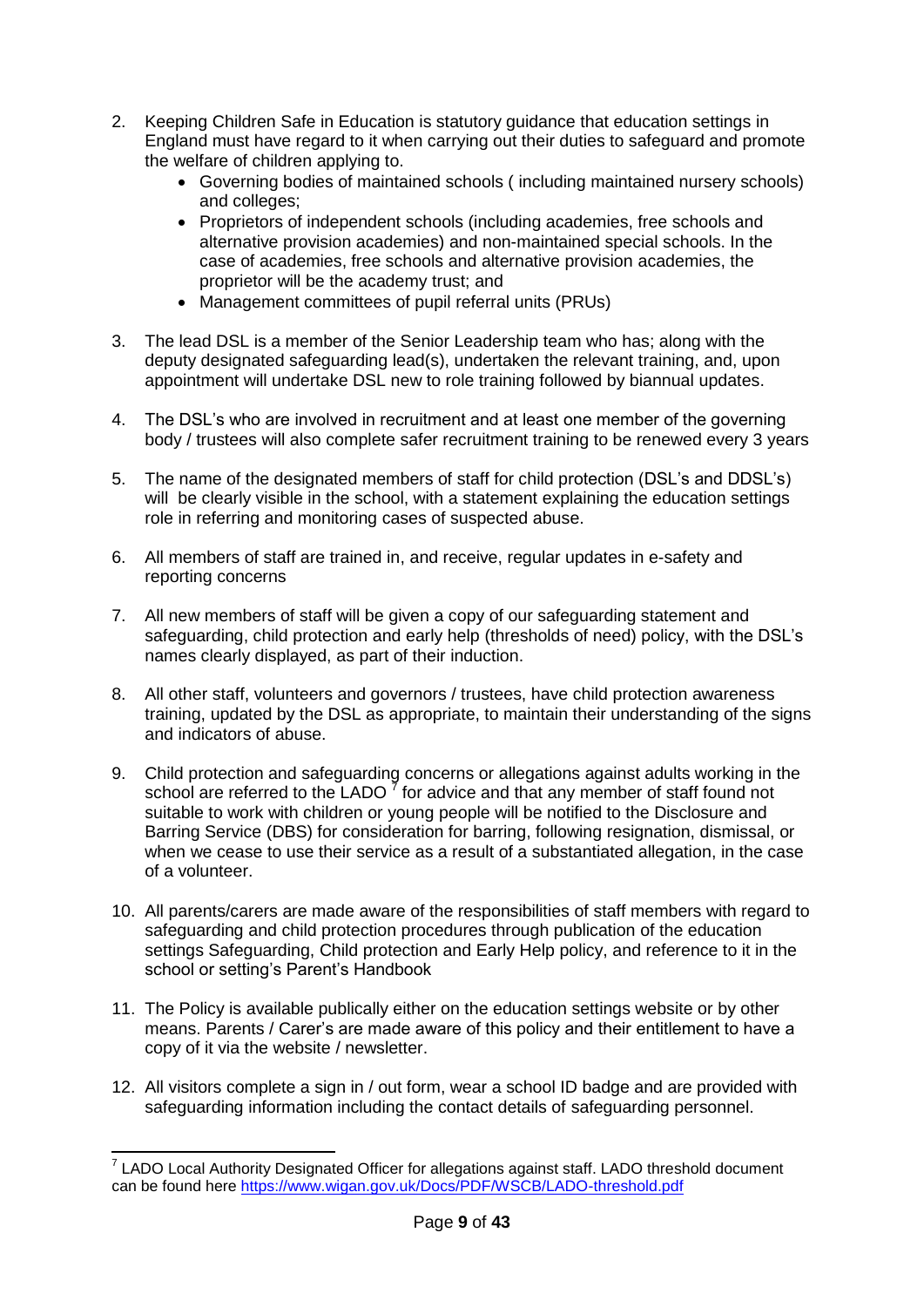- 13. Visitors of a professional role are asked to provide evidence of their role and employment details (usually an identity badge) upon arrival at the education setting. Supporting letter in relation to DBS checks of visitors holding professional ID badges can be found in (**Appendix three)**
- 14. Community users organising activities for children are aware of the school's child protection guidelines and procedures.
- 15. Our lettings policy, for community use of the premises, will seek to ensure the suitability of adults working with children on school sites at any time.
- 16. Our procedures will be annually (as a minimum) reviewed and updated.

## Responsibilities

The designated safeguarding lead (DSL) should take lead responsibility for safeguarding and child protection and are responsible for:

- 1. Referring a child if there are any concerns about possible abuse, to the Local Authority, and acting as a focal point for staff to discuss these concerns. Referrals should be made by calling the Children's duty team.
- 2. Keeping written records of concerns about a child even if there is no need to make an immediate referral.
- 3. Ensuring that all such records are kept confidentially, securely stored and are separate from pupil / students record, are transferred securely and held by the setting where the pupils / students attend until their  $25<sup>th</sup>$  birthday. In the instance of an early help intervention, consideration will be given to the welfare of the child / young person and consult with the family for appropriate transfer of information.
- 4. Ensuring that an indication of the existence of the additional file outlined above is clearly marked on the pupils records.
- 5. Ensuring that all records are kept and retained in line with the "Record retention" policy, Children looked after records are retained for 99 years, and a record is kept and witnessed of the disposal of individual's record.
- 6. Making sure when a pupil / student leaves, any information regarding safeguarding (current or historic) as well as the child protection file, where applicable, is transferred to the new education setting as soon as possible. This should be transferred separately from the main pupil file, ensuring secure transit, and confirmation of receipt should be obtained. Receiving schools and colleges should ensure key staff such as designated safeguarding leads and SENCOs or the named person with oversight for SEN in colleges, are aware as required.
- 7. Ensuring that they, or the staff member attending case conferences, core groups, early help meetings or other multi-agency planning meetings, contribute to assessments and provide a report which has been shared with the parents.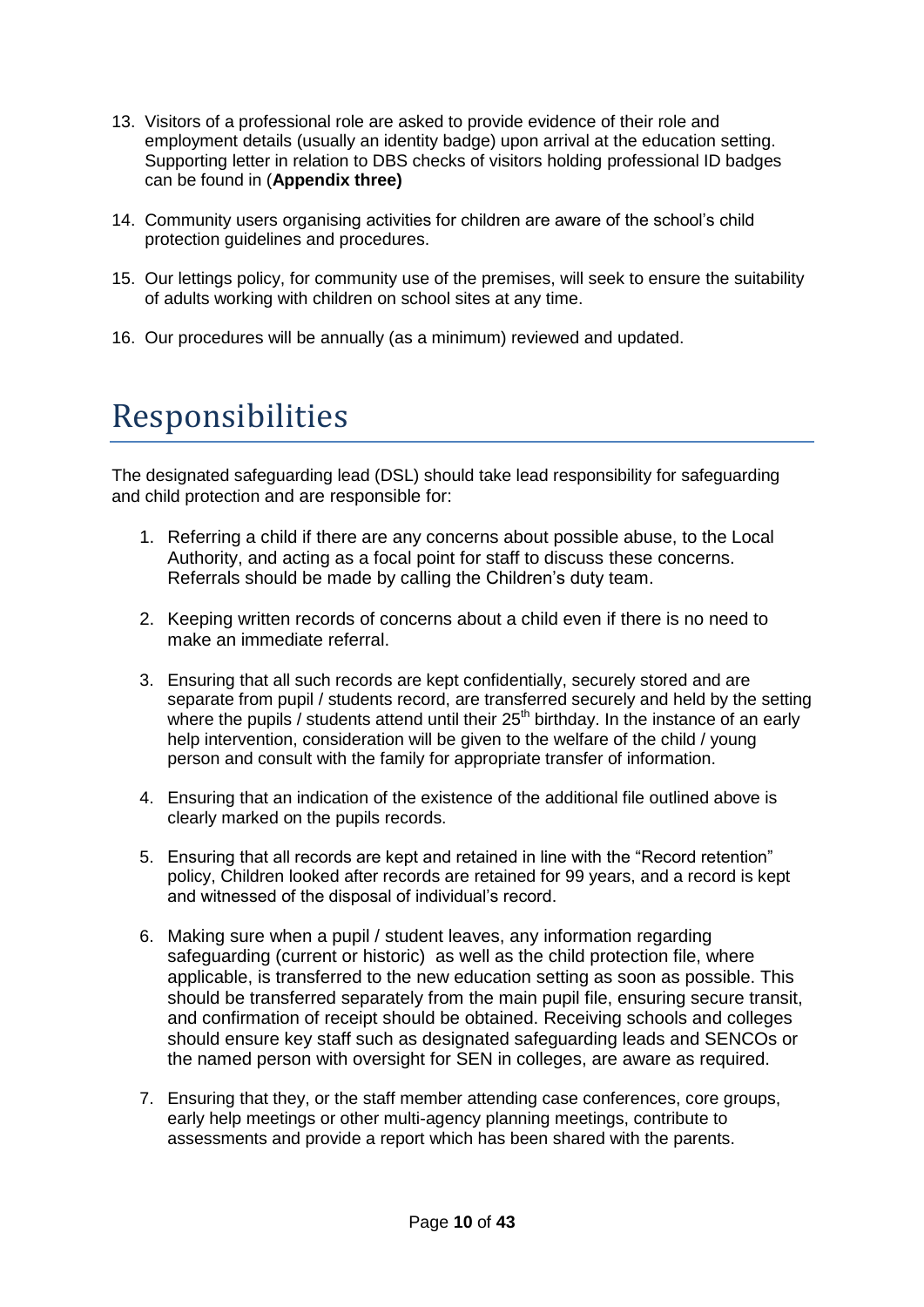- 8. Ensuring that any pupil or student currently with a child protection plan who is absent in the educational setting without explanation for two days is referred to their key worker's Social Care Team.
- 9. Organising child protection induction and update training every 3 years for all school staff.
- 10. Providing, with the head of school, an annual report for the governing body/trustees, detailing any changes to the policy and procedures; training undertaken by the DSL, and by all staff and governors; number and type of incidents/cases, and a number of children on the child protection register (anonymised)
- 11. Liaising with other agencies and professionals

## Supporting Children and Young People

The education setting will consider the need for an Early Help assessment when it is identified that there are low level concerns or emerging needs. Detailed information on Early Help can be found in Chapter 1 of Working Together to Safeguard Children.

It is the responsibility of the education setting to initiate Early Help to identify what the family's strengths and needs are. This will inform whether the setting can support the family or whether a referral to another agency is needed. This process provides a way of recording support and interventions that have been provided by the school to the child / young person and also supports a referral for additional support that may be needed from more targeted services where a single agency has been unable to meet that need. A team around the child meeting (TAC) can be arranged to ensure that a multi-agency action plan can be developed. It is important that the child and parents voice is captured as part of this assessment and that they take ownership of the plan. This plan should be regularly reviewed up to 4 to 6 weeks until outcomes are achieved.

If at any point during the EH process, the risk increases and the education setting becomes concerned that the child or young person is, or is likely to suffer significant harm, then a referral will be made to children's social care.

In all cases the educational setting will consider the statutory guidance for schools and colleges, Keeping Children Safe in Education, published by the DfE September 2018, with particular reference to Part 1: Information for all schools and colleges.

Our education setting will support all children and young people by:

- Encouraging self-esteem and self-assertiveness through the curriculum, as well as our relationships, whilst not condoning aggression or bullying.
- Healthy relationships
- Promoting a caring, safe and positive environment within the school.
- Liaising and working together with all other support services and those agencies involved in the safeguarding of children.
- Notifying Social Care as soon as there is a significant concern.
- Providing continuing support to a child or young person, about whom there have been concerns, who leaves the school by ensuring that appropriate information is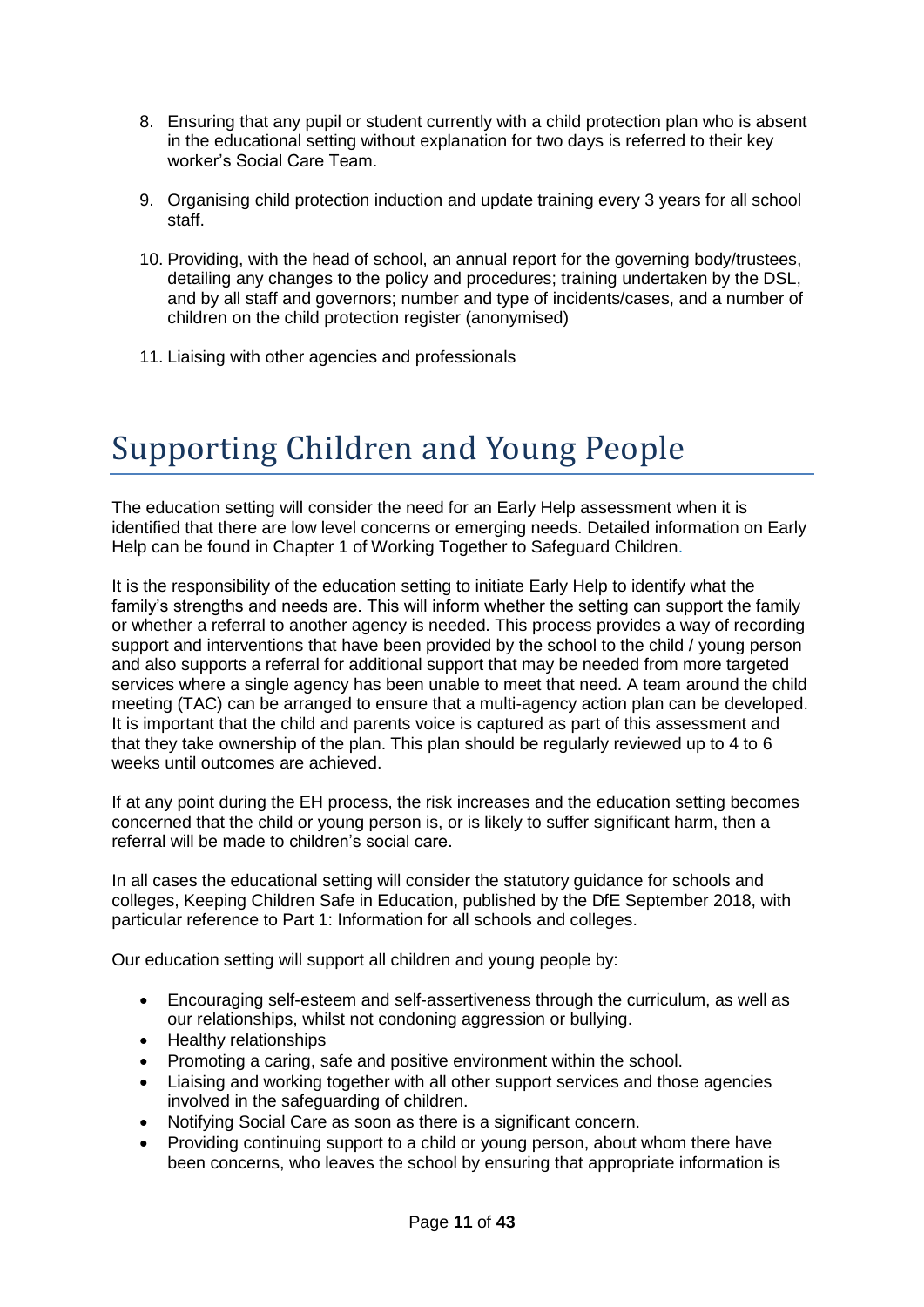copied under confidential cover to the pupils new setting and ensuring the school medical records are forwarded as a matter of priority.

If at any point the education setting becomes concerned that a child or young person is at serious risk of harm they should respond appropriately. If the school is concerned that a child is at **immediate** or **imminent** risk then they should contact Greater Manchester Police on either 111 or 999. If however the school is concerned that a child is, or is likely to suffer serious harm but it is not imminent they should call Wigan Children's Social Care Referral Team on 01942 828300.

## Children with Special Education Needs and Disabilities (SEND)

The education setting will use the same considerations for children and young people with SEND, as detailed above. However the setting must also take into consideration that additional barriers can exist when recognising abuse and neglect in this group of children and young people. These can include:

• Assumptions that indicators of possible abuse such as behaviour, mood and injury relate to the child's SEN or disability without further exploration (the setting must consider the child first and foremost, rather than the child's SEND);

• A higher risk of vulnerability due to factors such as; a learning disability, lack of awareness, social isolation, which may contribute to risks such as online vulnerability;

• Being more prone to peer group isolation than other children;

• The potential for children with SEN and disabilities being disproportionally impacted by behaviours such as bullying, without outwardly showing any signs; and

• Communication barriers and difficulties in overcoming these barriers.

Children and young people with SEN and disabilities can face a number of challenges to disclosure, which must be recognised and taken into account, including; prejudice, negative responses and low expectations.

## Information sharing

We recognise that all matters relating to child protection are confidential<sup>8</sup> and information is handled in line with the education settings Information sharing / management policy.

The Government has issued [Information Sharing for Safeguarding Practitioners](https://www.gov.uk/government/publications/safeguarding-practitioners-information-sharing-advice) Guidance that included 7 'Golden Rules' of Information Sharing in safeguarding :

-<br>8

[https://www.gov.uk/government/uploads/system/uploads/attachment\\_data/file/721581/Information\\_sh](https://www.gov.uk/government/uploads/system/uploads/attachment_data/file/721581/Information_sharing_advice_practitioners_safeguarding_services.pdf) [aring\\_advice\\_practitioners\\_safeguarding\\_services.pdf](https://www.gov.uk/government/uploads/system/uploads/attachment_data/file/721581/Information_sharing_advice_practitioners_safeguarding_services.pdf)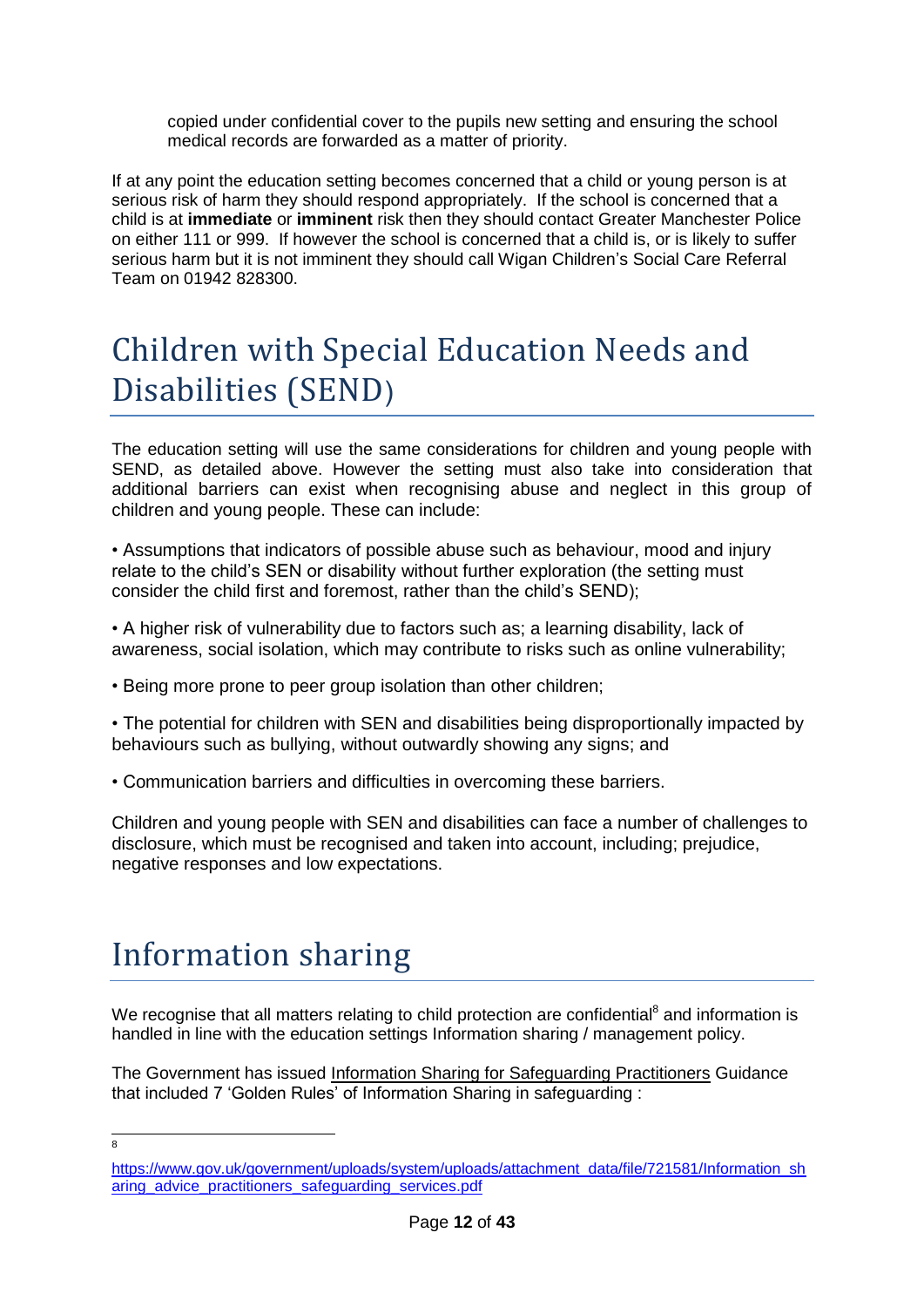The Government guidance (described by the NSPCC, 2018) is:

- 1. **Remember that the General Data Protection Regulation (GDPR) Data Protection Act 2018 and human rights law are not barriers** to justified information sharing, but provide a framework to ensure that personal information about living individuals is shared appropriately.
- 2. **Be open and honest with the individual** (and/or their family where appropriate) from the outset about why, what, how and with whom information will, or could be shared, and seek their agreement, unless it is unsafe or inappropriate to do so.
- 3. **Seek advice from other practitioners** if you are in any doubt about sharing the information concerned, without disclosing the identity of the individual where possible.
- 4. **Share with informed consent where appropriate** and, where possible, respect the wishes of those who do not consent to share confidential information. You may still share information without consent if, in your judgement, there is good reason to do so, such as where safety may be at risk.
- 5. **Consider safety and well-being**: Base your information sharing decisions on considerations of the safety and well-being of the individual and others who may be affected by their actions.
- 6. **Necessary, proportionate, relevant, adequate, accurate, timely and secure**: Ensure that the information you share is necessary for the purpose for which you are sharing it, is shared only with those individuals who need to have it, is accurate and up-to-date, is shared in a timely fashion, and is shared securely.
- 7. **Keep a record of your decision and the reasons for it** whether it is to share information or not. If you decide to share, then record what you have shared, with whom and for what purpose

All staff must be aware that they have a professional responsibility to share information in order to safeguard children and cannot assume that someone else will pass on the information.

Sharing of information will be necessary for the purpose for which it's being shared, is shared only with those individuals who need to have it, is accurate and up-to-date, is shared in a timely fashion, and is shared securely

Key organisations who have a duty under section 11 of the Children Act 2004 to have arrangements in place to safeguard and promote the welfare of children are:

- The local authority;
- NHS England;
- Clinical commissioning groups;
- NHS Trusts, NHS Foundation Trusts;
- The local policing body;
- British Transport Police Authority;
- Prisons;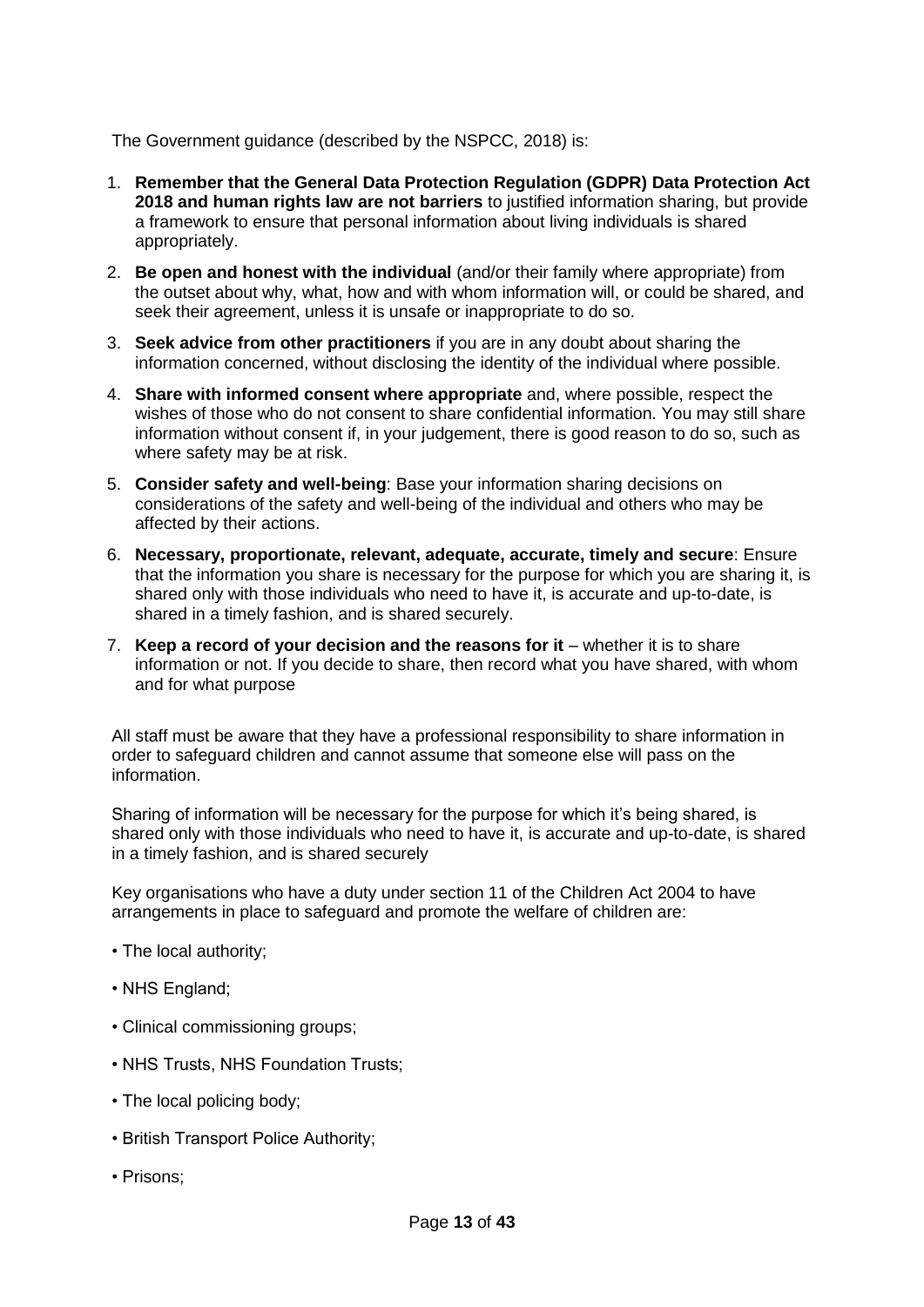- National Probation Service and Community Rehabilitation Companies;4
- Youth offending teams; and

• Bodies within the education and /or voluntary sectors, and any individual to the extent that they are providing services in pursuance of section 74 of the Education and Skills Act 2008.

We will always undertake to share our intention to refer a child or young person to Social Care with their parent's / carers unless to do so could put the child or young person at greater risk of harm, or impede a criminal investigation.

As data controllers who process personal information we are registered with the Information Commissioner's Office \*NB\* The Data Protection Act requires every data controller who is processing personal information to register with the Information Commissioner's Office, unless they are exempt. To check if you are required to register check here: [https://ico.org.uk/for-organisations/data-protection-fee/self-assessment/](https://clicktime.symantec.com/a/1/zSX8ifXAg_CBXgnCY4DICxl14EPnYbXM5Eqj75Lif_Q=?d=-q0gl88aO6M8P0HtwV0LC_Pu0wTWXqFo8T51simW6NG3DA3d8Gcm4ghuLP7KtYSHPFbRFnWxsuJiaUCa1Jw0H3VEpkGGm_44yvd8PCHwJ0Fl74AVeggy-8c10BrfZbwocVIq4CEngv2QnSBHkrRH39R4Au7321sN-sZCZqs69BOY7o56V23CGusAAIglEItstbyZ0FFt0jl0QXOvvaTUDEqC3C8DRzvaTMneLBB7stE2Wa73YgQmXp5Pk_1weL84AoJDIrRaFfeU6sIZo-PudKy2Omv1bgjnUl7Rl_Hh5RaMfbHvRti6LuVpmJ77Wze8uJKfmKKnMQJDLhKvRdg%3D&u=https%3A%2F%2Fico.org.uk%2Ffor-organisations%2Fdata-protection-fee%2Fself-assessment%2F)

## Supporting Staff

St Thomas CE Primary School will work with partners in the safeguarding partnership to ensure positive outcomes for children and young people.

We recognise that staff working in the school who have become involved with a child who has suffered harm, or appears to be likely to suffer harm, may find the situation stressful and upsetting.

We will support such staff by providing an opportunity to talk through their anxieties with the DSL and to seek further support as appropriate.

Designated Safeguarding Leads should make use of support available by the Local Authority and the partnerships Safeguarding Team.

DSLs will have oversight of Early Help and Child Protection plans with appropriate structure in place to monitor progress and outcomes in partnership with Children's Social Care and other stakeholders (check levels)

## Training

All members of staff and volunteers have read, signed and understood the school's Staff Behaviour Policy (for safer working practice).

We ensure training attended meets the minimum standards set out by WSCB in the document 'WSCB recommended minimum standards for child protection training'.

### **Induction**

The welfare of all our pupils is of paramount importance. All staff including volunteers are informed of our safeguarding procedures including online safety, at induction. Our induction also includes:

• Plan of support for individuals appropriate to the role for which they have been hired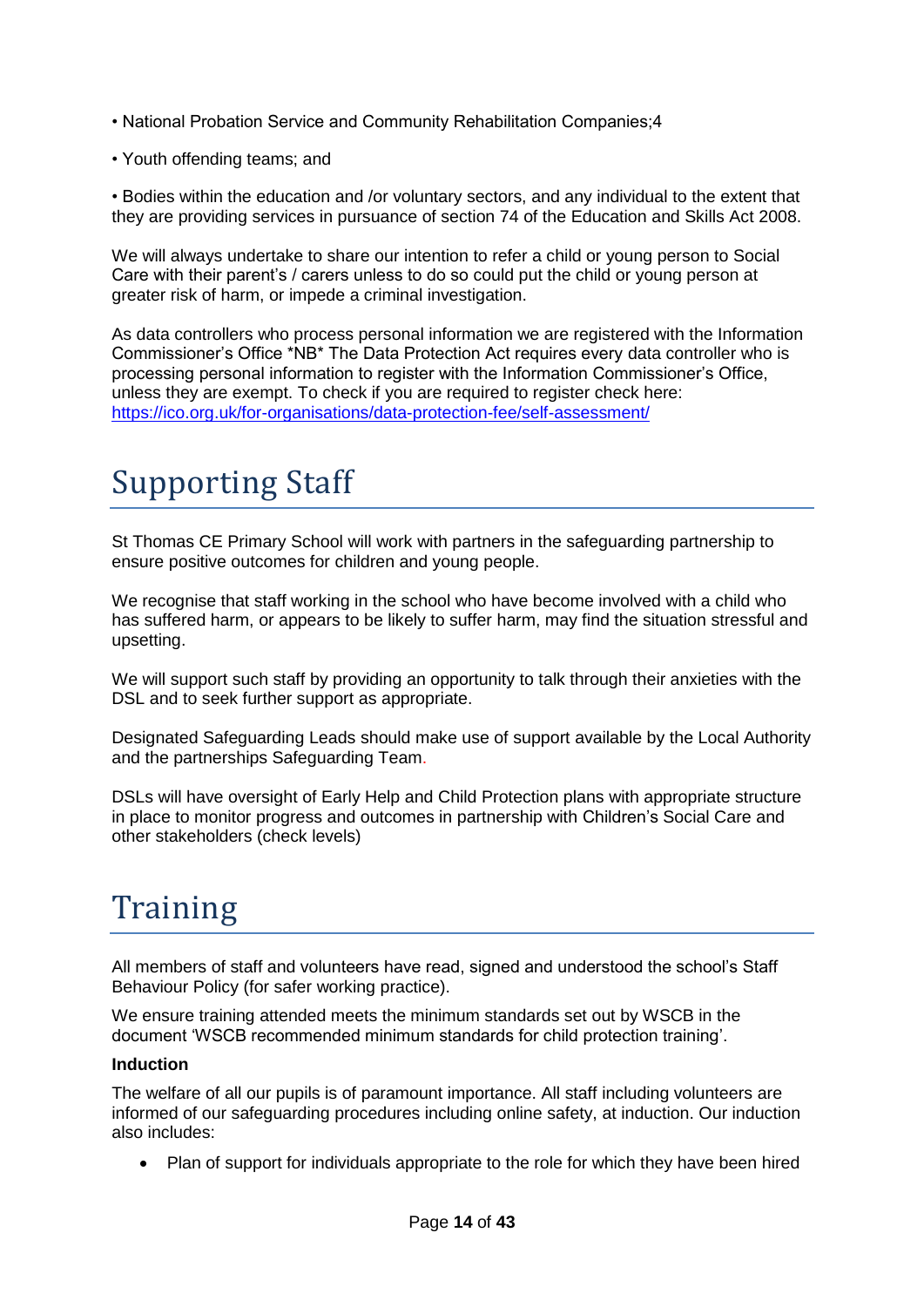- Confirmation of the conduct expected of staff within the school our Staff Behaviour Policy
- Opportunities for a new member of staff to discuss any issues or concerns about their role or responsibilities
- Confirmation of the line management / mentor process whereby any general concerns or issues about the person's ability or suitability will be addressed.

### **Safeguarding training**

This training is for all staff and is updated every 3 years as a minimum to ensure staff understand their role in safeguarding. Any member of staff not present at this whole school session will receive this statutory training requirement on their return. In addition, all staff members receive safeguarding and child protection updates (for example, via email, e-bulletins, staff meetings) as necessary and at least annually. All staff also receives training in online safety and this is updated as necessary.

### **Advanced training**

The D/DSL has additional training which is updated every two years as a minimum. The D/DSL also attends multi-agency courses relevant to school needs. Their knowledge and skills are refreshed at least annually eg via e-bulletins or safeguarding networking events with other D/DSLs.

### **Safer Recruitment**

At least one person on any appointment panel has undertaken Safer Recruitment Training. This training is updated every five years as a minimum.

### **Preventing Radicalisation**

All staff undertakes Prevent training.

#### **Staff support**

Due to the demanding, often distressing nature of child protection work, we support staff by providing an opportunity to talk through the challenges of this aspect of their role with a senior leader and to seek further support as appropriate.

#### **Governors**

Governors undertake the school's Induction programme. They may choose to complete face to face training for governors provided by Wigan Council. In addition, governors may choose to attend whole school safeguarding and child protection training.

## Allegations against staff

All Education setting and Early Years staff should take care not to place themselves in a vulnerable position with a child.

All staff should be expected to have awareness and knowledge of Guidance on Behaviour Issues, along with the school's own Behaviour Management Policy and this should be part of induction for all new staff or volunteers.

Guidance about conduct and safe practice, including safe use of mobile phones by staff and volunteers, will be given at induction, alongside information on Safer Working Practices.

We understand that a pupil or student may make an allegation against a member of staff.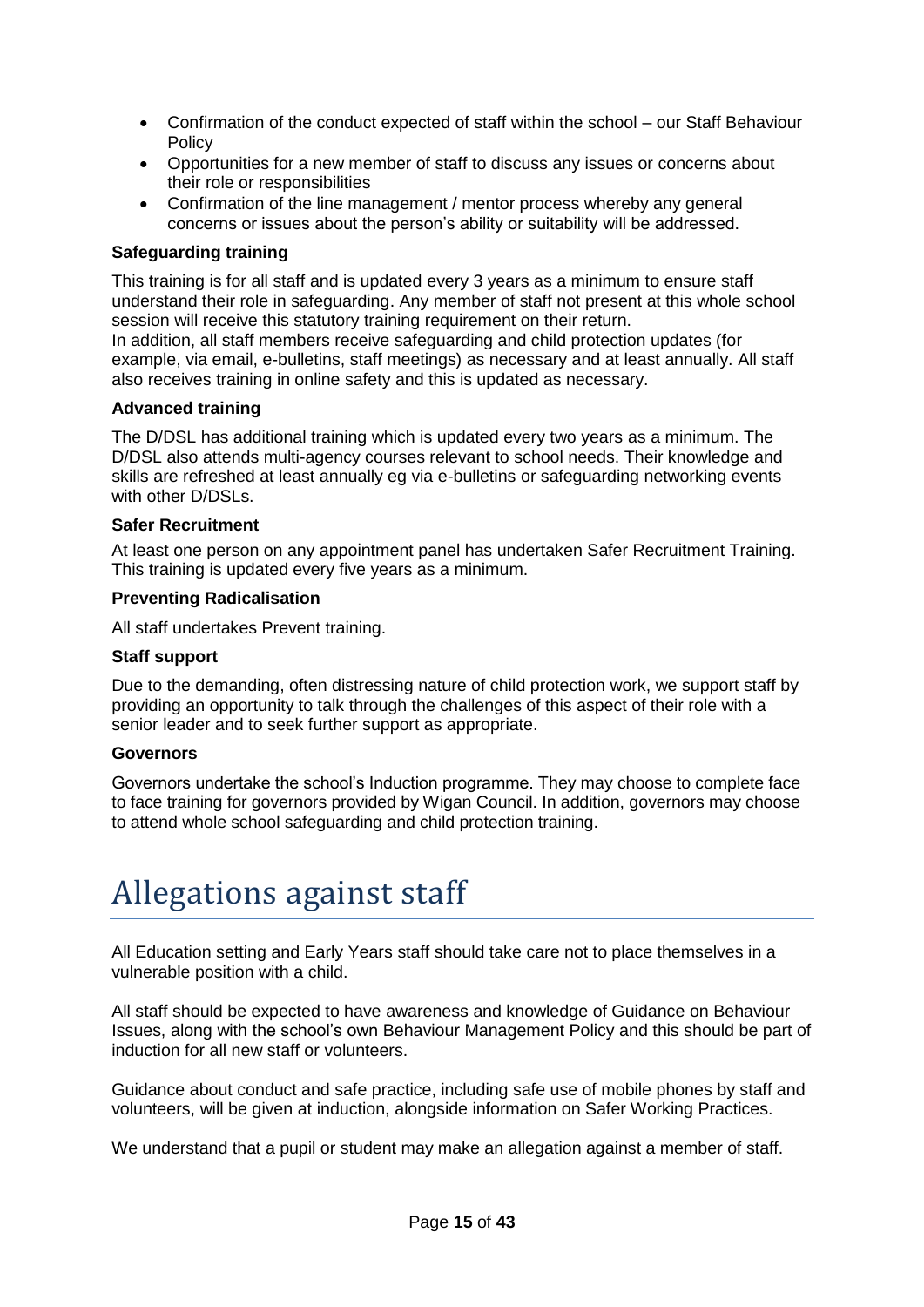If such an allegation is made, or information is received which suggests that a person may be unsuitable to work with children / young people, the member of staff receiving the allegation or aware of the information, will immediately inform the Headteacher / Head of **School** 

The Head teacher / Head of school, on all such occasions, will discuss the content of the allegation with the Local Authority Designated Officer (LADO).<sup>9</sup>

If the allegation made to a member of staff concerns the Headteacher / Head of School, the person receiving the allegation will immediately inform the Chair of Governors / Trustees who will consult LADO, without notifying the Headteacher first.

The school will follow Wigan's procedures for managing allegations against staff. Under no circumstances will we send a child / young person home pending such an investigation, unless this advice is given exceptionally, as a result of a consultation with the LADO.

Suspension of the member of staff, excluding the Headteacher, against whom an allegation has been made, needs careful consideration, and the Headteacher will seek the advice of Human Resources / Legal in order to make that decision and informing the LADO at the earliest opportunity.

In the event of an allegation against the Headteacher, the decision to suspend will be made by the Chair of Governors / Trustees with advice as outlined above.

We have a procedure for managing the suspension of a contract for a community user in the event of an allegation arising in that context.

## Disagreements, Escalation and Resolution

Effective working together depends on an open approach and honest relationships between colleagues and between agencies.

Staff must be confident and able to professionally disagree and challenge decision-making as an entirely legitimate activity; a part of our professional responsibility to promote the best safeguarding practice. Staff are encouraged to press for re-consideration if they believe a decision to act / not act in response to a concern raised about a child is wrong. In such cases the WSCB Case Resolution Protocol (formerly escalation policy) is used if necessary.<sup>10</sup> If we are on the receiving end of a professional challenge, we see this as an opportunity to reflect on our decision making.

## Whistleblowing

-

All staff can raise concerns about poor or unsafe practice and potential failures in the education settings safeguarding regime. Our whistleblowing procedures, which are reflected

<http://www.wiganlscb.com/Professionals/LADO.aspx>

<sup>&</sup>lt;sup>9</sup> LADO process can be found on the WSCB website

<http://www.wiganlscb.com/Docs/PDF/Professional/Resolution-Policy.pdf>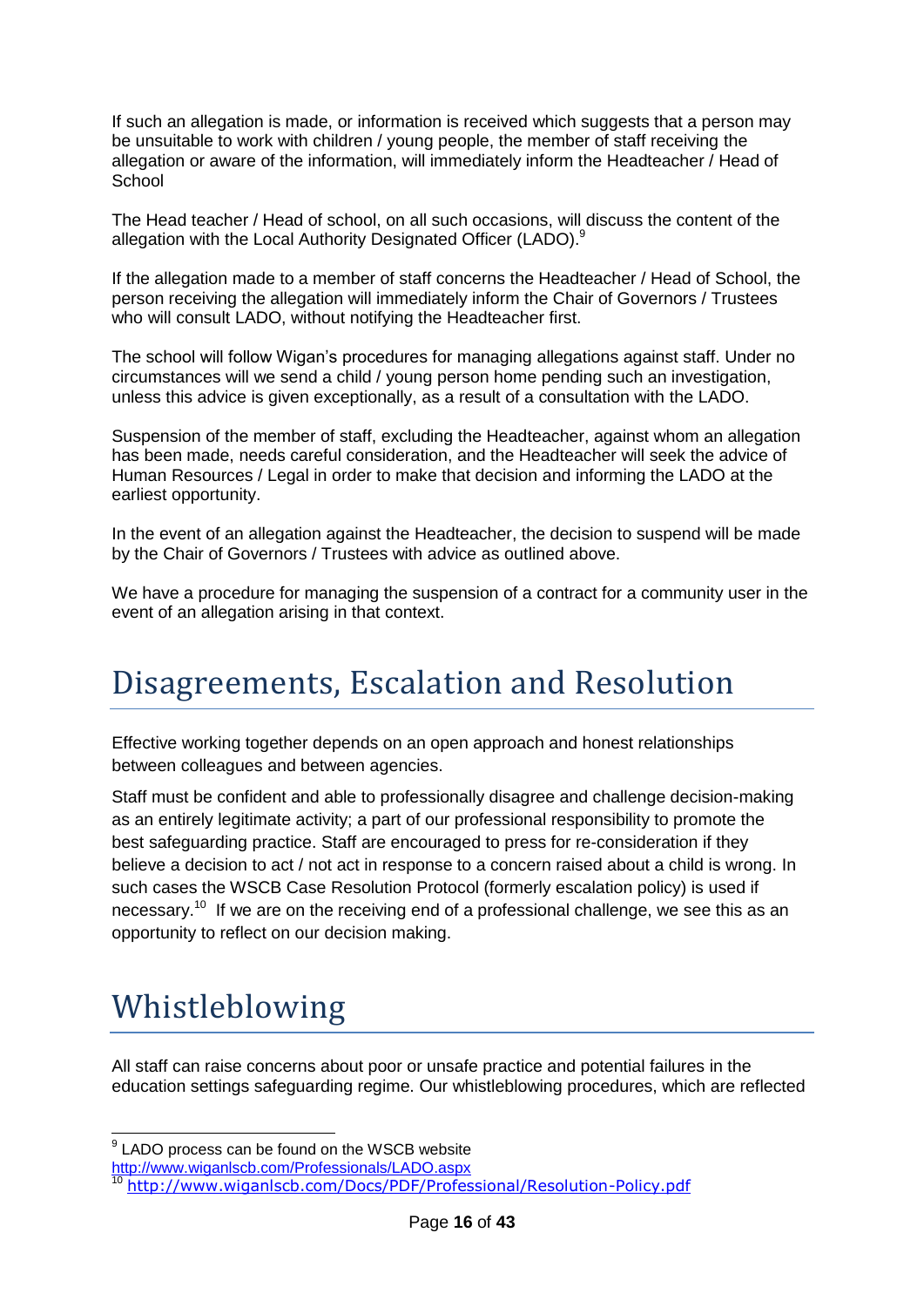in staff training and our Code of Conduct, are in place for such concerns to be raised with the headteacher.

If a staff member feels unable to raise an issue with the headteacher or feels that their genuine concerns are not being addressed, other whistleblowing channels are open to them:

- The NSPCC whistleblowing helpline Staff can call: 0800 028 0285 from 08:00 to 20:00, Monday to Friday, or email [help@nspcc.org.uk](mailto:help@nspcc.org.uk)
- A member of the governing body: Mr Malcolm Taylor

We recognise that children and young people cannot be expected to raise concerns in an environment where staff fails to do so.

All staff should be aware of their duty to raise concerns, where they exist, about the management of child protection, which may include the attitudes or actions of colleagues. If it becomes necessary to consult outside the school, they should speak in the first instance, to the Area Education Officer / LADO following the whistleblowing policy.

Whistleblowing regarding the Headteacher should be made to the Chair of the Governing Body (or trustees) whose contact details are readily available to staff (as pertained to setting).

It's acknowledged that Whistleblowers have the right to remain anonymous, however identifying yourself may assist with any further investigations.

## Physical Intervention and use of reasonable force

We acknowledge that staff must only ever use physical intervention as a last resort, when a child or young person is endangering him / herself or others.

The term 'reasonable force' covers the broad range of actions used by staff that involve a degree of physical contact to control or restrain children / young people. "Reasonable" in these circumstances means using no more force than necessary and staff should refer to the section on "use of reasonable force" within the behaviour policy.

Such events should be recorded by completing a serious incident log and signed by a witness.

Staff who are likely to need to use physical intervention or reasonable force will be appropriately trained in an accredited positive handling technique.

We understand that physical intervention of a nature which causes injury or distress to a child or young person may be considered under child protection or disciplinary procedures.

We recognise that touch is appropriate in the context or working with children and young people, and all staff are aware of the safer working practice quidance<sup>11</sup> to ensure they are clear about their professional boundary.

<sup>-</sup><sup>11</sup> Available to view on the WSCB website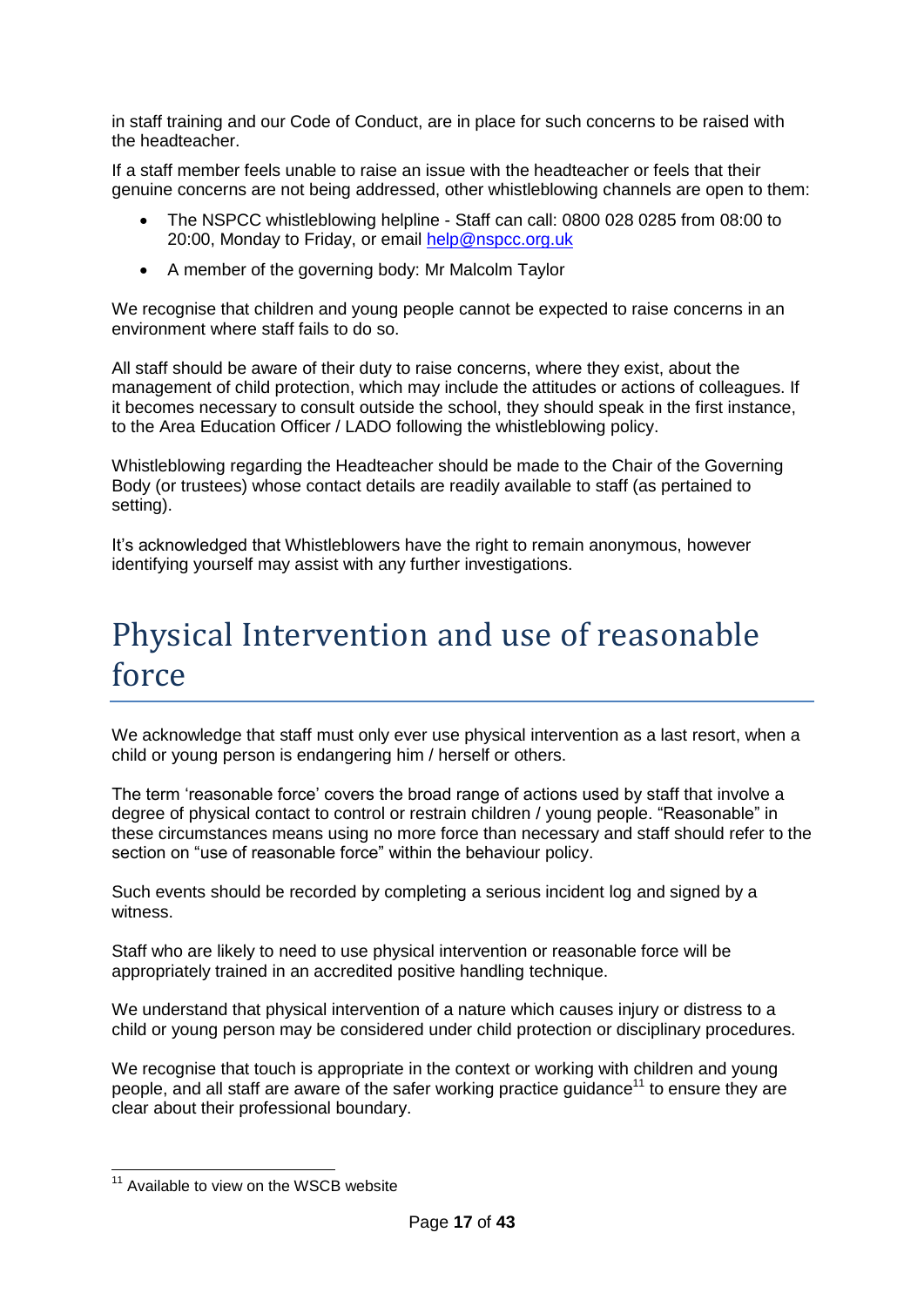## Prevention

We recognise that the education setting plays a significant part in the prevention of harm to our children and young people by providing them with good lines of communication with trusted adults.

If early help is appropriate, the designated safeguarding lead (or deputy) will contact the early help hub to ensure there is no current intervention and will generally lead on liaising with other agencies, setting up an inter-agency assessment as appropriate.

Early help means providing support as soon as a problem emerges, at any point in a child's life. Providing early help is more effective in promoting the welfare of children than reacting later.

Any such cases should be kept under constant review and consideration given to a referral to children's social care for assessment for statutory services, if the child's situation does not appear to be improving or is getting worse.

The education settings community will;

- Work to establish and maintain an ethos where children feel secure and are encouraged to talk and are always listened to.
- Include regular consultation with children and young people e.g. through safety questionnaires, participation in anti-bullying week, asking children and young people to report whether they have had happy / sad lunchtimes / playtimes / breaks
- Ensure that all pupils and students know there is a trusted adult in the education setting whom they can approach if they are worried or in difficulty.
- Include safeguarding across the curriculum, including PSHE, opportunities to equip children with the skills they need to stay safe from harm and to know whom they should turn to for help. In particular this will include anti-bullying work, esafety, road safety, pedestrian and cycle training. Also focused work in year 6 to prepare for transition to secondary school and more personal safety / independent travel
- Ensure all staff are aware of school guidance for their use of mobile technology and have discussed safeguarding issues around the use of mobile technologies and their associated risks.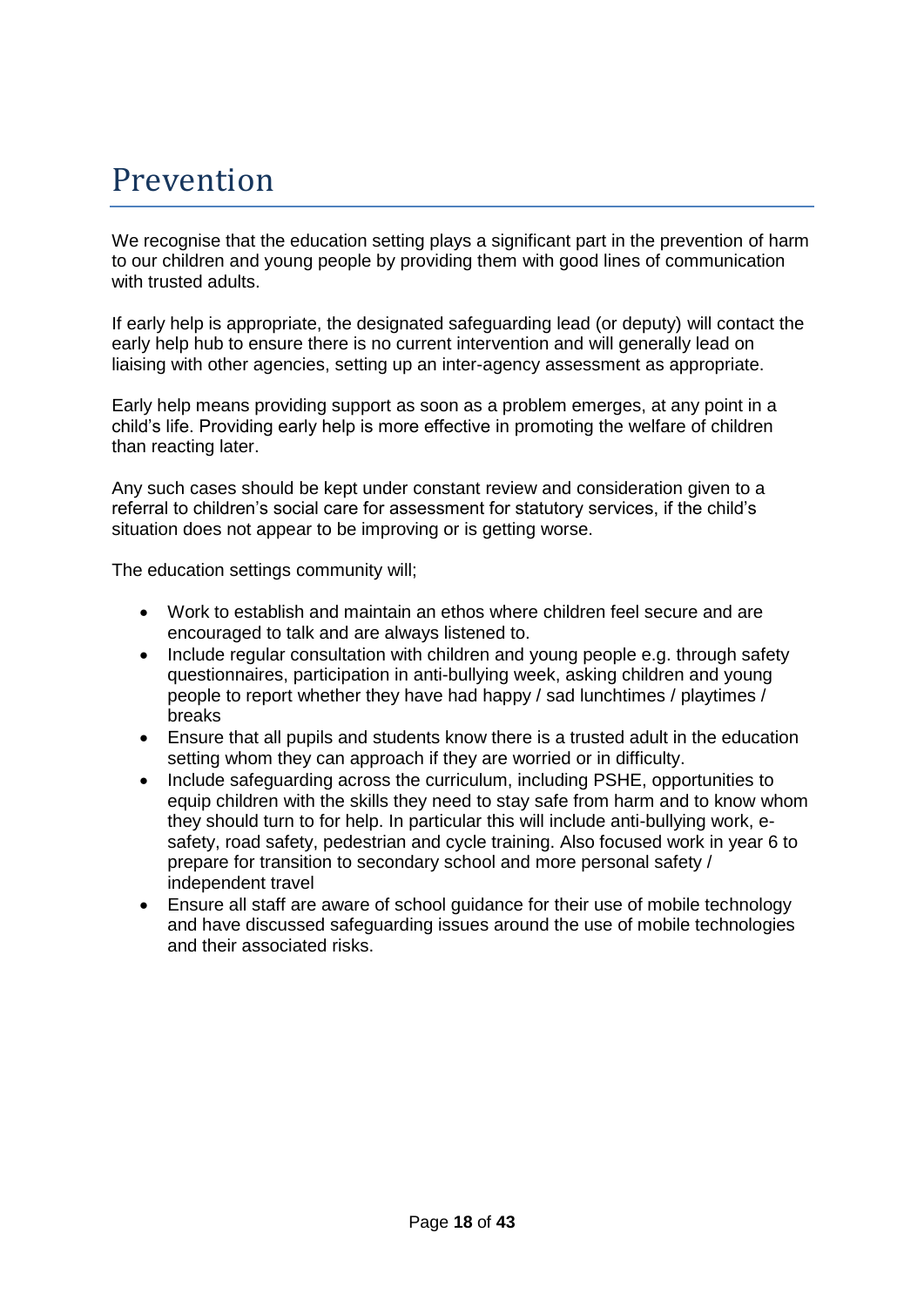## Domestic Abuse

We recognise the significant impact domestic abuse can have on children and young people. therefore we operate in partnership with Operation Encompass, a system which facilitates the sharing of information relating to domestic incidents where children live or frequent. Any incidents of domestic violence reported to the police will be notified to the education setting to effectively support the child(ren) / young person.

## Sexual Violence and Sexual Harassment including Peer on Peer

The education setting recognises that allegations of sexual violence and sexual harassment are likely to be complex and require difficult professional decisions to be made.

Decisions will be made on a case by case basis with the DSL taking a leading role, supported by other agencies such as Children's Social Care and the Police as required<sup>12</sup>.

## Peer on Peer abuse

All children have a right to attend school and learn in a safe environment. All peer on peer abuse is unacceptable and will be taken seriously. Staff recognise that while both boys and girls can abuse their peers, it is more likely that girls will be victims and boys perpetrators of such abuse. Peer on peer abuse is not tolerated, passed off as "banter" or seen as "part of growing up". It is likely to include, but not limited to:

- bullying (including cyber bullying)
- gender based violence / sexual assaults
- sexting or
- Initiation / hazing type violence and rituals.

Consequently, peer on peer abuse is dealt with as a safeguarding concern, recorded as such and not managed through the systems set out in the school behaviour policy. Victims, perpetrators and any other child affected by peer on peer abuse will be supported through the school's pastoral system and the support will be regularly reviewed. We minimise the risk of peer on peer abuse by providing:

- A relevant curriculum, that helps children to develop their understanding of acceptable behaviours, healthy relationships and keeping themselves safe.
- Established / publicised systems for children to raise concerns with staff, knowing they will be listened to, supported and valued, and that the issues they raise will be taken seriously.

 $\frac{1}{12}$ 

[https://www.gov.uk/government/uploads/system/uploads/attachment\\_data/file/719902/Sexual\\_violenc](https://www.gov.uk/government/uploads/system/uploads/attachment_data/file/719902/Sexual_violence_and_sexual_harassment_between_children_in_schools_and_colleges.pdf) [e\\_and\\_sexual\\_harassment\\_between\\_children\\_in\\_schools\\_and\\_colleges.pdf](https://www.gov.uk/government/uploads/system/uploads/attachment_data/file/719902/Sexual_violence_and_sexual_harassment_between_children_in_schools_and_colleges.pdf)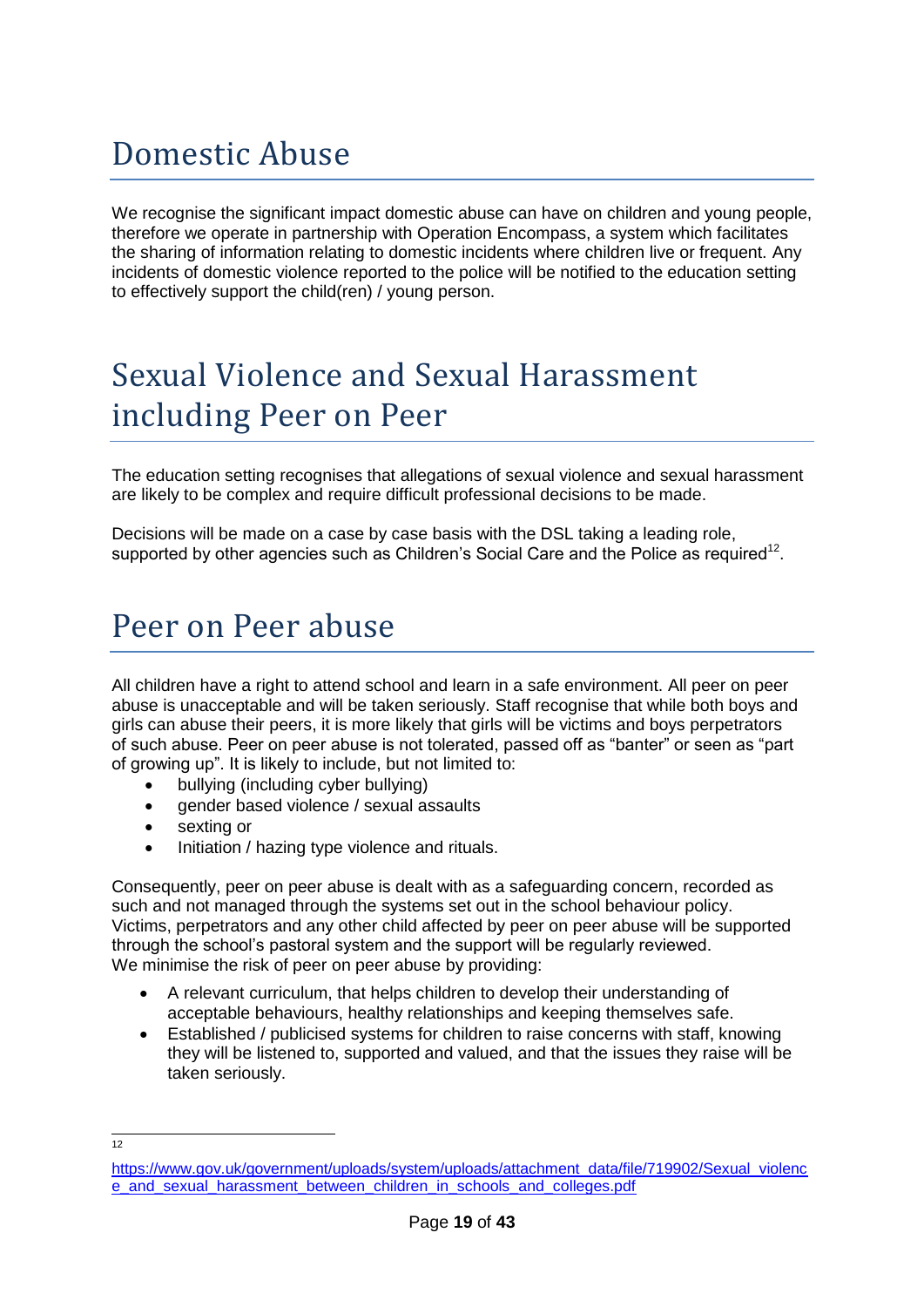The DSL liaises with other professionals to develop robust risk assessments and appropriate specialist targeted work for children that are identified as posing a potential risk to other children.

Our school policy on anti-bullying (respect policy) is set out in a separate document and acknowledges that to allow or condone bullying may lead to consideration under child protection procedures. This includes all forms, e.g. Cyber, racist, homophobic and gender related bullying.

All staff are aware that children with SEND and / or differences / perceived differences are more susceptible to being bullied / victims of child abuse.

Our policy on racist incidents is set out separately and acknowledges that repeated racist incidents or a single serious incident may lead to consideration under child protection procedures.

We keep a record of known bullying incidents, and will keep a record of racist incidents.

## Preventing Radicalisation

Protecting children from the risk of radicalisation should be seen as part of schools' wider safeguarding duties. Radicalisation refers to the process by which a person comes to support terrorism and forms of extremism. There is no single way of identifying an individual who is likely to be susceptible to an extremist ideology. As with managing other safeguarding risks, education settings should be alert to changing in children's and young person's behaviour that could indicate that they are in need of protection. Staff should use their professional judgement in identifying children and young people who might be at risk of radicalisation and act proportionately which may include making a referral to the Channel programme.

Our school safeguarding policy will therefore be written to comply with the schools duty under Section 26 of the Counter Terrorism and Security Act 2015 in accordance with the Department of Education advice for schools specific guidance for schools [https://www.gov.uk/government/uploads/system/uploads/attachment\\_data/file/439598/preve](https://www.gov.uk/government/uploads/system/uploads/attachment_data/file/439598/prevent-duty-departmental-advice-v6.pdf) [nt-duty-departmental-advice-v6.pdf](https://www.gov.uk/government/uploads/system/uploads/attachment_data/file/439598/prevent-duty-departmental-advice-v6.pdf)

Our school safeguarding policy will be aligned with and reflect the processes described in the Wigan's Prevent Policy and Procedure (link to be added to refreshed policy)

## Exploitation – CSE, Criminal, Human Trafficking, Modern Day Slavery, County Lines

Our education setting will ensure that the Designated Safeguarding Lead and other key staff are trained in spotting the possible signs of exploitation outlined in Appendix one and two (this is not an exhaustive or definitive list)

Female Genital Mutilation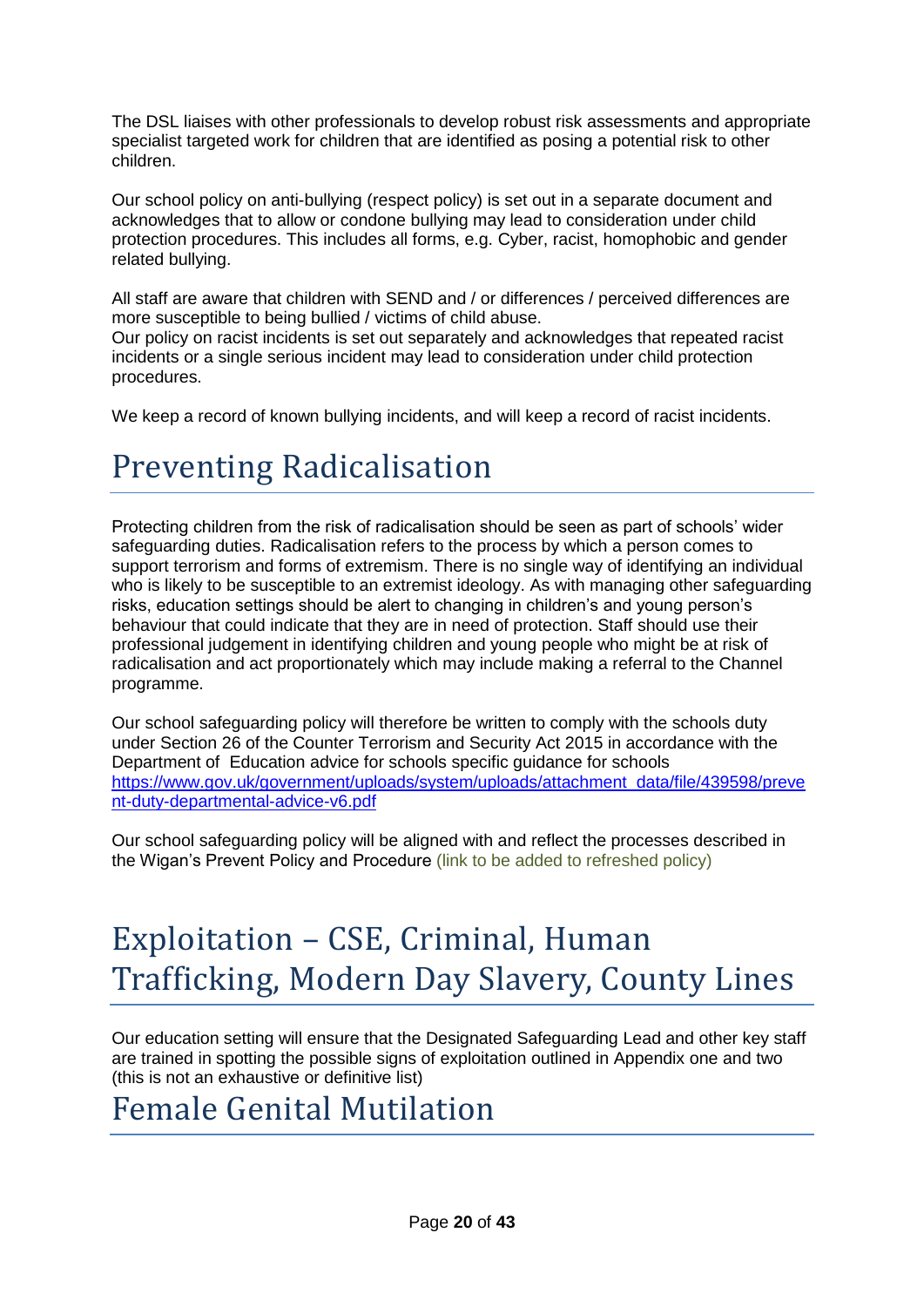The Female Genital Mutilation Act 2003 was amended by the Serious Crime Act 2015 where the law was extended to:

- A non UK national who is 'habitually resident' in the UK and commits such an offence abroad can now face a maximum penalty of 14 years imprisonment. It is also an offence to assist a non-UK resident to carry out FGM overseas on a girl who is habitually, rather than pertinently, resident in the UK. This follows a number of cases where victims were unable to get justice as FGM was committed by those not permanently residing in the UK.
- A new offence is created of failing to protect a girl from the risk of FGM. Anyone convicted can face imprisonment for up to seven years and / or and unlimited fine.
- Anonymity for the victims of FGM. Anyone identifying a victim can be subject to an unlimited fine.

The school recognises and adheres to its mandatory duty to report any suspected or known cases of FGM about a female under 18 years old to the police.

Our Designated Safeguarding Lead will maintain up to date knowledge of the Greater Manchester Safeguarding Partnership Protocol to Female Genital Mutilation.

## Children Missing Education

### **Responsibilities for Children Missing from Education (CME)**:

- Education settings must enter pupils on the admission register at the beginning of the first day on which the setting has agreed, or been notified, that the pupil will attend. If a pupil fails to attend on the agreed or notified date, the education setting should undertake reasonable enquiries to establish the child's whereabouts and consider notifying the local authority at the earliest opportunity
- Education settings must monitor pupils' attendance through their daily register. Settings should agree with their local authority the intervals at which they will inform local authorities of the details of pupils who fail to attend regularly, or have missed ten school days or more without permission. Education settings should monitor attendance closely and address poor or irregular attendance.
- Education settings must also arrange full-time education for excluded pupils from the sixth school day of a fixed period exclusion. This information can be found in the *Exclusion from maintained schools, academies and pupil referral units in England*  statutory guidance.
- Maintained schools have a safeguarding duty in respect of their pupils, and as part of this should investigate any unexplained absences. Academies and independent schools have a similar safeguarding duty for their pupils. Further information about schools' safeguarding responsibilities can be found in the Keeping Children Safe in Education.

### **Making reasonable enquiries for Children Missing Education;**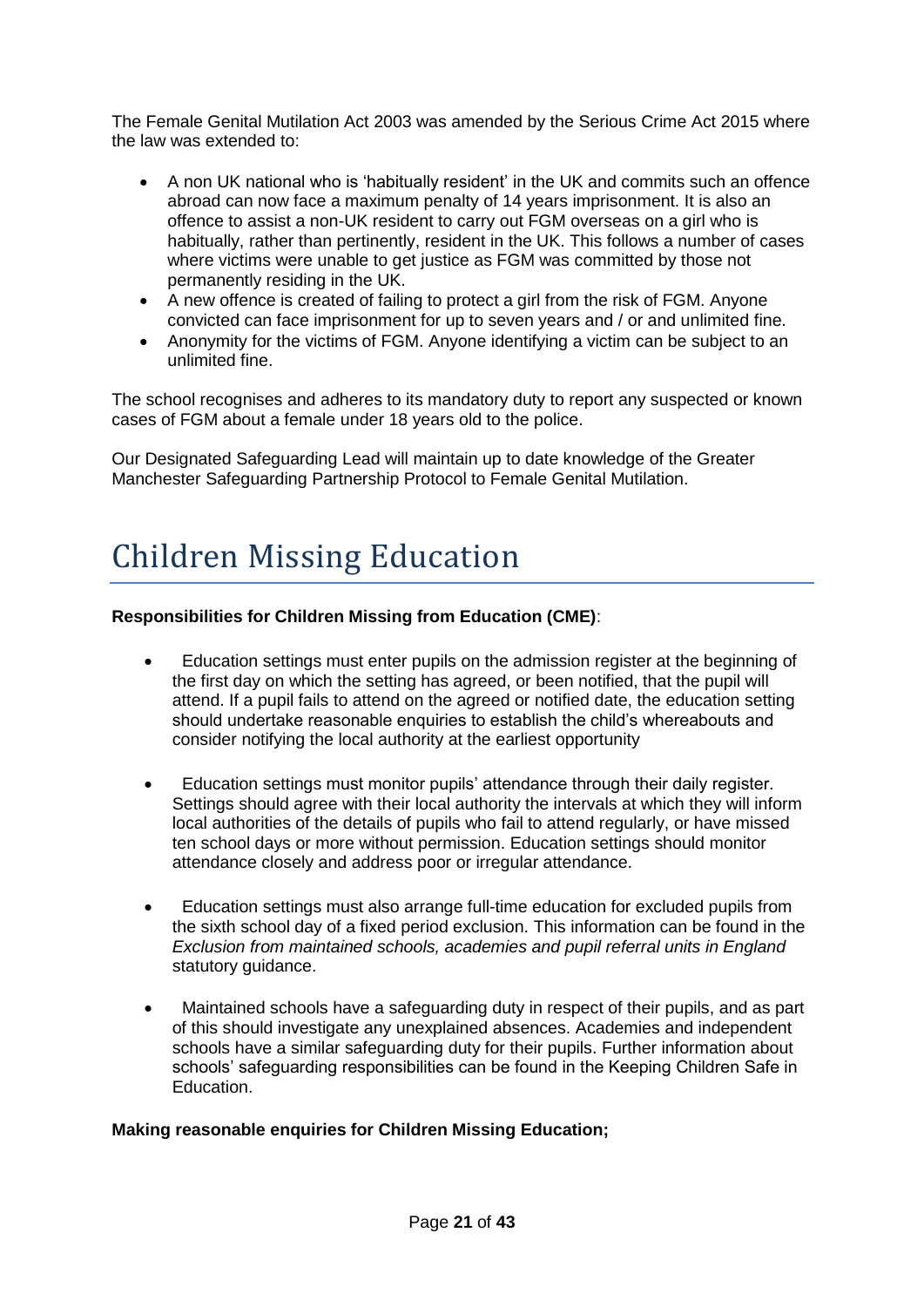- The term 'reasonable enquiries' grants education settings and local authorities a degree of flexibility in decision-making, particularly as the steps that need to be taken in a given case will vary. The term 'reasonable' also makes clear that there is a limit to what the school and local authority is expected to do.
- In line with the duty under section 10 of the Children Act 2004, the expectation is that the education setting and the local authority will have in place procedures designed to carry out reasonable enquiries. The type of procedures may include the appropriate person checking with relatives, neighbours, landlords – private or social housing providers – and other local stakeholders who are involved. They should also record that they have completed these procedures. If there is reason to believe a child is in immediate danger or at risk of harm, a referral should be made to children's social care (and the police if appropriate).

### **Staff report immediately to the D/DSL, if they know of any child who may be:**

- Missing whereabouts unknown and unable to make contact (as a result of making reasonable enquiries)
- Missing education (compulsory school age (5-16) with no school place and not electively home educated)

The Local Authority requires Education Settings to complete the **'Children Missing Education'** referral form. **(Appendix Five)** This form should be completed once the setting has completed reasonable enquires, but failed to locate the child following 10 days of absence. The first part should be completed by school and submitted to the Early Help Hub [EHH@wigan.gcsx.gov.uk](mailto:EHH@wigan.gcsx.gov.uk) . The EHH will then complete further checks to ensure all lines of enquiry have been exhausted, before it is agreed the child is removed from roll.

Making these enquiries may not always lead to establishing the location of the child, but will provide a steer on what action should be taken next, for example, to contact the police, children's social care and, in cases where there may be concerns for the safety of a child who has travelled abroad, the Foreign and Commonwealth Office.

Where a pupil has not returned to school for ten days after an authorised absence, or is absent from school without authorisation for twenty consecutive school days they can only be removed from the admission register under regulation 8(1), sub-paragraph (f)(iii) or (h)(iii) if the school and the local authority have failed to establish the pupil's whereabouts after **jointly** making reasonable enquiries. Local authorities and education settings should agree roles and responsibilities locally in relation to making joint enquiries. This only applies if the setting does not have reasonable grounds to believe that the pupil is unable to attend because of sickness or unavoidable cause.

The designated teacher for LAC and care leavers to discuss any unauthorised / unexplained absence of a Looked After Children with the Virtual School Team, when required.

Children who do not attend school regularly can be at increased risk of abuse and neglect. Where there is unauthorised / unexplained absence, and after reasonable attempts have been made to contact the family, the DSL follows the WSCB procedure and refers to Children's Services as appropriate.

Where there are no known welfare concerns about a pupil, follow procedures for recording school absence in line with *DfE School attendance; Guidance for maintained schools,*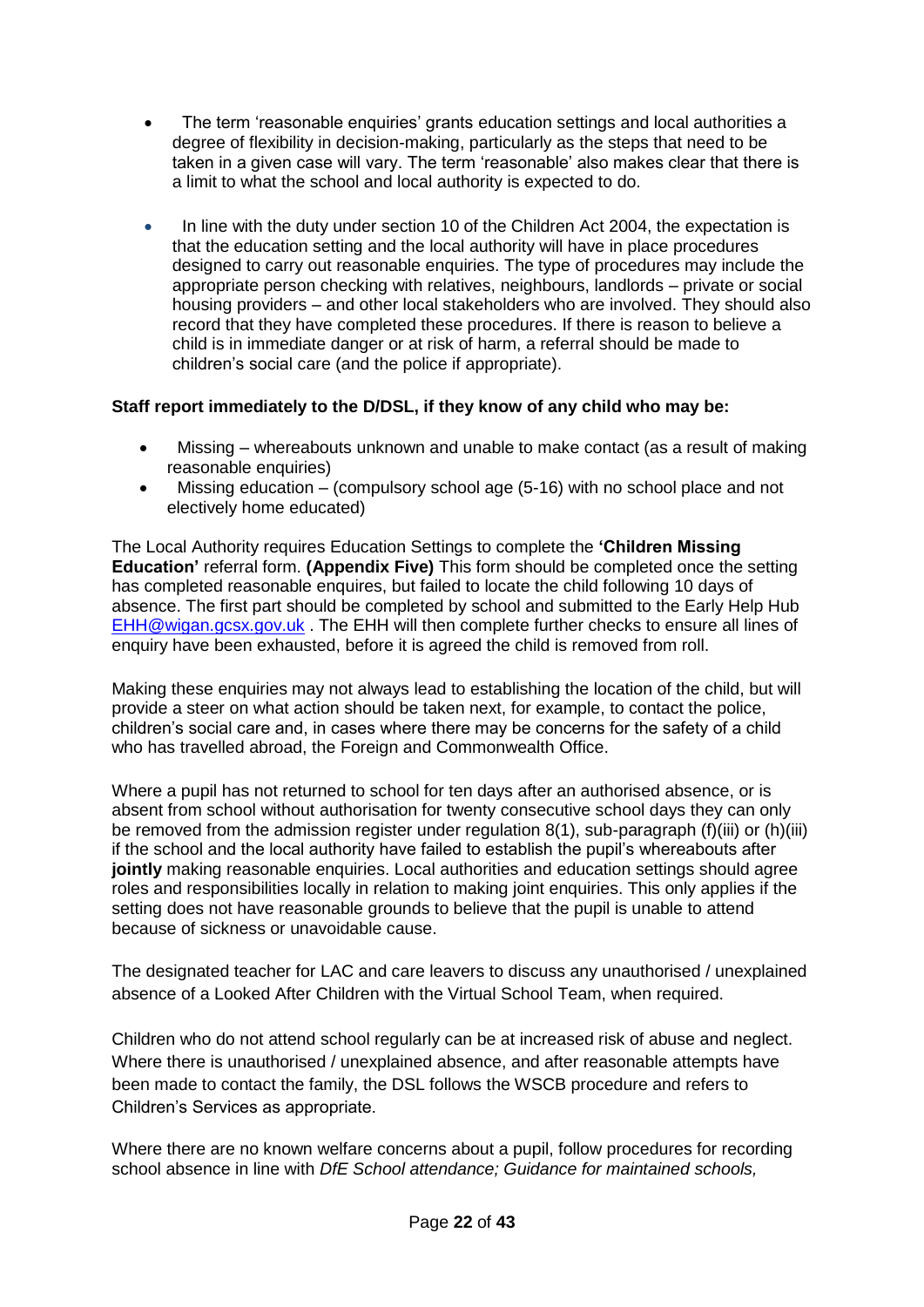*academies, independent schools & local authorities -September 2018.* Should a pupil's attendance become a cause for concern it is advisable to intervene early to prevent entrenched non-school attendance. School should make contact with the Early Help Hub (EHH) to initiate an Early Help, if appropriate. This will evidence and identify the barriers impacting on the pupils engagement with school.

## Young Carers

A young carer is someone under 18 who helps look after someone in their family, or a friend, who is ill, disabled or misuses drugs or alcohol.

Our school recognises the impact that being a Young Carer can have on pupils, and the importance of identifying those young people so that appropriate support can be provided.

Wigan Safeguarding Children Board coordinates our local Young Carers Strategy.

Where a pupil / student at our school is identified as having additional support needs due to being a young carer, or where a multi-agency approach may be required, our school uses the Early Help Framework and routes into the StartWell Service.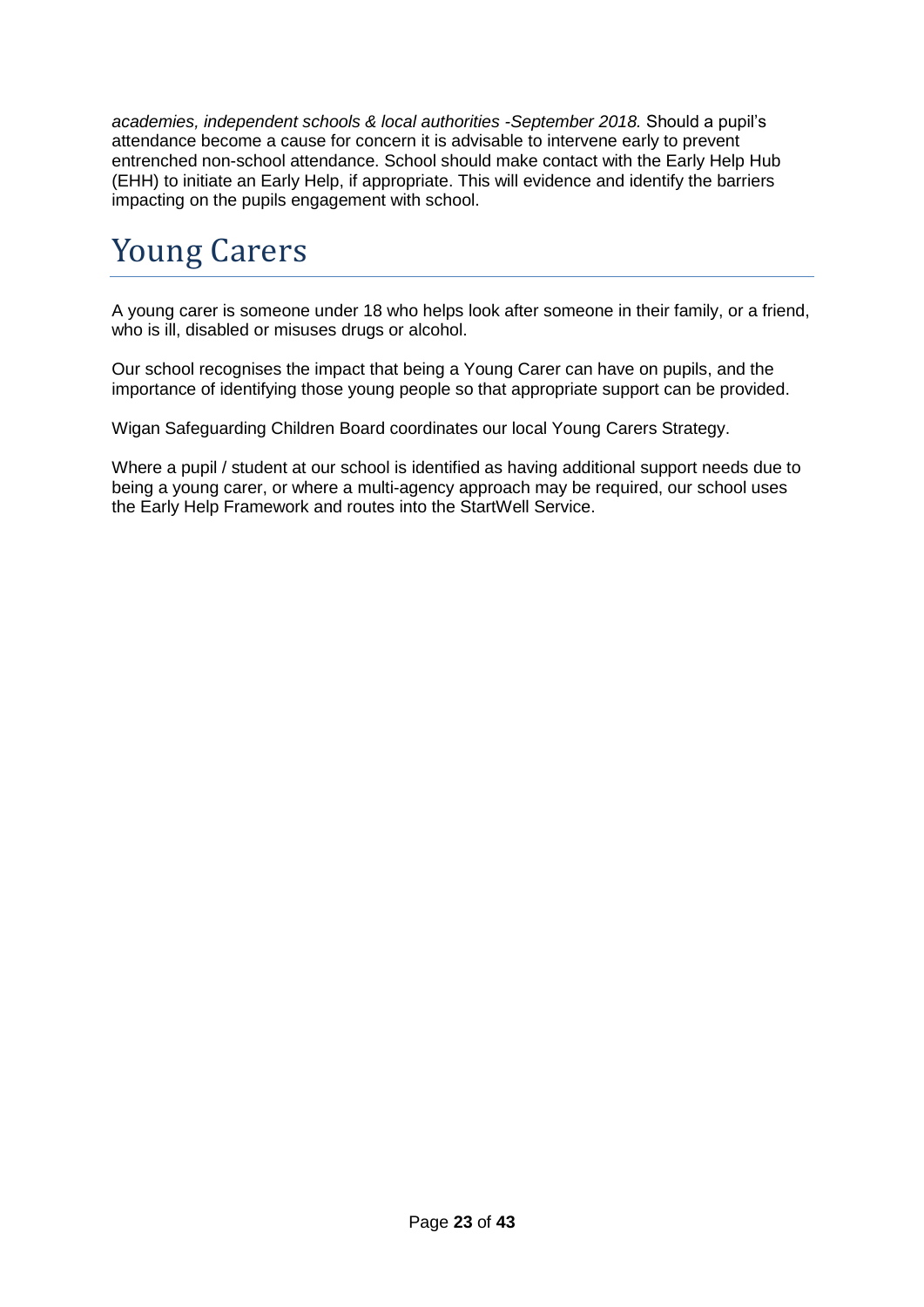## Monitoring and Evaluation

Our child protection policy and procedures will be monitored and updated by:

- Governing Body visits to the education setting
- SLT drop ins and discussions with children, young people and staff
- Pupil / student surveys and questionnaires
- Scrutiny of exclusion and attendance data
- Scrutiny of GB minutes
- Logs of bullying / racist / behaviour incidents for SLT and GB to monitor
- Review of parental concerns and parent / carer questionnaires
- Review of the use of intervention strategies such as nurture room and isolation room.

This policy should be read in alongside the following policies relevant to the safety and welfare of our pupils;

*Behaviour Staff behaviour/Code of conduct Whistleblowing Anti – bullying Health and safety Allegations against staff Complaints Attendance Curriculum PSHE Teaching and Learning Administration of medicines Drug Education Sex and Relationships Education Physical intervention E - Safety, including staff use of mobile phones Risk Assessment Recruitment and Selection Child Sexual Exploitation Intimate Care Resolution*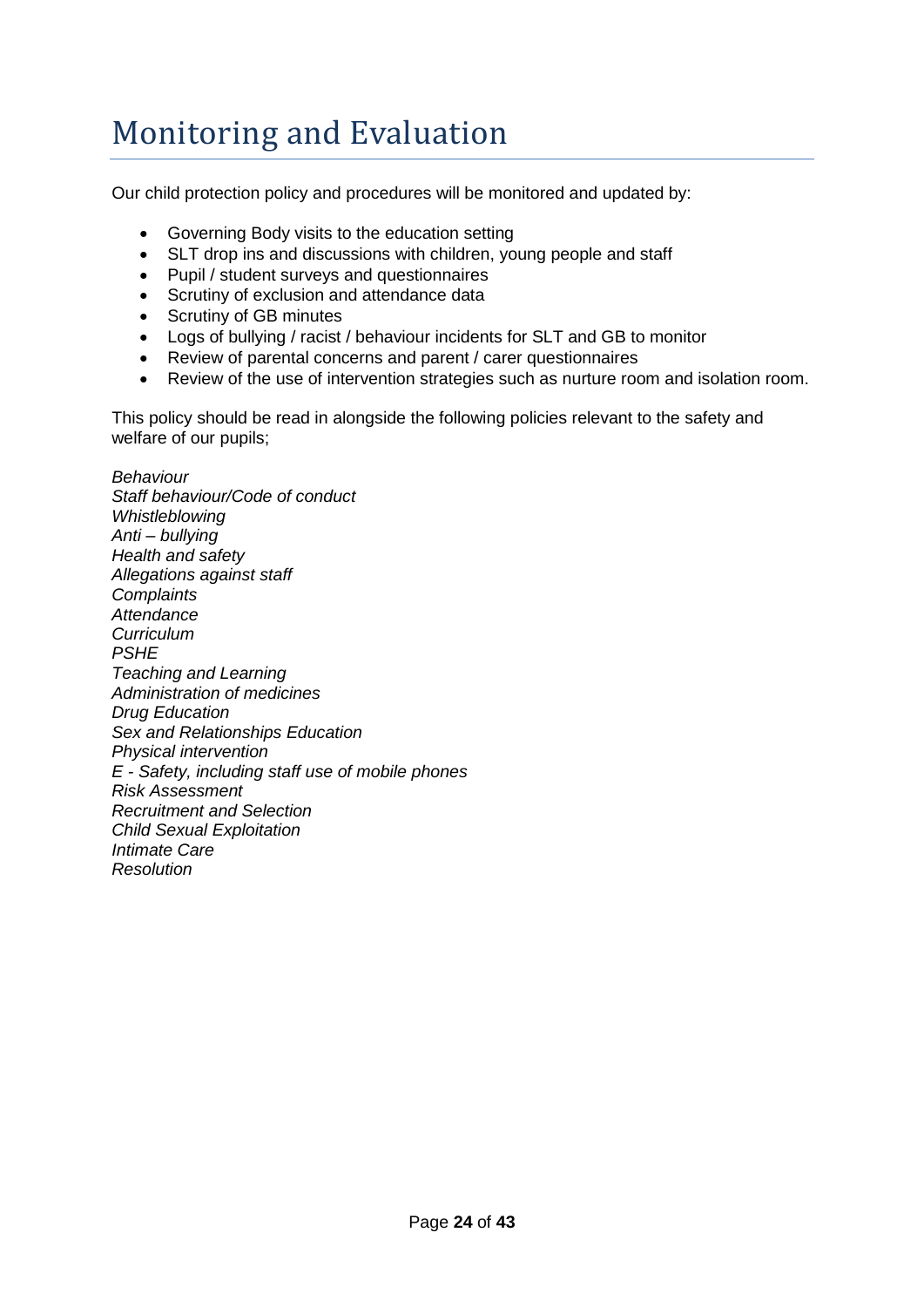## **Glossary**

| A Child                                                                     | A person who has not yet reached their 18 <sup>th</sup> birthday.                                                                                                                                                                                                                                                                                                                                                                                                                                                                                                                                                                            |
|-----------------------------------------------------------------------------|----------------------------------------------------------------------------------------------------------------------------------------------------------------------------------------------------------------------------------------------------------------------------------------------------------------------------------------------------------------------------------------------------------------------------------------------------------------------------------------------------------------------------------------------------------------------------------------------------------------------------------------------|
| Abuse                                                                       | A form of maltreatment of a child. Somebody may abuse or neglect a<br>child by inflicting harm, or by failing to act to prevent harm. Children<br>may be abused in a family or in an institutional or community setting<br>by those who know them or, more rarely by others (e.g. via the<br>internet). They may be abused by an adult or adults or another child<br>or children.                                                                                                                                                                                                                                                            |
| Bullying &<br>Cyberbullying                                                 | Behaviour that is:<br>repeated<br>intended to hurt someone either physically or emotionally<br>often aimed at certain groups, for example because of race,<br>religion, gender or sexual orientation                                                                                                                                                                                                                                                                                                                                                                                                                                         |
| <b>Child Protection</b>                                                     | Activity that is undertaken to protect specific children who are<br>suffering, or are likely to suffer, significant harm.                                                                                                                                                                                                                                                                                                                                                                                                                                                                                                                    |
| Child sexual<br>exploitation (CSE)                                          | Child sexual exploitation is a form of child sexual abuse. It occurs<br>where an individual or group takes advantage of an imbalance of<br>power to coerce, manipulate or deceive a child or young person<br>under the age of 18 into sexual activity (a) in exchange for something<br>the victim needs or wants, and/or (b) for the financial advantage or<br>increased status of the perpetrator or facilitator. The victim may have<br>been sexually exploited even if the sexual activity appears<br>consensual. Child sexual exploitation does not always involve<br>physical contact; it can also occur through the use of technology. |
| Children with<br><b>Special Educational</b><br>Needs and/or<br>disabilities | SEN - a child or young person has SEN if they have a learning<br>difficulty or disability which calls for special educational provision to<br>be made for him or her.<br>Disability - a physical or mental impairment which has a long-term<br>and substantial adverse effect on their ability to carry out normal day-<br>to-day activities.                                                                                                                                                                                                                                                                                                |
| <b>County Lines</b>                                                         | Criminal exploitation is also known as 'county lines' and is when<br>gangs and organised crime networks exploit children to sell drugs.<br>Often these children are made to travel across counties, and they use<br>dedicated mobile phone 'lines' to supply drugs                                                                                                                                                                                                                                                                                                                                                                           |
| Contextual<br>Safeguarding                                                  | Contextual Safeguarding is an approach to understanding, and<br>responding to, young people's experiences of significant harm<br>beyond their families. It recognises that the different relationships that<br>young people form in their neighbourhoods, schools and online can<br>feature violence and abuse.                                                                                                                                                                                                                                                                                                                              |
| <b>Criminal Exploitation</b>                                                | Involves young people under the age of 18 in exploitative situations,<br>relationships or contexts, where they may be manipulated or coerced<br>into committing crime on behalf of an individual or gang in return for<br>gifts, these may include: friendship or peer acceptance, but also<br>cigarettes, drugs, alcohol or even food and accommodation.                                                                                                                                                                                                                                                                                    |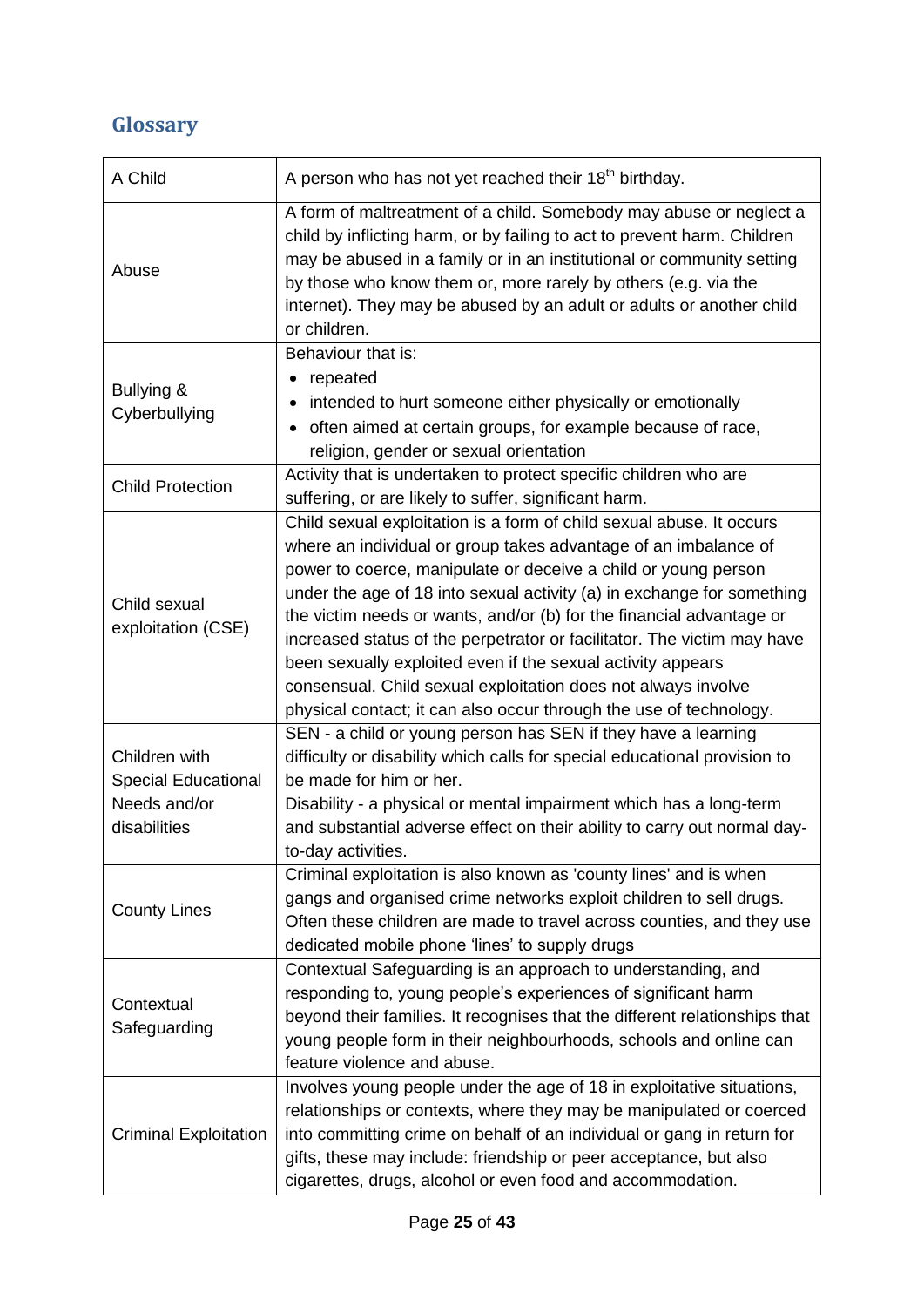|                        | any incident or pattern of incidents of controlling, coercive,          |
|------------------------|-------------------------------------------------------------------------|
|                        | threatening behaviour, violence or abuse between those aged 16 or       |
|                        | over who are, or have been, intimate partners or family members         |
|                        | regardless of gender or sexuality. The abuse can encompass, but is      |
|                        | not limited to:                                                         |
| Domestic Abuse         | psychological                                                           |
|                        | physical                                                                |
|                        | sexual                                                                  |
|                        | financial                                                               |
|                        | emotional<br>$\bullet$                                                  |
|                        | Intervening early and as soon as possible to tackle problems            |
|                        | emerging for children, young people and families with a population      |
| <b>Early Help</b>      | most at risk of developing problems. Effective intervention may occur   |
|                        | at any point in a child or young person's life.                         |
|                        | The persistent emotional maltreatment of a child such as to cause       |
|                        | severe and adverse effects on the child's emotional development. It     |
|                        | may involve conveying to a child that they are worthless or unloved,    |
|                        | inadequate, or valued only insofar as they meet the needs of another    |
|                        | person.                                                                 |
|                        | It may include not giving the child opportunities to express their      |
|                        | views, deliberately silencing them or 'making fun' of what they say or  |
|                        | how they communicate. It may feature age or developmentally             |
|                        | inappropriate expectations being imposed on children. These may         |
| <b>Emotional Abuse</b> | include interactions that are beyond a child's developmental            |
|                        | capability as well as overprotection and limitation of exploration and  |
|                        | learning, or preventing the child participating in normal social        |
|                        | interaction. It may involve seeing or hearing the ill-treatment of      |
|                        | another. It may involve serious bullying (including cyberbullying),     |
|                        | causing children frequently to feel frightened or in danger, or the     |
|                        | exploitation or corruption of children. Some level of emotional abuse   |
|                        | is involved in all types of maltreatment of a child, although it may    |
|                        | occur alone.                                                            |
|                        | Female genital mutilation (FGM) is a procedure where the female         |
| <b>Female Genital</b>  | genitals are deliberately cut, injured or changed, but where there's no |
| Mutilation (FGM)       | medical reason for this to be done.                                     |
|                        | Defining a gang is difficult. They tend to fall into three categories;  |
|                        | peer groups, street gangs and organised crime groups. It can be         |
|                        | common for groups of children and young people to gather together       |
|                        | in public places to socialise, and although some peer group             |
| Gangs & Youth          | gatherings can lead to increased antisocial behaviour and low level     |
| Violence               | youth offending, these activities should not be confused with the       |
|                        | serious violence of a Street Gang.                                      |
|                        |                                                                         |
|                        | A Street Gang can be described as a relatively durable,                 |
|                        | predominantly street-based group of children who see themselves         |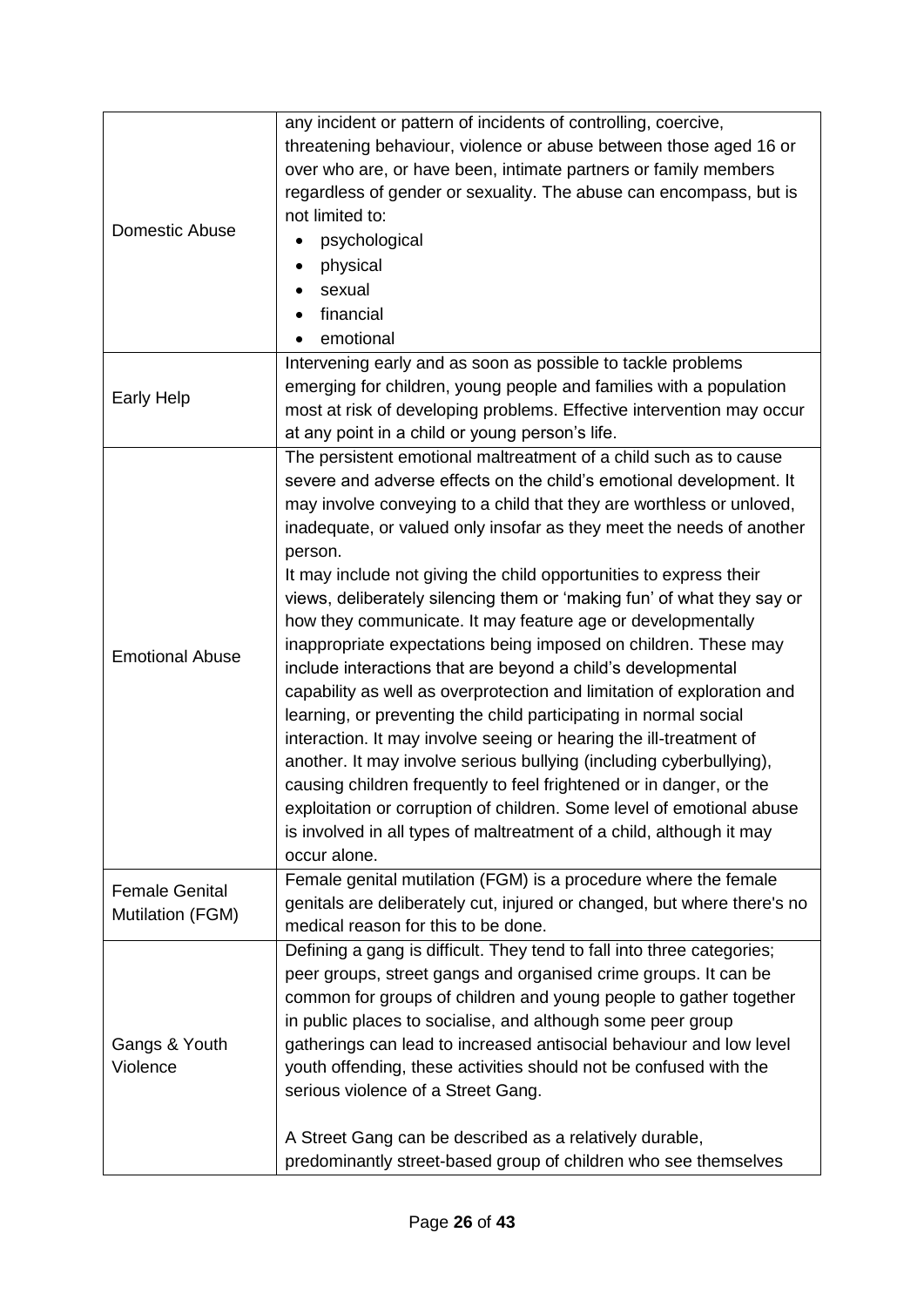|                          | (and are seen by others) as a discernible group for whom crime and        |
|--------------------------|---------------------------------------------------------------------------|
|                          | violence is integral to the group's identity.                             |
|                          |                                                                           |
|                          | An organised criminal group is a group of individuals normally led by     |
|                          | adults for whom involvement in crime is for personal gain (financial or   |
|                          | otherwise).                                                               |
|                          | Hostility or prejudice based on one of the following things:              |
|                          | disability                                                                |
|                          | race                                                                      |
| Hate                     | religion<br>٠                                                             |
|                          | transgender identity                                                      |
|                          | sexual orientation.                                                       |
|                          |                                                                           |
| Honour-based             | Honour based violence is a violent crime or incident which may have       |
| violence                 | been committed to protect or defend the honour of the family or           |
|                          | community.                                                                |
|                          | Neglect is the persistent failure to meet a child's basic physical and/or |
|                          | psychological needs, likely to result in the serious impairment of the    |
|                          | child's health or development. Neglect may occur during pregnancy         |
|                          | as a result of maternal substance abuse. Once a child is born,            |
|                          | neglect may involve a parent or carer failing to:                         |
| Neglect                  | • Protect a child from physical and emotional harm or danger.             |
|                          | • Ensure adequate supervision (including the use of inadequate care-      |
|                          | givers).                                                                  |
|                          | . Ensure access to appropriate medical care or treatment.                 |
|                          | . It may also include neglect of, or unresponsiveness to, a child's       |
|                          | basic emotional needs.                                                    |
|                          | Peer on peer abuse occurs when a young person is exploited, bullied       |
|                          | and / or harmed by their peers who are the same or similar age;           |
| Peer on Peer Abuse       | everyone directly involved in peer on peer abuse is under the age of      |
|                          | 18.                                                                       |
|                          | A form of abuse which may involve hitting, shaking, throwing,             |
|                          | poisoning, burning or scalding, drowning, suffocating or otherwise        |
| <b>Physical Abuse</b>    | causing physical harm to a child. Physical harm may also be caused        |
|                          | when a parent or carer fabricates the symptoms of, or deliberately        |
|                          | induces, illness in a child.                                              |
|                          | A private fostering arrangement is one that is made privately (without    |
|                          | the involvement of a local authority) for the care of a child under the   |
|                          | age of 16 years (under 18, if disabled) by someone other than a           |
| <b>Private Fostering</b> |                                                                           |
|                          | parent or close relative, in their own home, with the intention that it   |
|                          | should last for 28 days or more. (Close family relative is defined as a   |
|                          | 'grandparent, brother, sister, uncle or aunt' and includes half-siblings  |
|                          | and step-parents; it does not include great-aunts or uncles, great        |
|                          | grandparents or cousins.)                                                 |
| Radicalisation &         | Radicalisation refers to the process by which a person comes to           |
| Extremism                | support terrorism and forms of extremism leading to terrorism.            |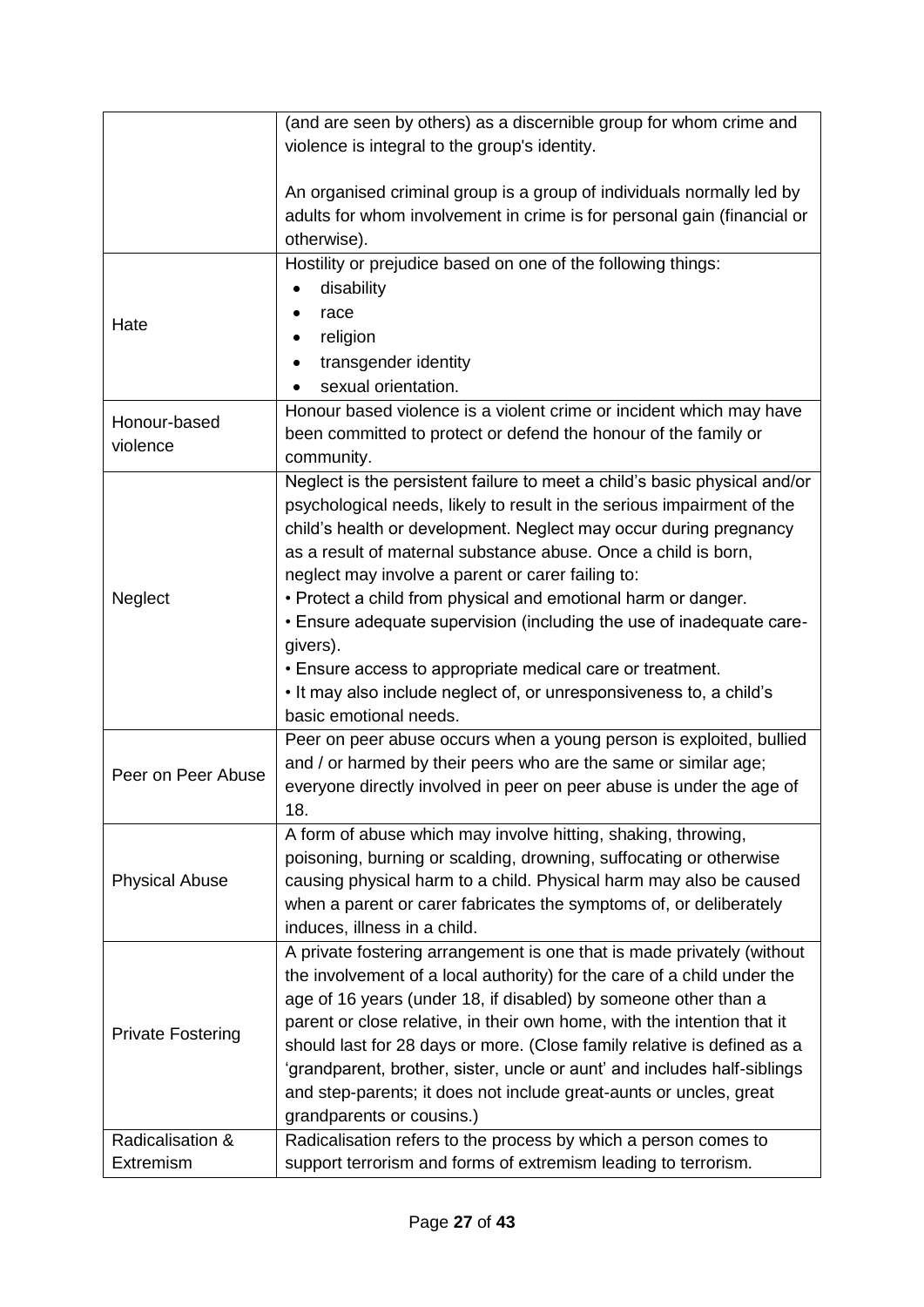| <b>Relationship Abuse</b>                                | Extremism is vocal or active opposition to fundamental British values,<br>including democracy, the rule of law, individual liberty and mutual<br>respect and tolerance of different faiths and beliefs. We also include<br>in our definition of extremism calls for the death of members of our<br>armed forces, whether in this country or overseas.<br>Teen relationship abuse consists of the same patterns of coercive<br>and controlling behaviour as domestic abuse. These patterns might<br>include some or all of the following: sexual abuse, physical abuse,<br>financial abuse, emotional abuse and psychological abuse.                                                                                                                                                                                                                                                  |  |  |  |  |
|----------------------------------------------------------|--------------------------------------------------------------------------------------------------------------------------------------------------------------------------------------------------------------------------------------------------------------------------------------------------------------------------------------------------------------------------------------------------------------------------------------------------------------------------------------------------------------------------------------------------------------------------------------------------------------------------------------------------------------------------------------------------------------------------------------------------------------------------------------------------------------------------------------------------------------------------------------|--|--|--|--|
| Safeguarding and<br>promoting the<br>welfare of children | protecting children from maltreatment;<br>$\bullet$<br>preventing impairment of children's health or development;<br>ensuring that children grow up in circumstances consistent<br>$\bullet$<br>with the provision of safe and effective care; and<br>taking action to enable all children to have the best outcomes.<br>$\bullet$                                                                                                                                                                                                                                                                                                                                                                                                                                                                                                                                                   |  |  |  |  |
| Sexting                                                  | Sexting is when someone shares sexual, naked or semi-naked<br>images or videos of themselves or others, or sends sexually explicit<br>messages.<br>They can be sent using mobiles, tablets, smartphones, and laptops -<br>any device that allows you to share media and messages.                                                                                                                                                                                                                                                                                                                                                                                                                                                                                                                                                                                                    |  |  |  |  |
| <b>Sexual Abuse</b>                                      | Involves forcing or enticing a child or young person to take part in<br>sexual activities, not necessarily involving a high level of violence,<br>whether or not the child is aware of what is happening. The activities<br>may involve physical contact, including assault by penetration (for<br>example rape or oral sex) or non-penetrative acts such as<br>masturbation, kissing, rubbing and touching outside of clothing.<br>They may also include non-contact activities, such as involving<br>children in looking at, or in the production of, sexual images, watching<br>sexual activities, encouraging children to behave in sexually<br>inappropriate ways, or grooming a child in preparation for abuse<br>(including via the internet). Sexual abuse is not solely perpetrated by<br>adult males. Women can also commit acts of sexual abuse, as can<br>other children |  |  |  |  |
| Trafficking                                              | Trafficking in persons shall mean the recruitment, transportation,<br>transfer, harbouring or receipt of persons, by means of the threat or<br>use of force or other forms of coercion, of abduction, of fraud, of<br>deception, of abuse of power or of a position of vulnerability or of the<br>giving or receiving of payments or benefits to achieve the consent of<br>a person having control of another person, for the purpose of<br>exploitation. Exploitation shall include, at a minimum, the exploitation<br>of the prostitution of others or other forms of sexual exploitation,<br>forced labour or services, slavery or practices similar to slavery,<br>servitude or removal of organs.                                                                                                                                                                               |  |  |  |  |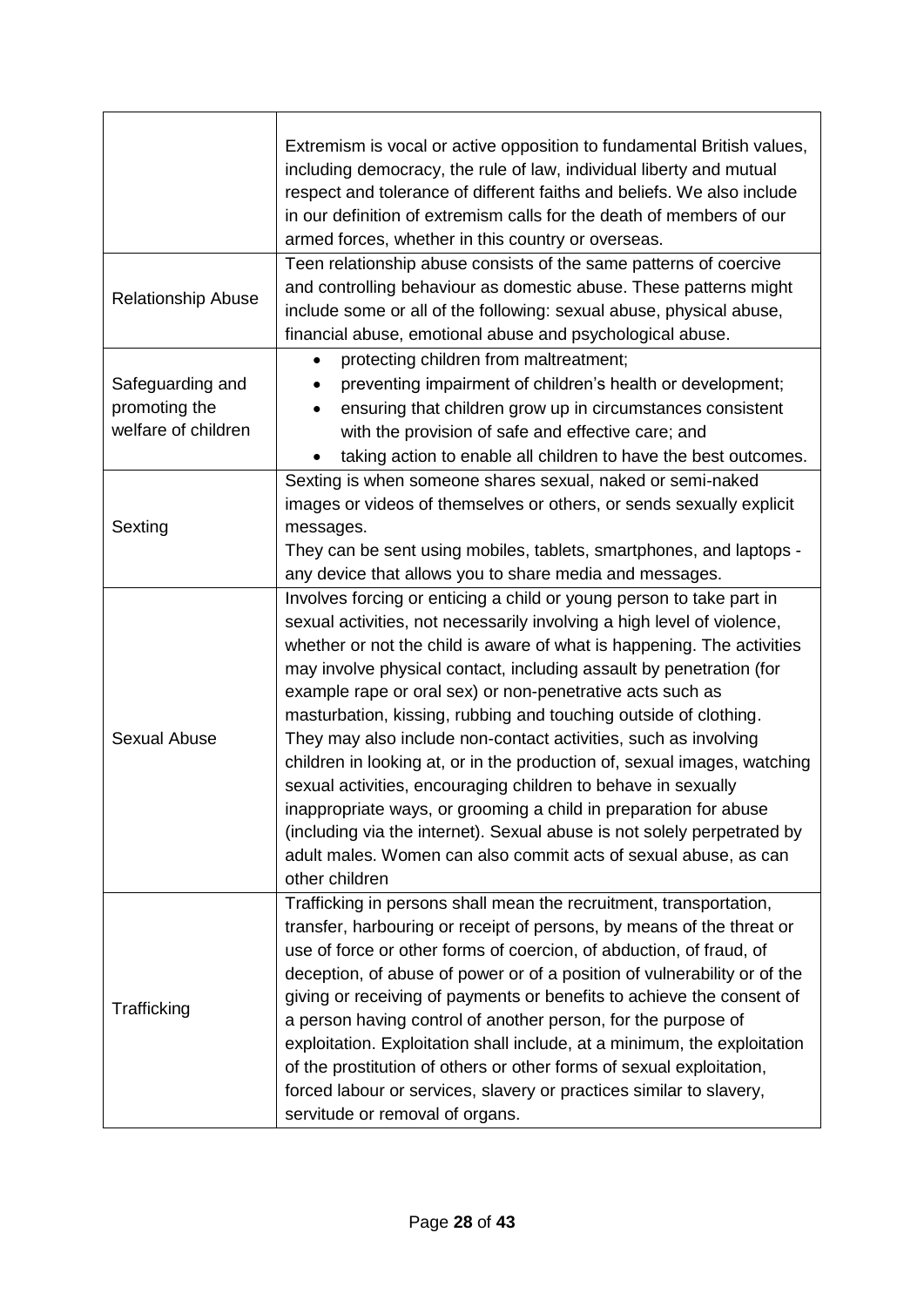## **Recognising signs of child abuse**

## *Signs of Abuse in Children*:

The following non-specific signs may indicate something is wrong:

- $\div$  Significant change in behaviour
- Extreme anger or sadness
- Aggressive and attention-seeking behaviour
- $\div$  Suspicious bruises with unsatisfactory explanations
- Lack of self-esteem
- Self-injury
- Depression
- $\div$  Age inappropriate sexual behaviour
- Child Sexual Exploitation.

### *Risk Indicators*

The factors described in this section are frequently found in cases of child abuse. Their presence is not proof that abuse has occurred, but:

- Must be regarded as indicators of the possibility of significant harm
- Justifies the need for careful assessment and discussion with designated / named / lead person, manager, (or in the absence of all those individuals, an experienced colleague)
- May require consultation with and / or referral to Children's Services

The absence of such indicators does not mean that abuse or neglect has not occurred.

In an abusive relationship the child may:

- Appear frightened of the parent/s
- Act in a way that is inappropriate to her/his age and development (though full account needs to be taken of different patterns of development and different ethnic groups)

The parent or carer may:

- Persistently avoid child health promotion services and treatment of the child's episodic illnesses
- Have unrealistic expectations of the child
- Frequently complain about/to the child and may fail to provide attention or praise (high criticism/low warmth environment)
- Be absent or misusing substances
- Persistently refuse to allow access on home visits
- Be involved in domestic abuse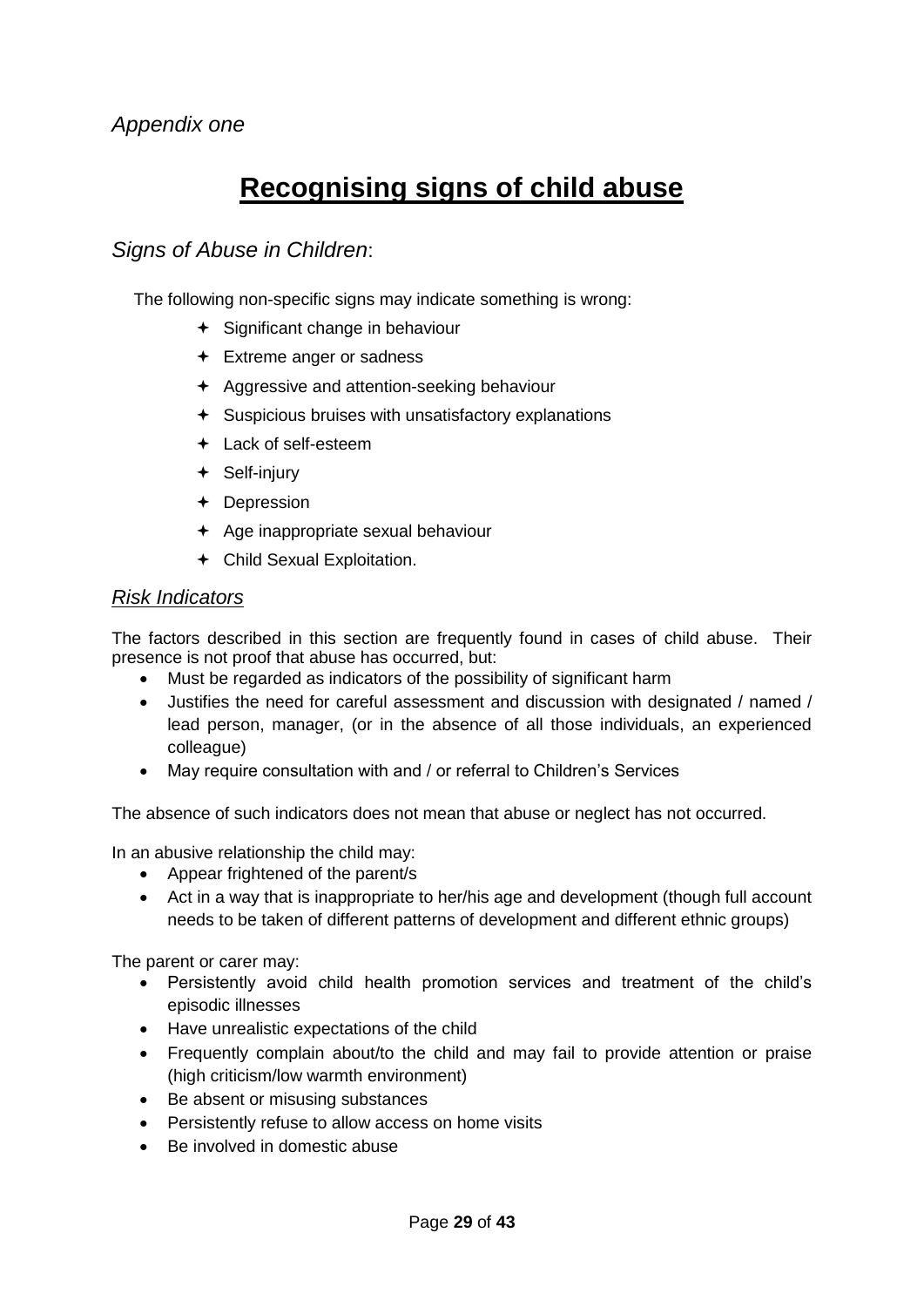Staff should be aware of the potential risk to children when individuals, previously known or suspected to have abused children, move into the household.

## *Recognising Physical Abuse*

The following are often regarded as indicators of concern:

- $\cdot$  An explanation which is inconsistent with an injury
- Several different explanations provided for an injury
- Unexplained delay in seeking treatment
- \* The parents/carers are uninterested or undisturbed by an accident or injury
- Parents are absent without good reason when their child is presented for treatment
- Repeated presentation of minor injuries (which may represent a "cry for help" and if ignored could lead to a more serious injury)
- Family use of different doctors and A&E departments
- $\div$  Reluctance to give information or mention previous injuries

### **Bruising**

Children can have accidental bruising, but the following must be considered as nonaccidental unless there is evidence or an adequate explanation provided:

- $\cdot$  Any bruising to a pre-crawling or pre-walking baby
- Bruising in or around the mouth, particularly in small babies which may indicate force feeding
- \* Two simultaneous bruised eyes, without bruising to the forehead, (rarely accidental, though a single bruised eye can be accidental or abusive)
- Repeated or multiple bruising on the head or on sites unlikely to be injured accidentally
- $\div$  Variation in colour possibly indicating injuries caused at different times
- $\div$  The outline of an object used e.g. belt marks, hand prints or a hair brush
- Bruising or tears around, or behind, the earlobe/s indicating injury by pulling or twisting
- $\div$  Bruising around the face
- ❖ Grasp marks on small children
- $\div$  Bruising on the arms, buttocks and thighs may be an indicator of sexual abuse

#### **Bite Marks**

Bite marks can leave clear impressions of the teeth. Human bite marks are oval or crescent shaped. Those over 3 cm in diameter are more likely to have been caused by an adult or older child.

A medical opinion should be sought where there is any doubt over the origin of the bite.

### **Burns and Scalds**

It can be difficult to distinguish between accidental and non-accidental burns and scalds, and will always require experienced medical opinion. Any burn with a clear outline may be suspicious e.g.:

 $\div$  Circular burns from cigarettes (but may be friction burns if along the bony protuberance of the spine)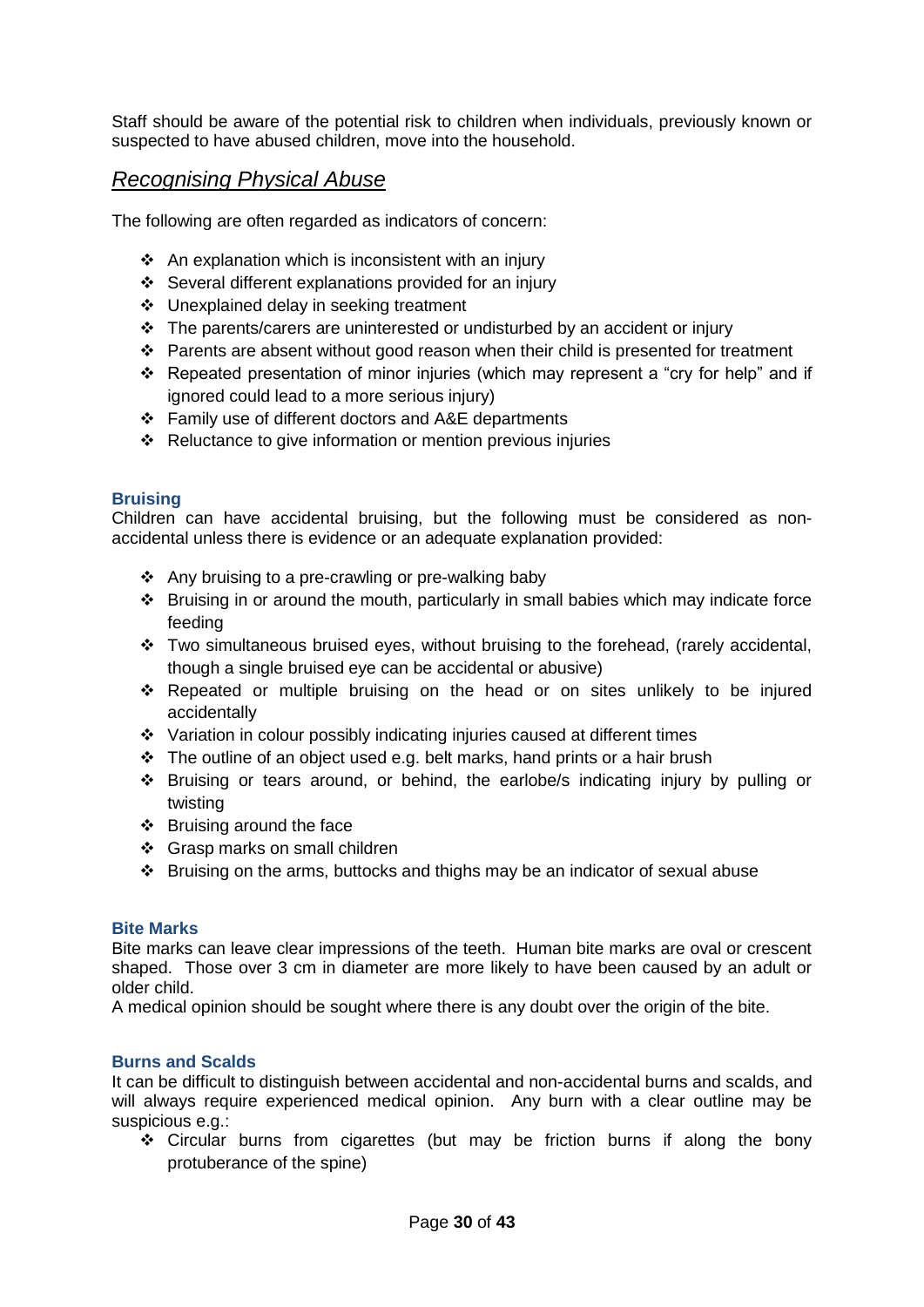- $\div$  Linear burns from hot metal rods or electrical fire elements
- ❖ Burns of uniform depth over a large area
- Scalds that have a line indicating immersion or poured liquid (a child getting into hot water is his/her own accord will struggle to get out and cause splash marks)
- Old scars indicating previous burns/scalds which did not have appropriate treatment or adequate explanation

Scalds to the buttocks of a small child, particularly in the absence of burns to the feet, are indicative of dipping into a hot liquid or bath.

### **Fractures**

Fractures may cause pain, swelling and discolouration over a bone or joint. Non-mobile children rarely sustain fractures. There are grounds for concern if:

- $\cdot \cdot$  The history provided is vague, non-existent or inconsistent with the fracture type
- There are associated old fractures
- Medical attention is sought after a period of delay when the fracture has caused symptoms such as swelling, pain or loss of movement
- $\div$  There is an unexplained fracture in the first year of life

### **Scars**

A large number of scars or scars of different sizes or ages, or on different parts of the body, may suggest abuse.

## *Recognising Emotional Abuse*

Emotional abuse may be difficult to recognise, as the signs are usually behavioural rather than physical. The manifestations of emotional abuse might also indicate the presence of other kinds of abuse.

The indicators of emotional abuse are often also associated with other forms of abuse. The following may be indicators of emotional abuse:

- Developmental delay
- Abnormal attachment between a child and parent/carer e.g. anxious, indiscriminate or not attachment
- Indiscriminate attachment or failure to attach
- Aggressive behaviour towards others
- Scapegoated within the family
- Frozen watchfulness, particularly in pre-school children
- Low self esteem and lack of confidence
- Withdrawn or seen as a "loner" difficulty relating to others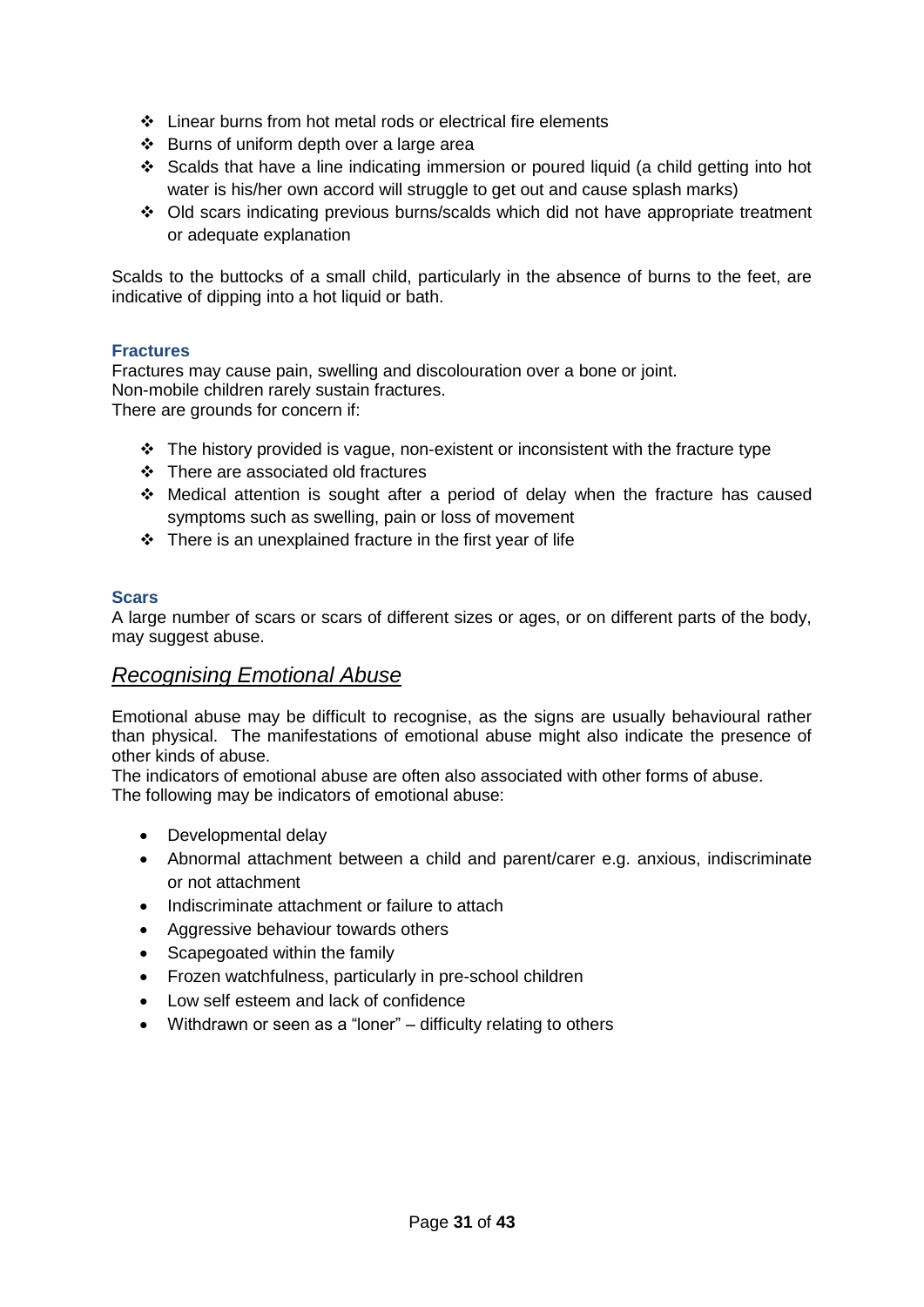## *Recognising Signs of Sexual Abuse*

Boys and girls of all ages may be sexually abused and are frequently scared to say anything due to guilt and/or fear. This is particularly difficult for a child to talk about and full account should be taken of the cultural sensitivities of any individual child/family.

Recognition can be difficult, unless the child discloses and is believed. There may be no physical signs and indications are likely to be emotional/behavioural.

Some behavioural indicators associated with this form of abuse are:

- $\div$  Inappropriate sexualised conduct
- Sexually explicit behaviour, play or conversation, inappropriate to the child's age
- Continual and inappropriate or excessive masturbation
- Self-harm (including eating disorder), self mutilation and suicide attempts
- Involvement in prostitution or indiscriminate choice of sexual partners
- An anxious unwillingness to remove clothes e.g. for sports events (but this may be related to cultural norms or physical difficulties)

Some physical indicators associated with this form of abuse are:

- Pain or itching of genital area
- Blood on underclothes
- Pregnancy in a younger girl where the identity of the father is not disclosed
- $\cdot \cdot$  Physical symptoms such as injuries to the genital or anal area, bruising to buttocks, abdomen and thighs, sexually transmitted disease, presence of semen on vagina, anus, external genitalia or clothing

## *Sexual Abuse by Young People*

The boundary between what is abusive and what is part of normal childhood or youthful experimentation can be blurred. The determination of whether behaviour is developmental, inappropriate or abusive will hinge around the related concepts of true consent, power imbalance and exploitation. This may include children and young people who exhibit a range of sexually problematic behaviour such as indecent exposure, obscene telephone calls, fetishism, bestiality and sexual abuse against adults, peers or children.

**Developmental Sexual Activity** encompasses those actions that are to be expected from children and young people as they move from infancy through to an adult understanding of their physical, emotional and behavioural relationships with each other. Such sexual activity is essentially information gathering and experience testing. It is characterised by mutuality and of the seeking of consent.

**Inappropriate Sexual Behaviour** can be inappropriate socially, in appropriate to development, or both. In considering whether behaviour fits into this category, it is important to consider what negative effects it has on any of the parties involved and what concerns it raises about a child or young person. It should be recognised that some actions may be motivated by information seeking, but still cause significant upset, confusion, worry, physical damage, etc. it may also be that the behaviour is "acting out" which may derive from other sexual situations to which the child or young person has been exposed.

If an act appears to have been inappropriate, there may still be a need for some form of behaviour management or intervention. For some children, educative inputs may be enough to address the behaviour.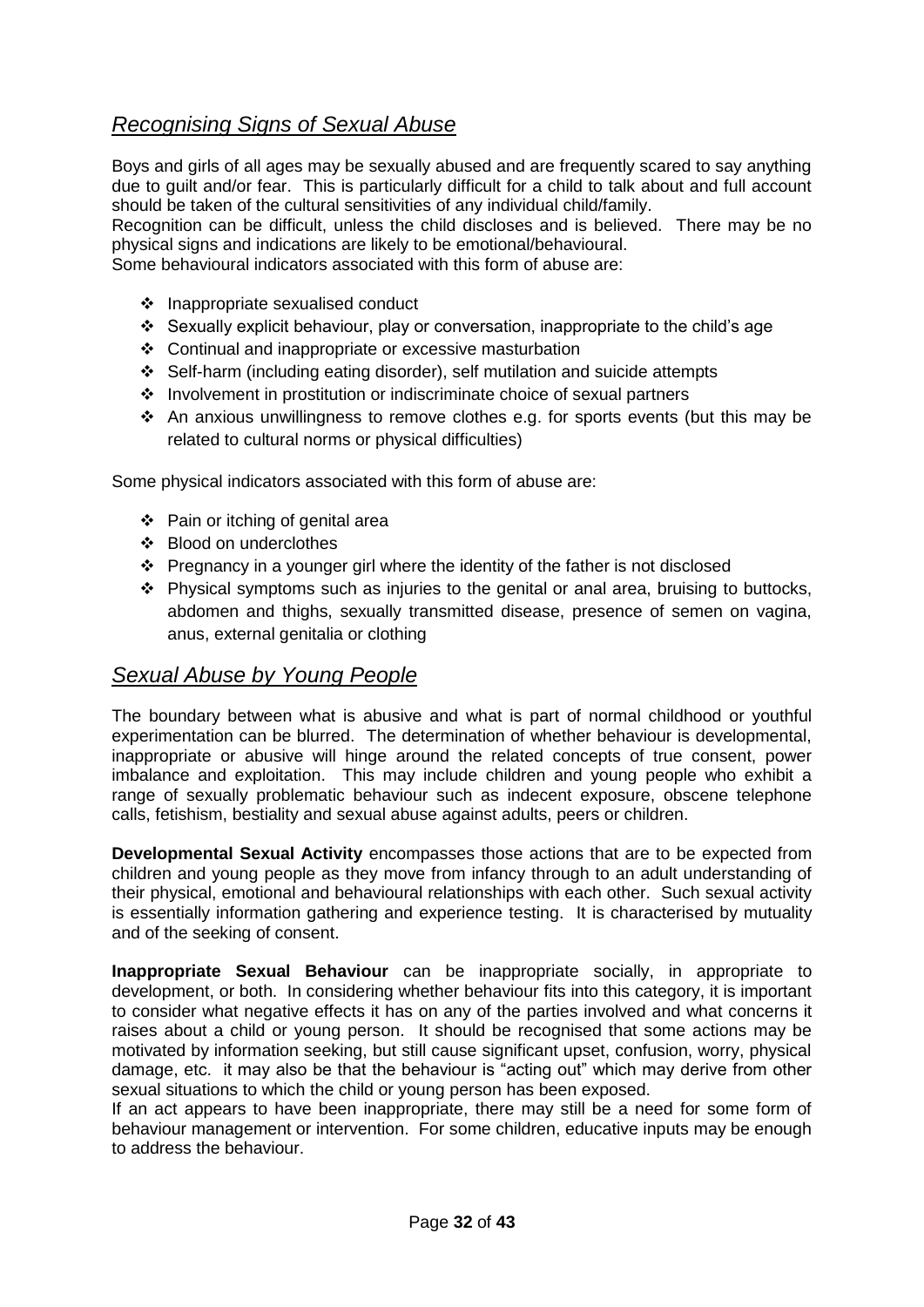Abusive sexual activity included any behaviour involving coercion, threats, aggression together with secrecy, or where one participant relies on an unequal power base.

### Assessment

In order to more fully determine the nature of the incident the following factors should be given consideration. The presence of exploitation in terms of:

- **Equality**  consider differentials of physical, cognitive and emotional development, power and control and authority, passive and assertive tendencies
- **Consent** agreement including all the following:
	- o Understanding that is proposed based on age, maturity, development level, functioning and experience
	- o Knowledge of society's standards for what is being proposed
	- o Awareness of potential consequences and alternatives
	- o Assumption that agreements or disagreements will be respected equally
	- o Voluntary decision
	- o Mental competence
- **Coercion –** the young perpetrator who abuses may use techniques like bribing, manipulation and emotional threats of secondary gains and losses that is loss of love, friendship, etc. Some may use physical force, brutality or the threat of these regardless of victim resistance.

In evaluating sexual behaviour of children and young people, the above information should be used only as a guide.

### *Recognising Neglect*

Evidence of neglect is built up over a period of time and can cover different aspects of parenting. Indicators include:

- Failure by parents or carers to meet the basic essential needs e.g. adequate food, clothes, warmth, hygiene and medical care
- A child seen to be listless, apathetic and irresponsive with no apparent medical cause
- Failure of child to grow within normal expected pattern, with accompanying weight loss
- Child thrives away from home environment
- Child frequently absent from school
- Child left with adults who are intoxicated or violent
- Child abandoned or left alone for excessive periods

## *Child Sexual Exploitation*

The following list of indicators is not exhaustive or definitive but it does highlight common signs which can assist professionals in identifying children or young people who may be victims of sexual exploitation.

Signs include:

- underage sexual activity
- inappropriate sexual or sexualised behaviour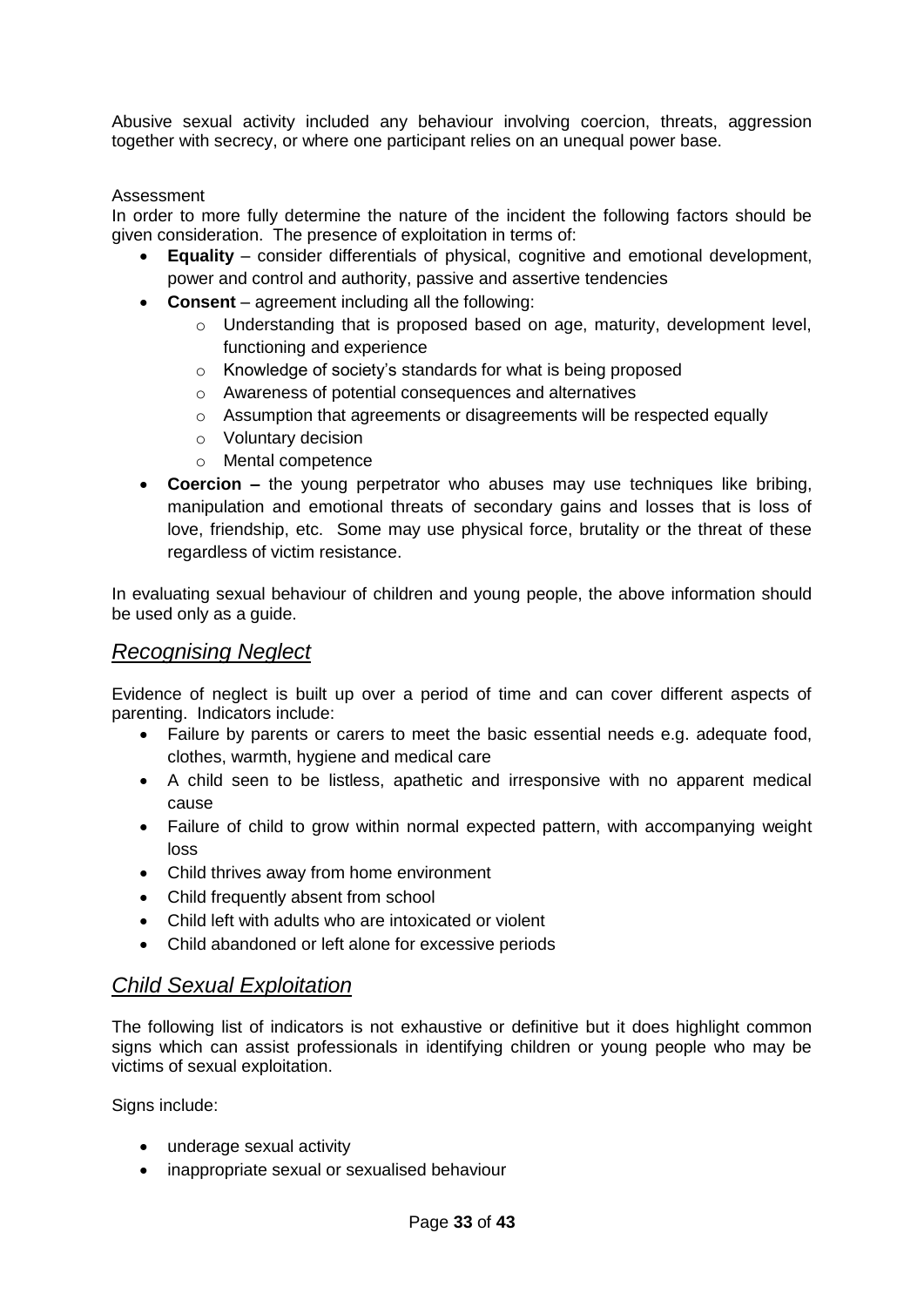- sexually risky behaviour, 'swapping' sex
- repeat sexually transmitted infections
- in girls, repeat pregnancy, abortions, miscarriage
- receiving unexplained gifts or gifts from unknown sources
- having multiple mobile phones and worrying about losing contact via mobile
- having unaffordable new things (clothes, mobile) or expensive habits (alcohol, drugs)
- changes in the way they dress
- going to hotels or other unusual locations to meet friends
- seen at known places of concern
- moving around the country, appearing in new towns or cities, not knowing where they are
- getting in/out of different cars driven by unknown adults
- having older boyfriends or girlfriends
- contact with known perpetrators
- involved in abusive relationships, intimidated and fearful of certain people or situations
- hanging out with groups of older people, or anti-social groups, or with other vulnerable peers
- associating with other young people involved in sexual exploitation
- recruiting other young people to exploitative situations
- truancy, exclusion, disengagement with school, opting out of education altogether
- unexplained changes in behaviour or personality (chaotic, aggressive, sexual)
- mood swings, volatile behaviour, emotional distress
- self-harming, suicidal thoughts, suicide attempts, overdosing, eating disorders
- drug or alcohol misuse
- getting involved in crime
- police involvement, police records
- involved in gangs, gang fights, gang membership
- injuries from physical assault, physical restraint, sexual assault.

## *Criminal Exploitation / County Lines*

The following list of indicators is not exhaustive or definitive but it does highlight common signs which can assist professionals in identifying children or young people who may be victims of Criminal Exploitation / County Lines

- Returning home late, staying out all night or going missing
- Being found in areas away from home
- Increasing drug use, or being found to have large amounts of drugs on them
- Being secretive about who they are talking to and where they are going
- Unexplained absences from school, college, training or work
- Unexplained money, phone(s), clothes or jewellery
- Increasingly disruptive or aggressive behaviour
- Using sexual, drug-related or violent language you wouldn't expect them to know
- Coming home with injuries or looking particularly dishevelled
- Having hotel cards or keys to unknown places.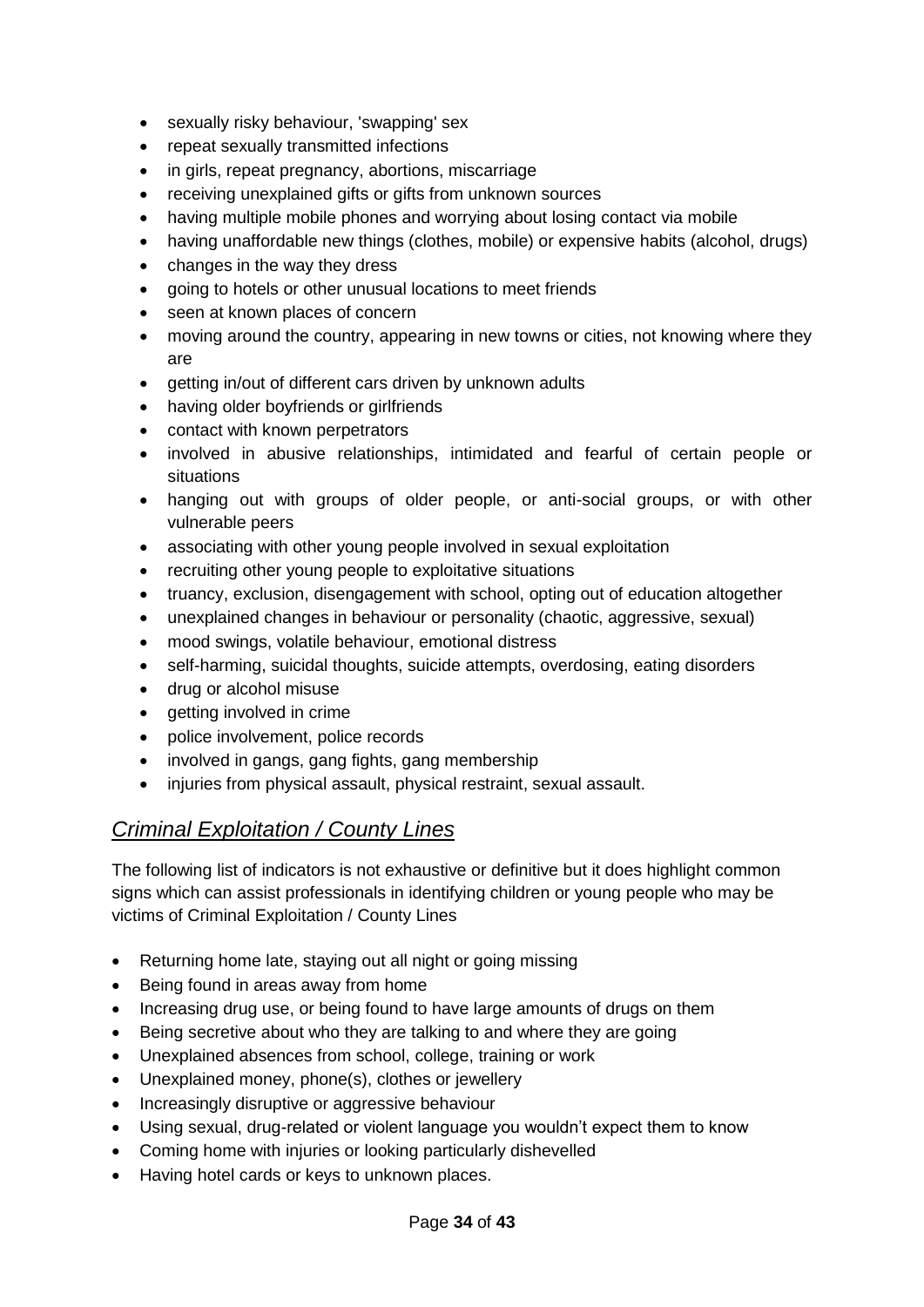### *Appendix two*

## *Forced Marriage (FM)*

This is an entirely separate issue from arranged marriage. It is a human rights abuse and falls within the Crown Prosecution Service definition of domestic violence. Young men and women can be at risk in affected ethnic groups. Whistle-blowing may come from younger siblings. Other indicators may be detected by changes in adolescent behaviours. Never attempt to intervene directly as a school or through a third party.

### *Female Genital Mutilation (FGM)*

It is essential that staff are aware of FGM practices and the need to look for signs, symptoms and other indicators of FGM.

### **4 types of procedure:**

Type 1 Clitoridectomy – partial/total removal of clitoris

Type 2 Excision – partial/total removal of clitoris and labia minora

Type 3 Infibulation - entrance to vagina is narrowed by repositioning the inner/outer labia

Type 4 all other procedures that may include: pricking, piercing, incising, cauterising and scraping the genital area.

### **Why is it carried out?**

Belief that:

- FGM brings status/respect to the girl social acceptance for marriage
- Preserves a girl's virginity
- Part of being a woman / rite of passage
- Upholds family honour
- Cleanses and purifies the girl
- Gives a sense of belonging to the community
- Fulfils a religious requirement
- Perpetuates a custom/tradition
- Helps girls be clean / hygienic
- Is cosmetically desirable
- Mistakenly believed to make childbirth easier

Circumstances and occurrences that may point to FGM happening

- Child talking about getting ready for a special ceremony
- Family taking a long trip abroad
- Child's family being from one of the 'at risk' communities for FGM (Kenya, Somalia, Sudan, Sierra Leon, Egypt, Nigeria, Eritrea as well as non-African communities including Yemeni, Afghani, Kurdistan, Indonesia and Pakistan)
- Knowledge that the child's sibling has undergone FGM
- Child talks about going abroad to be 'cut' or to prepare for marriage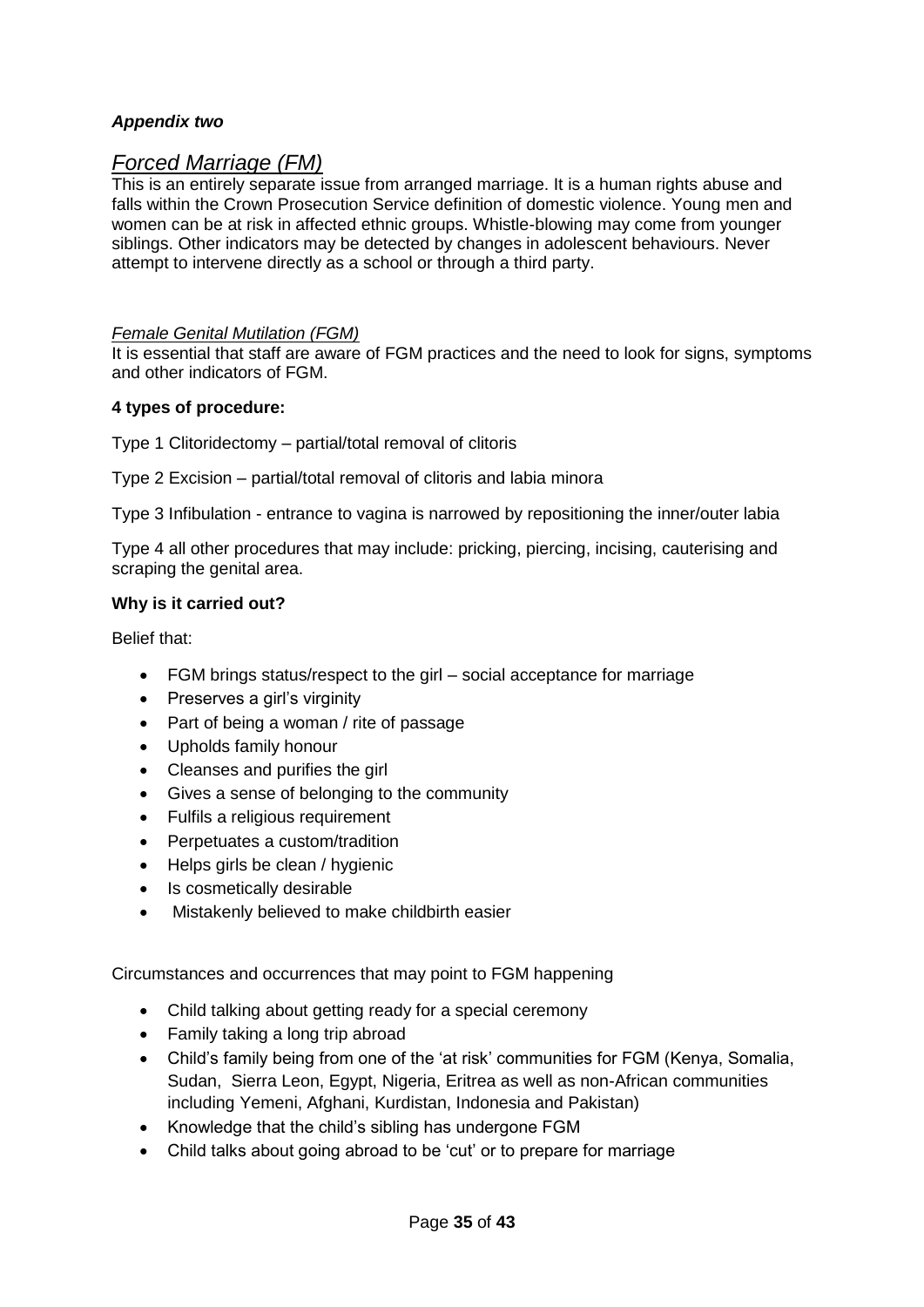Signs that may indicate a child has undergone FGM:

- Prolonged absence from school and other activities
- Behaviour change on return from a holiday abroad, such as being withdrawn and appearing subdued
- Bladder or menstrual problems
- Finding it difficult to sit still and looking uncomfortable
- Complaining about pain between the legs
- Mentioning something somebody did to them that they are not allowed to talk about
- Secretive behaviour, including isolating themselves from the group
- Reluctance to take part in physical activity
- Repeated urinal tract infection
- Disclosure

The 'One Chance' rule

As with Forced Marriage there is the 'One Chance' rule. It is essential that settings /schools/colleges take action **without delay**.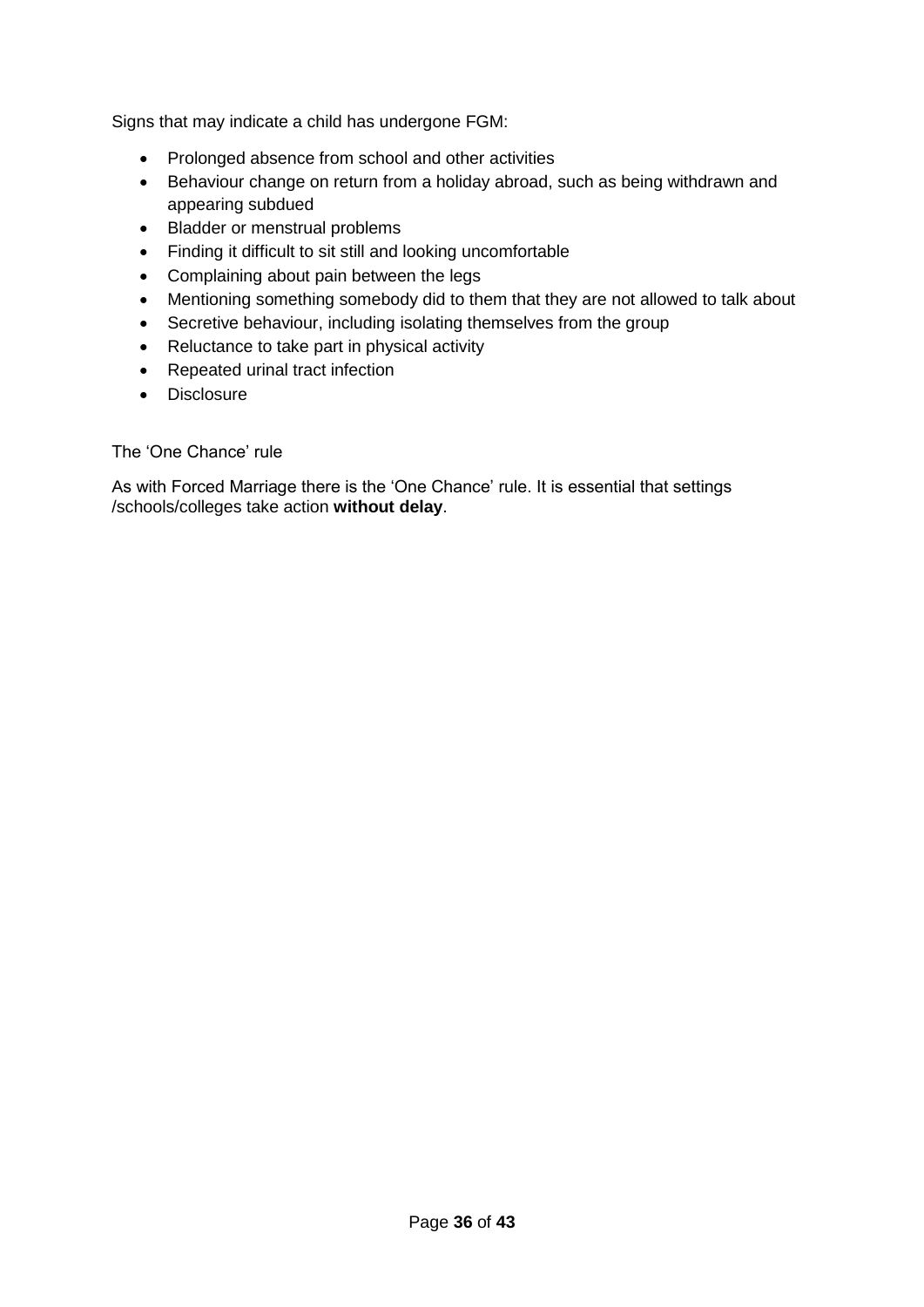## *Appendix three*



To : All Schools and Academies

**Our reference:** HRESC **Your reference: Please ask for:** HR Employment **Extension:** 2333 **Direct line:** 01942 827333

**Date:** 

Service Centre  $8<sup>th</sup>$  May 2017

Dear Colleague

## **DBS Checks for School Visitors**

I have been asked to confirm the situation regarding schools asking visitors to provide copies of their DBS certificate or DBS number. It is unlikely that visitors will carry their certificate with them and in many cases it will not be necessary for them to do so.

I can confirm that any visitor who is employed by Wigan Council will have had their post assessed for eligibility for a DBS Check, including an assessment of the work they do in schools. They would not have been employed without an acceptable clearance being received. Therefore, if your visitor is a current Wigan Council employee, you can be assured that they have received satisfactory clearance and you do not need to see it. You should of course check their Wigan Council badge to confirm their identity.

Further guidance on DBS checks for other visitors to school will follow.

I hope you find this advice useful. If you have any questions or wish to clarify any areas, please contact me. As lead counter signatory, I am available to provide advice on any DBS issue you may have.

Yours sincerely

Claire O'Sullivan Lead Counter Signatory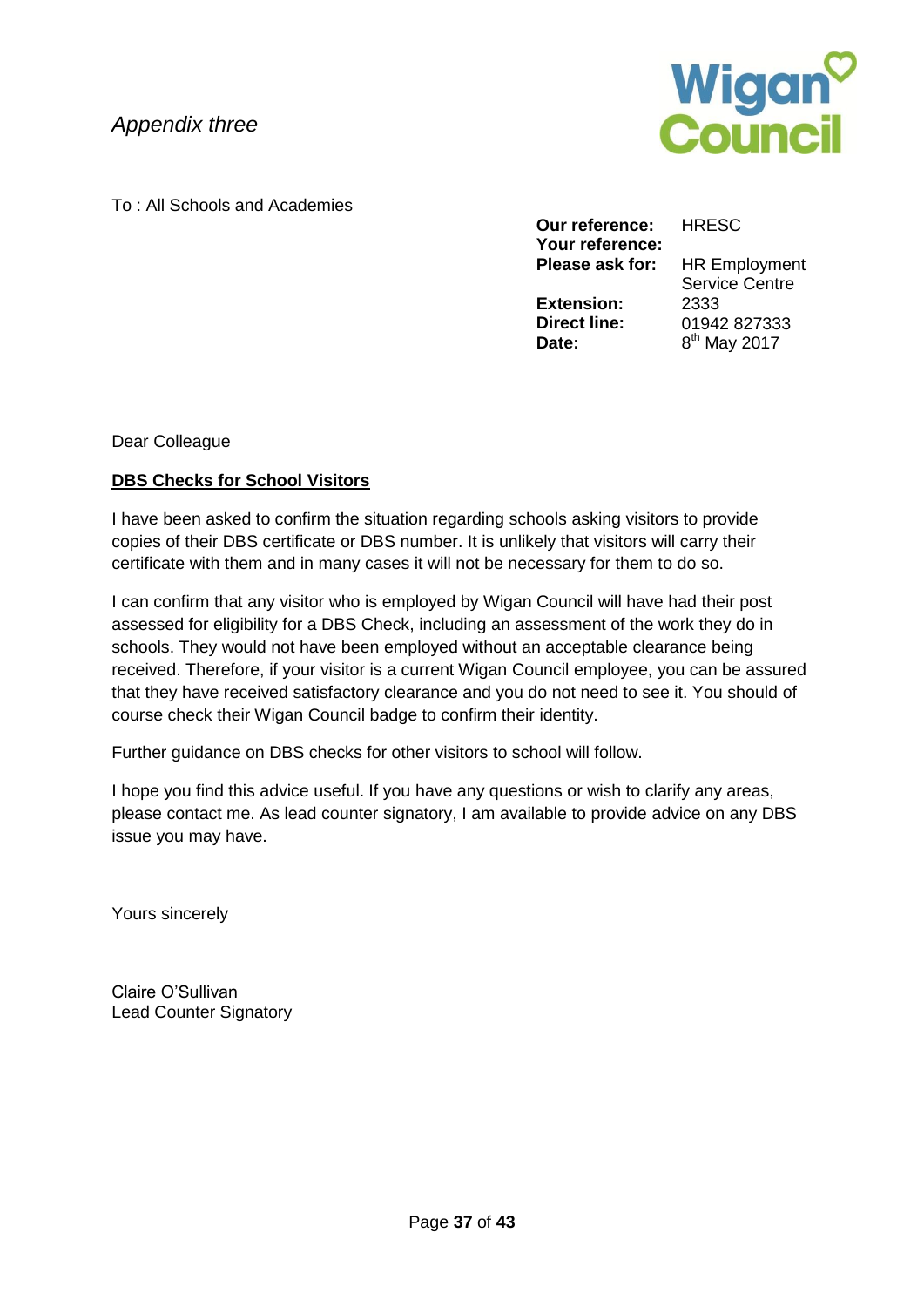*Appendix three* **Bridgewater Community Healthcare NHS** 

## **NHS Foundation Trust**

**Human Resources** Bevan House Beecham Court Smithy Brook Road Wigan WN3 6PR

Tel: 01942 482965

Wigan Borough Head Teachers 9<sup>th</sup> February 2017

Dear Head Teacher

#### **RE: DBS Checks**

Bridgewater Community Healthcare NHS Foundation Trust operates a Disclosure and Barring Service (DBS) Policy based on the requirements of the Police Act 1997 and the mandatory pre-employment checking procedure requirements of the Department of Health. The Policy ensures that enhanced DBS checks are mandatory for every staff member who has access to children or vulnerable adults as part of their normal duties or standard DBS checks for staff who have access to health care records. New staff are not allowed to start in post until their DBS and all other relevant pre-employment checks have been completed. Such checks must be satisfactory and in line with national NHS safe recruitment standards.

In line with the requirements of this Policy, all staff working with children or vulnerable adults are subject to enhanced DBS checks prior to being offered a contract of employment.

All Trust staff are required to display their identification badges on their person at all times to confirm to Schools and other providers that they are subject to this safeguarding process.

Where a DBS disclosure provides information about allegations and/or convictions relating to children or an allegation is made about an existing member of staff, the nominated Senior Officer will share that information with the Local Authority Designated Officer in accordance with the requirements of Safeguarding Vulnerable Groups Act 2006.

If you have any further queries, please do not hesitate to contact the Trust's Human Resources Department via the contact details detailed at the top of this letter.

We are more than happy to work with you and members of your Team to confirm/validate our staff members' identification when they present at your premises.

Yours sincerely

20 Woods

**Paula Woods Assistant Director Workforce**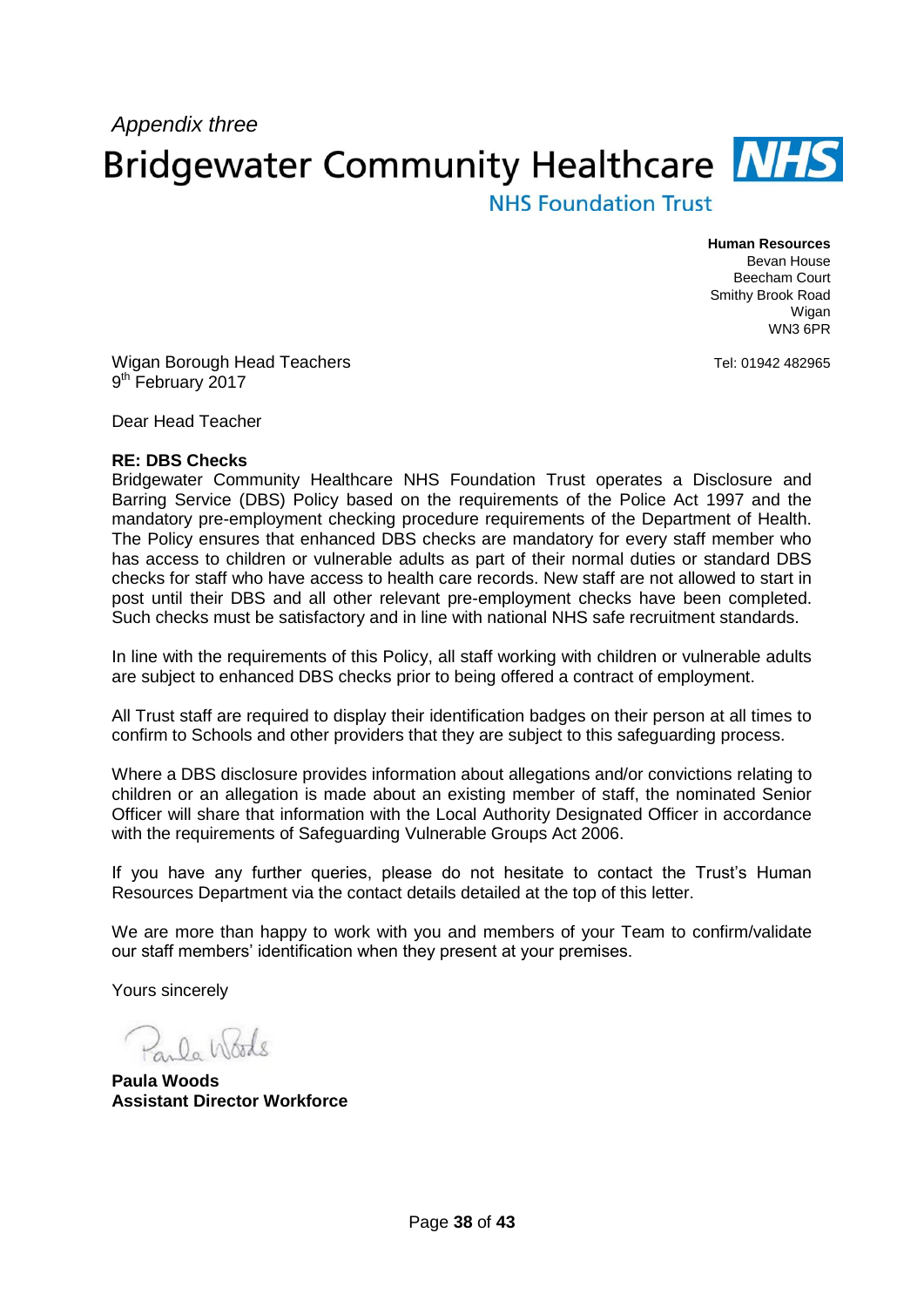## *Appendix Four*

*School security guidance* 

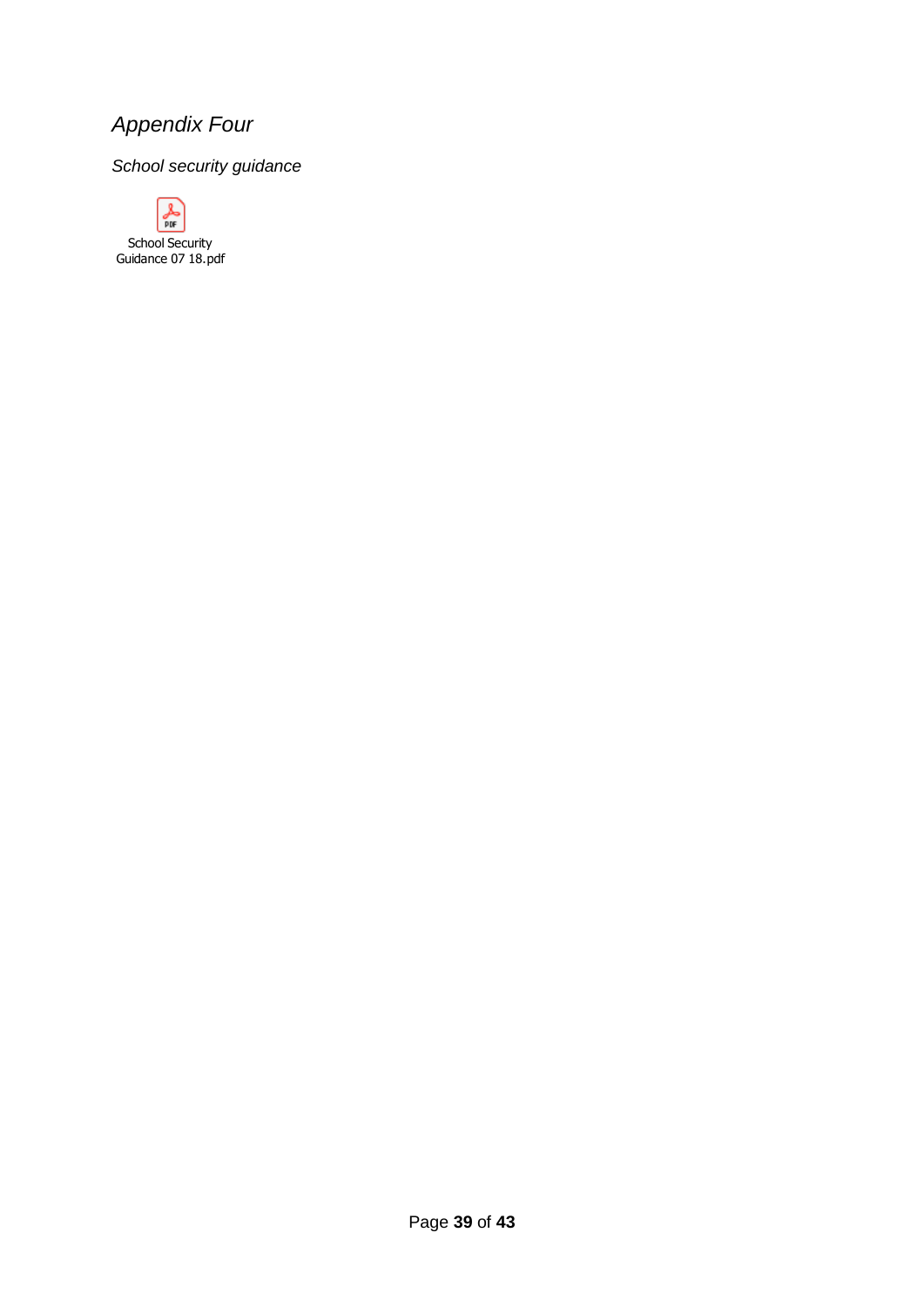

### **CHILDREN MISSING EDUCATION CHECKLIST June 2018 v 2**

As outlined in the statutory guidance for Local Authorities Children missing education are children of compulsory school age who are not registered pupils at a school and are not receiving suitable education otherwise than at a school.

Where a pupil has not returned to school for ten days without authorisation the school and the local authority have a responsibility to jointly make reasonable enquiries to establish the whereabouts of the child. The appropriate completion of this checklist ensures that the Local Authority and school have fulfilled this responsibility.

It is schools responsibility to follow up all unexplained and unexpected absences in a timely manner and every effort should be made to establish the reason for a pupil's absence. If you require advice and guidance please contact the Early Help Hub on

It is important that one checklist is completed for each child within the family, please do not include all children on one.

During the first 10 days of absence (reason unknown), school must complete section 1. If, having completed the checklist the child's whereabouts remains unknown, please make a referral to the Early Help Hub [ehh@wigan.gcsx.gov.uk](mailto:ehh@wigan.gcsx.gov.uk) within 5 days or earlier if section 1 is completed.

### **At any point if you feel a child is at risk of significant harm, FGM, human trafficking or sexual exploitation refer immediately to social care please contact 01942 828300**

| Child's name:                                                                                            | DOB: |
|----------------------------------------------------------------------------------------------------------|------|
| Child's Address                                                                                          |      |
| Previous Address (if known)                                                                              |      |
| School:                                                                                                  |      |
| Parent/carer's name:                                                                                     |      |
| Parent/carer's address:                                                                                  |      |
| Contact names and numbers (including all emergency contacts and relationship to child)                   |      |
| Reason for CME checks:                                                                                   |      |
| Other agencies involved:                                                                                 |      |
| Known vulnerabilities/risk factors:                                                                      |      |
| Consider following areas in relation to both adults in the home and the child (this is not an exhaustive |      |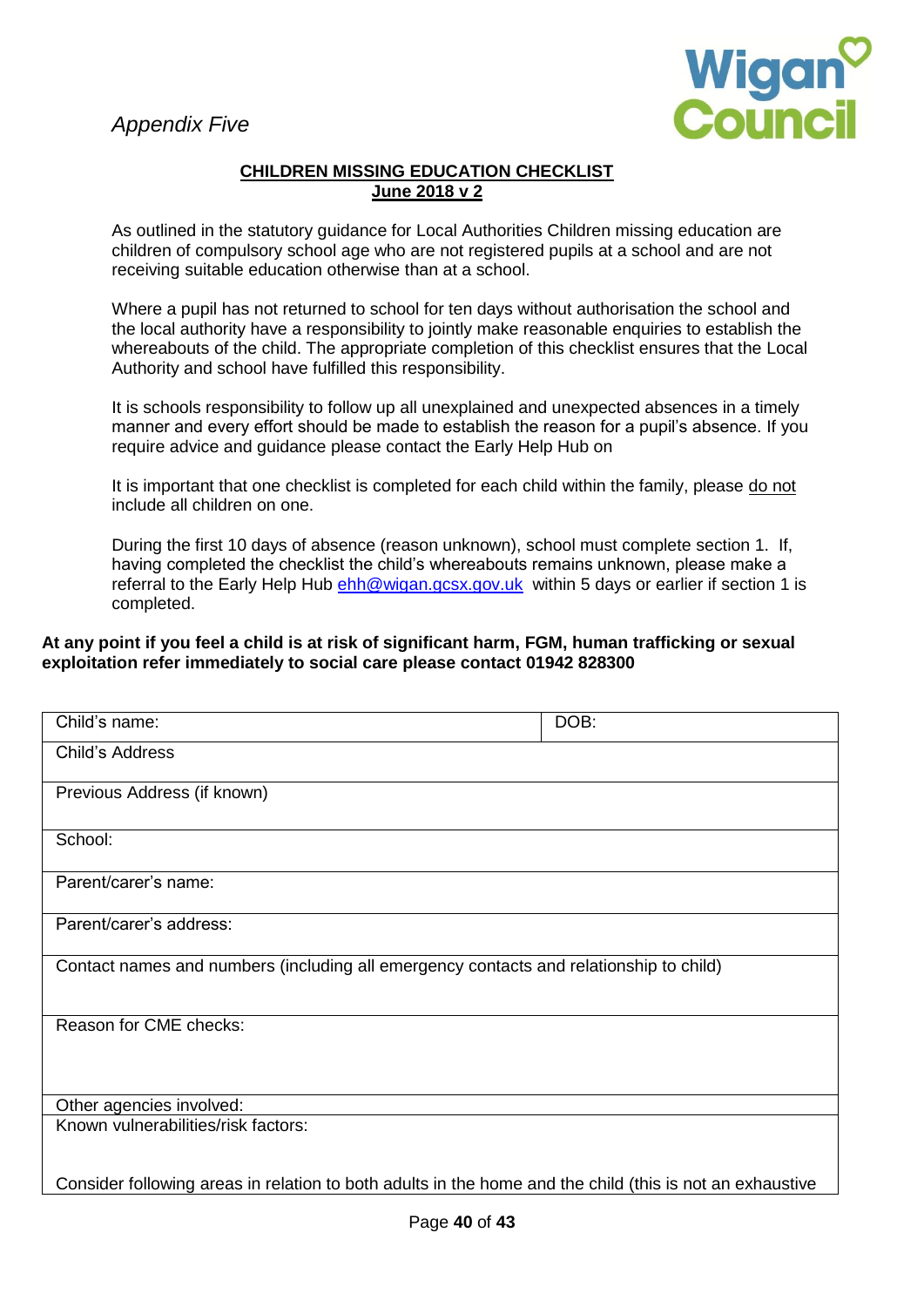list): SEND, Child protection concerns, Missing from Home episodes, CSE, offending, alcohol and substance misuse, poor mental or physical health **Date** 

### **All boxes must be completed, if not relevant please enter N/A**

### **Section 1**

| <b>SCHOOL'S</b><br><b>RESPONSIBILITY</b>                                                                                                                                                                               | Date(s) Time | Outcome | Name and<br>Team |
|------------------------------------------------------------------------------------------------------------------------------------------------------------------------------------------------------------------------|--------------|---------|------------------|
| 1. School to attempt to contact parent<br>within 1 working day                                                                                                                                                         |              |         |                  |
| Truancy Call, First Day calling, Text,<br>Email, all emergency contacts. Please<br>detail all contact methods - whether a<br>message was left, if the phone is<br>working, is there an international dialling<br>tone. |              |         |                  |
| 2. School to check possible<br>whereabouts with staff and pupils?                                                                                                                                                      |              |         |                  |
| This should include checking with<br>family friends, all staff members, the<br>child's friends, social media                                                                                                           |              |         |                  |
| 4. Visit to address(es) by school.                                                                                                                                                                                     |              |         |                  |
| Leave card if no answer<br>Does the property look empty?<br>Is someone at home but not answering<br>the door?                                                                                                          |              |         |                  |
| NB if school policy does not permit<br>home visit a police welfare check to be<br>requested                                                                                                                            |              |         |                  |
| 5. Contact made with involved<br>agencies within 5 working days (Social<br>Care, EMAS team, School Nurse etc)                                                                                                          |              |         |                  |
| 6. Contact made with agencies to<br>understand when they last had<br>contact/saw the child (no consent<br>needed)<br>- Social care<br>- school nurse (when did health have<br>any contact with the child)              |              |         |                  |
| NB - Has the child actually been seen?<br>State when & by whom<br>If not seen, what further action has<br>been taken? (Refer to CME Policy Doc<br>for advice)                                                          |              |         |                  |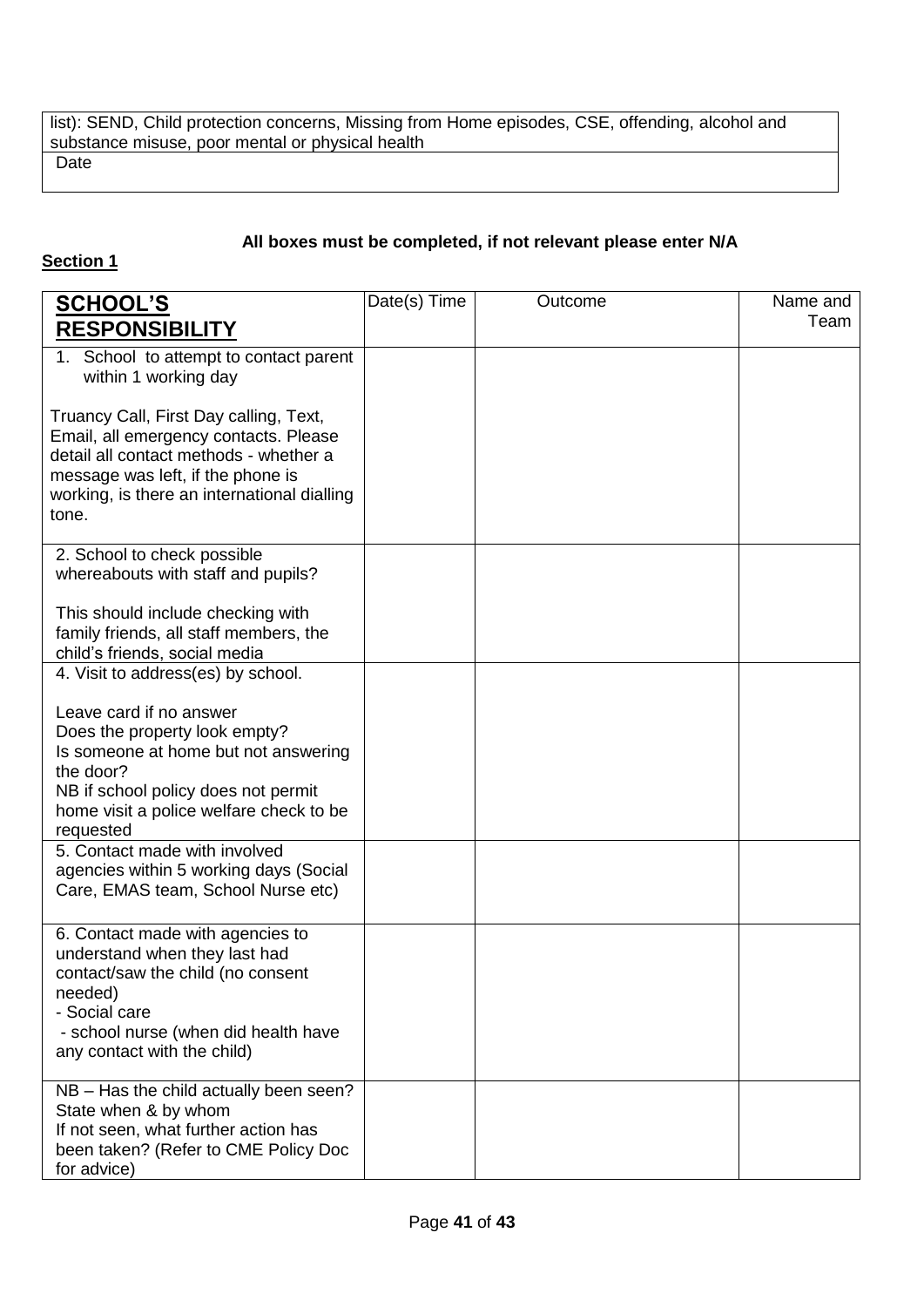### **All boxes must be completed, if not relevant please enter N/A**

Please note that if the child is located (other than out of borough) they are not a CME and policies in relation to school attendance should be followed

## **Section 2**

| <b>Local Authority checks</b>                                                    | Date(s) Time | Outcome | Name and |
|----------------------------------------------------------------------------------|--------------|---------|----------|
|                                                                                  |              |         | Team     |
| (contact numbers in appendix)                                                    |              |         |          |
| Allocated worker to make contact with                                            |              |         |          |
| the referrer for an update to confirm the                                        |              |         |          |
| child is still missing                                                           |              |         |          |
| Early Help module check to understand                                            |              |         |          |
| Early Help and social care activity.                                             |              |         |          |
|                                                                                  |              |         |          |
| If other agencies are identified on EHM<br>contact them                          |              |         |          |
| Home visit (to confirm resident status).                                         |              |         |          |
| Speak to neighbours for any further                                              |              |         |          |
| information                                                                      |              |         |          |
| Leave card if no answer                                                          |              |         |          |
| Does the property look empty?                                                    |              |         |          |
| Is someone at home but not answering                                             |              |         |          |
| the door?                                                                        |              |         |          |
| Housing check                                                                    |              |         |          |
| Wigan and Leigh Homes                                                            |              |         |          |
| Serco                                                                            |              |         |          |
| Supported housing                                                                |              |         |          |
| Check agencies -                                                                 |              |         |          |
| Probation                                                                        |              |         |          |
| Police<br>GP                                                                     |              |         |          |
| <b>Targeted Services</b>                                                         |              |         |          |
| Adults (Mosaic)                                                                  |              |         |          |
| Health - complete proforma and send                                              |              |         |          |
| to named nurse for safeguarding                                                  |              |         |          |
| (access to local and national GP                                                 |              |         |          |
| database)<br>Benefits Check- including Child Benefit-                            |              |         |          |
|                                                                                  |              |         |          |
|                                                                                  |              |         |          |
| If suspected benefit fraud email                                                 |              |         |          |
| multi.agency.tco@hmrc.gsi.gov.uk                                                 |              |         |          |
| <b>Council Tax Check</b>                                                         |              |         |          |
|                                                                                  |              |         |          |
|                                                                                  |              |         |          |
| Contact any other authority identified                                           |              |         |          |
| where a child may have gone to /send<br>information/ request form securely(refer |              |         |          |
| to CME contact list) and request that                                            |              |         |          |